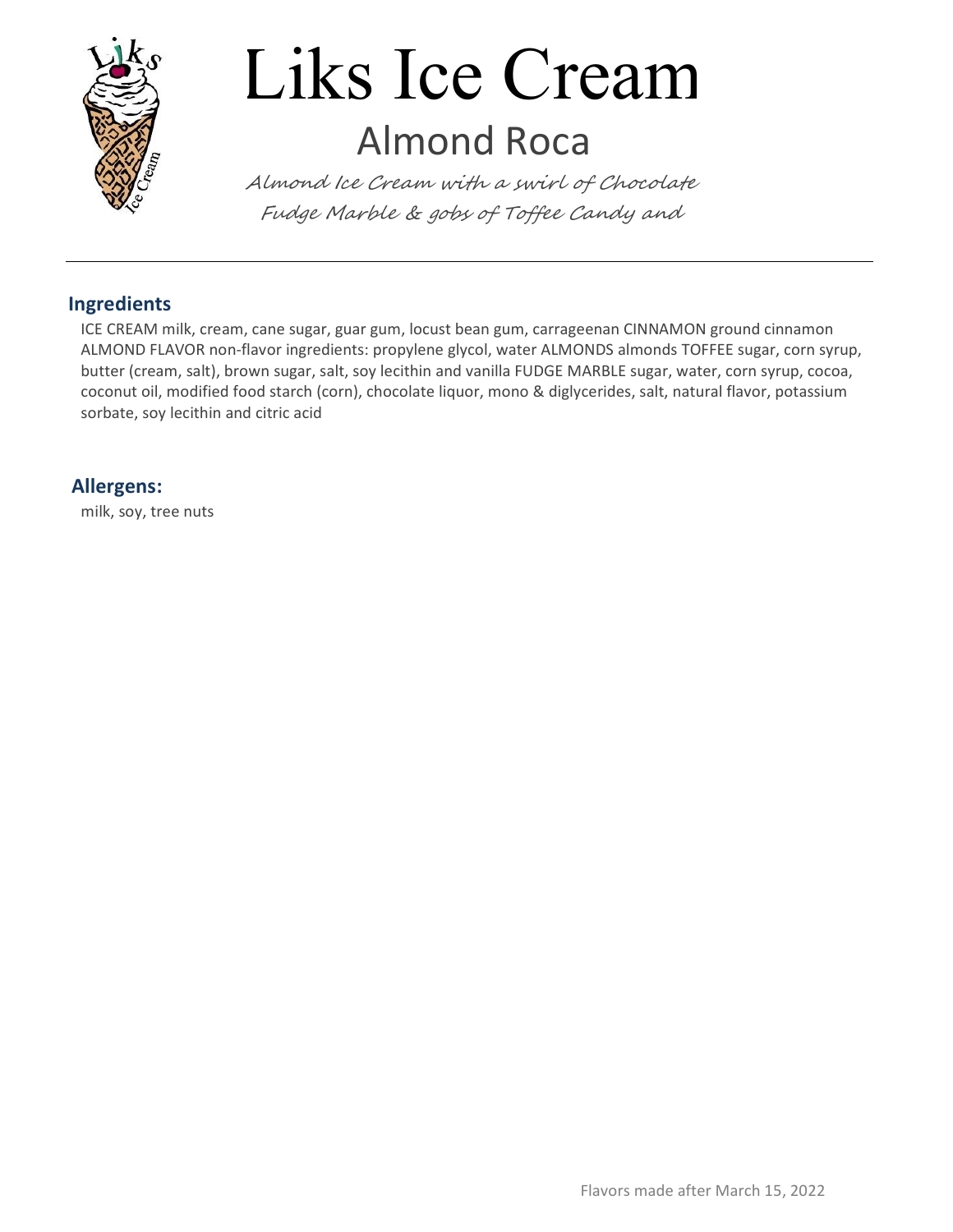

# Liks Ice Cream Apple Cobbler

Cinnamon Ice Cream loaded with Apple pieces and Nilla Wafers

#### Ingredients

ICE CREAM milk, cream, cane sugar, guar gum, locust bean gum, carrageenan VANILLA FLAVOR non-flavor ingredients: water, propylene glycol, alcohol, and caramel color CINNAMON ground cinnamon APPLES water, sliced apples, sugar, corn syrup, dehydrated apples (contains sulfites), natural apple flavor with other natural flavors, spices, citric acid, corn starch-modified, salt, sodium benzoate as a preservative, locust bean gum. WAFERS unbleached enriched flour(wheat flour, niacin, reduced iron, thiamine mononitrate (vitamin b1), riboflavine (vitamin b2), folic acid), sugar, soybean oil, high fructose corn syrup, partially hydrogenated cottonseed oil, whey (from milk), eggs, natural & artificial flavor, salt, leavening (baking soda and/or calcium phosphate), emulsifiers (mono and diglycerides, soy lecithin)

#### Allergens:

alcohol, egg, milk, soy, wheat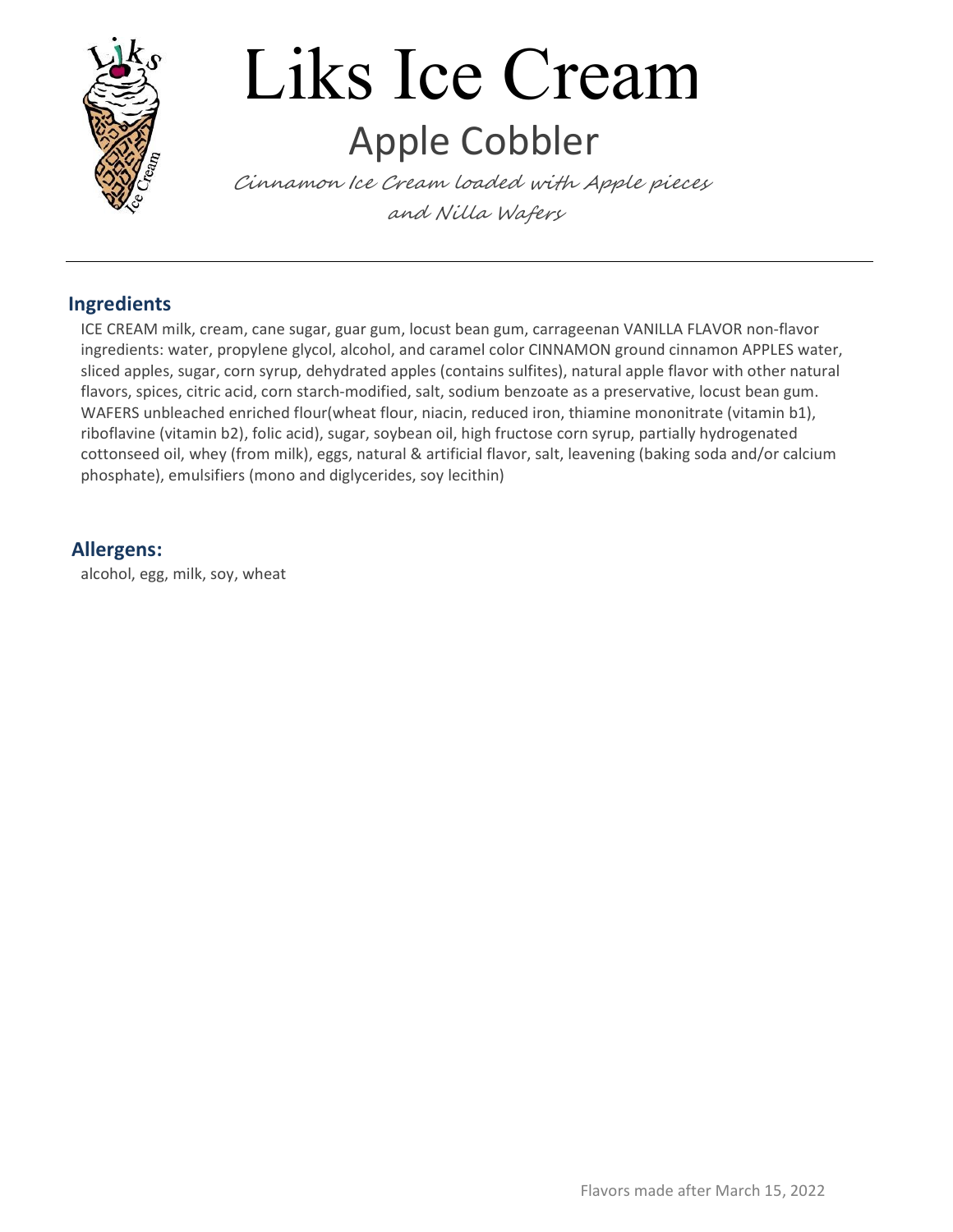

# Liks Ice Cream Apple Pie

Cinnamon Ice Cream with a swirl of Graham Cracker Marble & Apple Pieces and Brown Sugar

#### Ingredients

ICE CREAM milk, cream, cane sugar, guar gum, locust bean gum, carrageenan BROWN SUGAR FLAVORING nonflavor ingredients: water, sugar, salt, alcohol CINNAMON ground cinnamon APPLES water, sliced apples, sugar, corn syrup, dehydrated apples (contains sulfites), natural apple flavor with other natural flavors, spices, citric acid, corn starch-modified, salt, sodium benzoate as a preservative, locust bean gum. GRAHAM MARBLE graham cracker crumb (unbleached unenriched wheat flour, whole wheat/graham flour, sugar, palm and palm kernel oil, molasses, honey, salt, sodium bicarbonate), soybean oil, powdered sugar (sugar, cornstarch), coconut oil, mono & diglycerides, soy lecithin and salt

#### Allergens:

milk, soy, wheat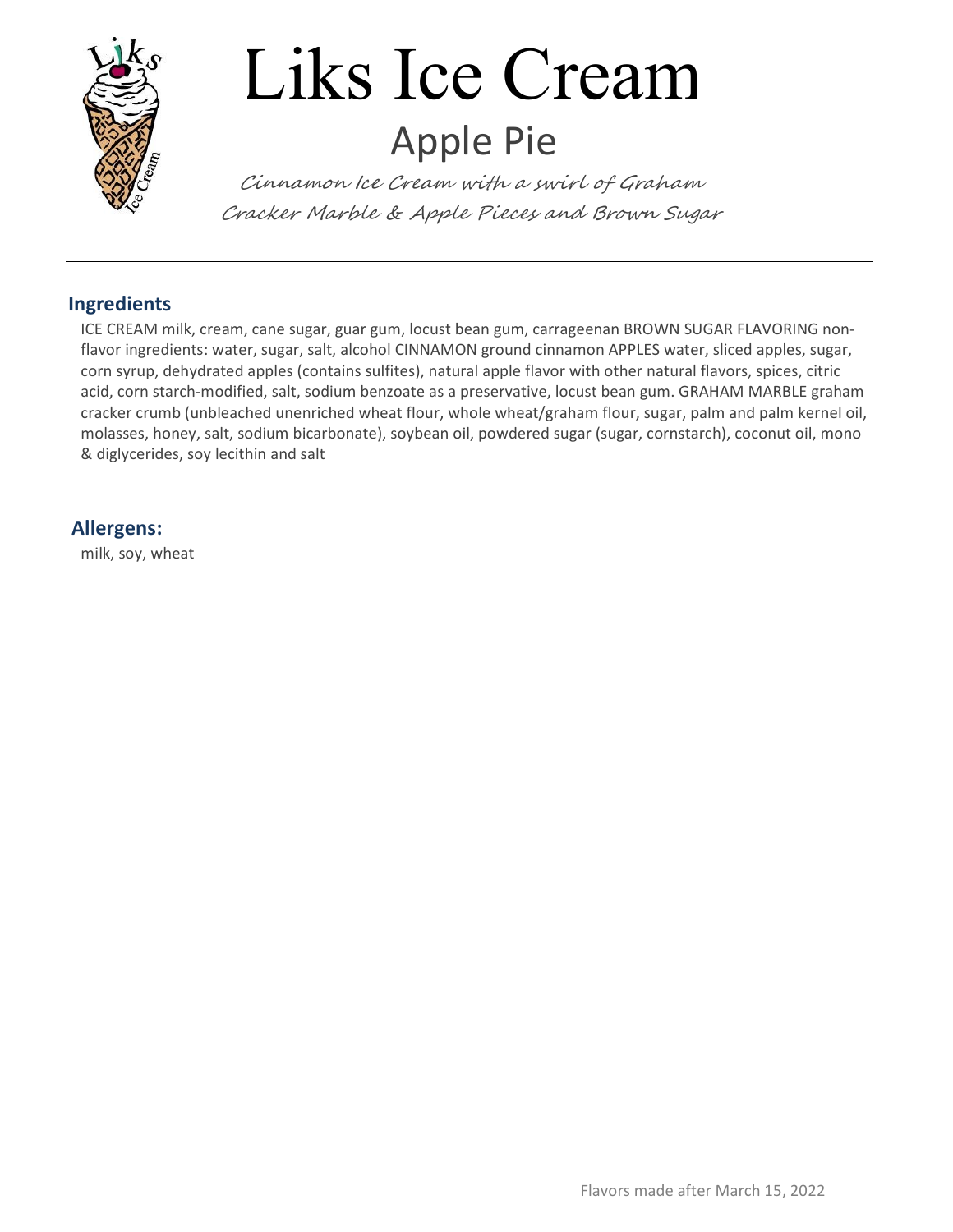

### Liks Ice Cream Banana Cream Pie

Banana Ice Cream with layers of Marshmallow Marble and Nilla Wafers

#### Ingredients

ICE CREAM milk, cream, cane sugar, guar gum, locust bean gum, carrageenan BANANA banana WAFERS unbleached enriched flour(wheat flour, niacin, reduced iron, thiamine mononitrate (vitamin b1), riboflavine (vitamin b2), folic acid), sugar, soybean oil, high fructose corn syrup, partially hydrogenated cottonseed oil, whey (from milk), eggs, natural & artificial flavor, salt, leavening (baking soda and/or calcium phosphate), emulsifiers (mono and diglycerides, soy lecithin) MALO MARBLE high fructose corn syrup, corn syrup, water, modified food starch, titanium dioxide (color), salt, artifical flavors, benzoic acid - a preservative , and xanthan gum and the state of the state of the state of the state of the state of the state of the state of the state o

#### Allergens:

milk, soy, wheat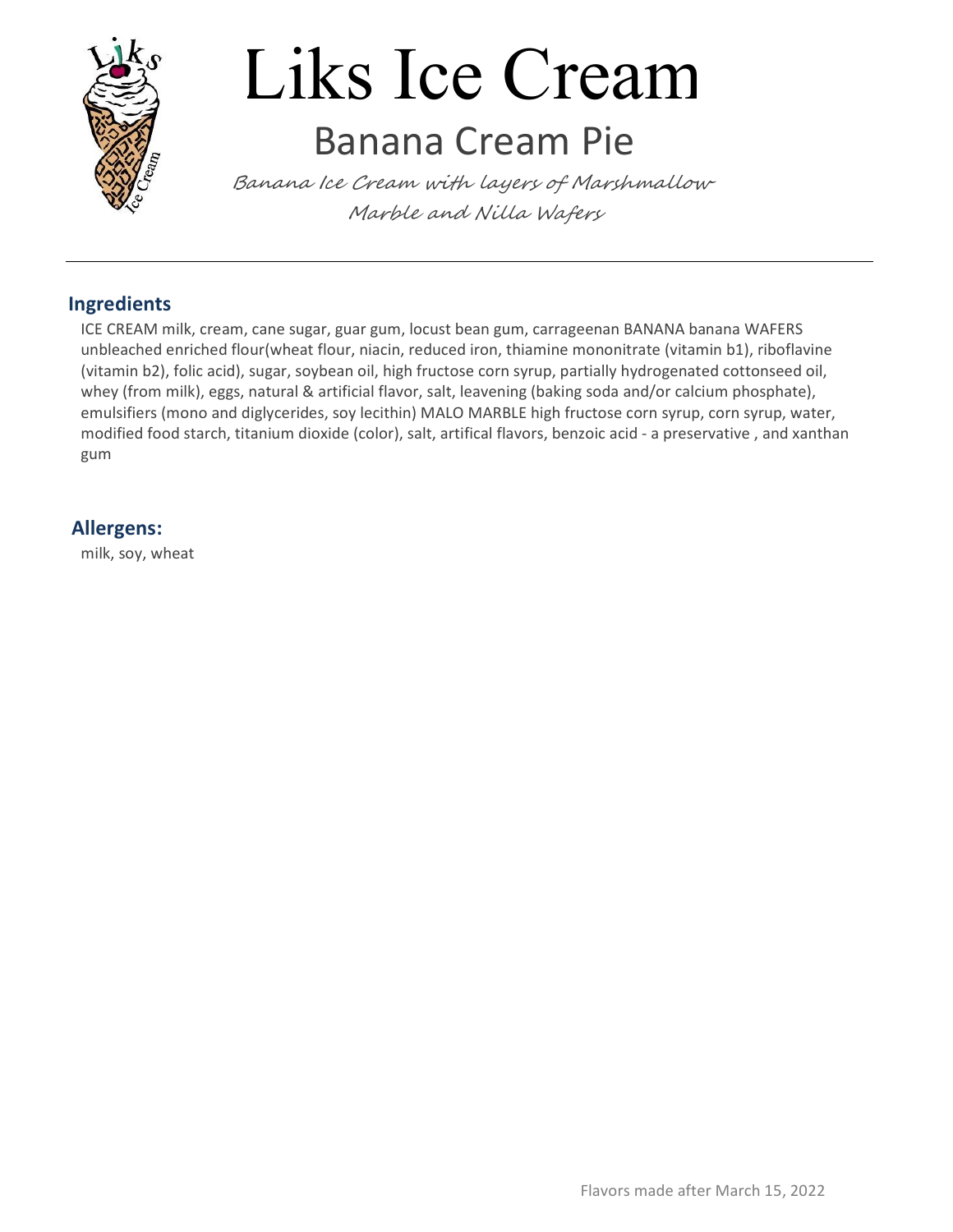

## Liks Ice Cream Banana Foster

Banana Ice Cream loaded with Cinnamon and Rum flavor & a swirl of Caramel Marble

#### Ingredients

ICE CREAM milk, cream, cane sugar, guar gum, locust bean gum, carrageenan BANANA banana CINNAMON ground cinnamon BROWN SUGAR FLAVORING non-flavor ingredients: water, sugar, salt, alcohol RUM FLAVORING non-flavor ingredients: propylene glycol, alcohol, water CARAMEL MARBLE sugar, water, corn syrup, high fructose corn syrup, non fat milk solids, tapioca starch, butter (cream, salt), salt, molasses, soy lecithin, sodium citrate, vanilla natural flavor and potassium sorbate

#### Allergens:

alcohol, milk, soy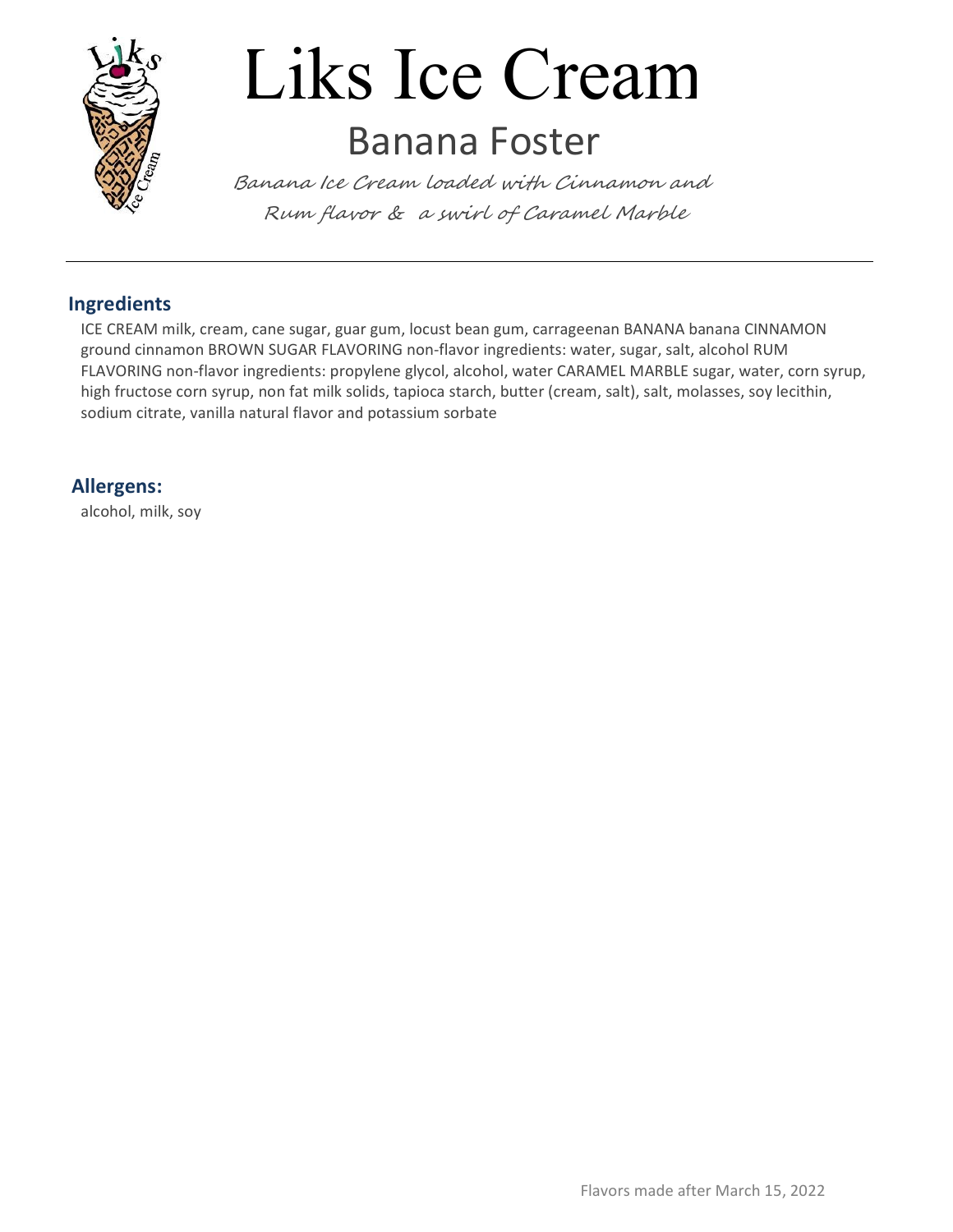

### Liks Ice Cream Bears In The Woods

Cinnamon Ice Cream with layers of Honey Marble and Graham Bears

#### Ingredients

ICE CREAM milk, cream, cane sugar, guar gum, locust bean gum, carrageenan VANILLA FLAVOR non-flavor ingredients: water, propylene glycol, alcohol, and caramel color CINNAMON ground cinnamon GRAHAM BEARS unbleached enriched flour (wheat flour, niacin, reduced iron, thiamine mononitrate (vitamin b1), riboflavin (vitamin b2), folic acid), sugar, graham flour (whole grain wheat flour), soybean oil, and/or partially hydrogenated cottonseed oil, dextrose, honey, maltodextrine, calcium carbonate, salt, baking soda, soy lecithin, zinc oxide, reduced iron HONEY raw and unfiltered honey

#### Allergens:

alcohol, milk, soy, wheat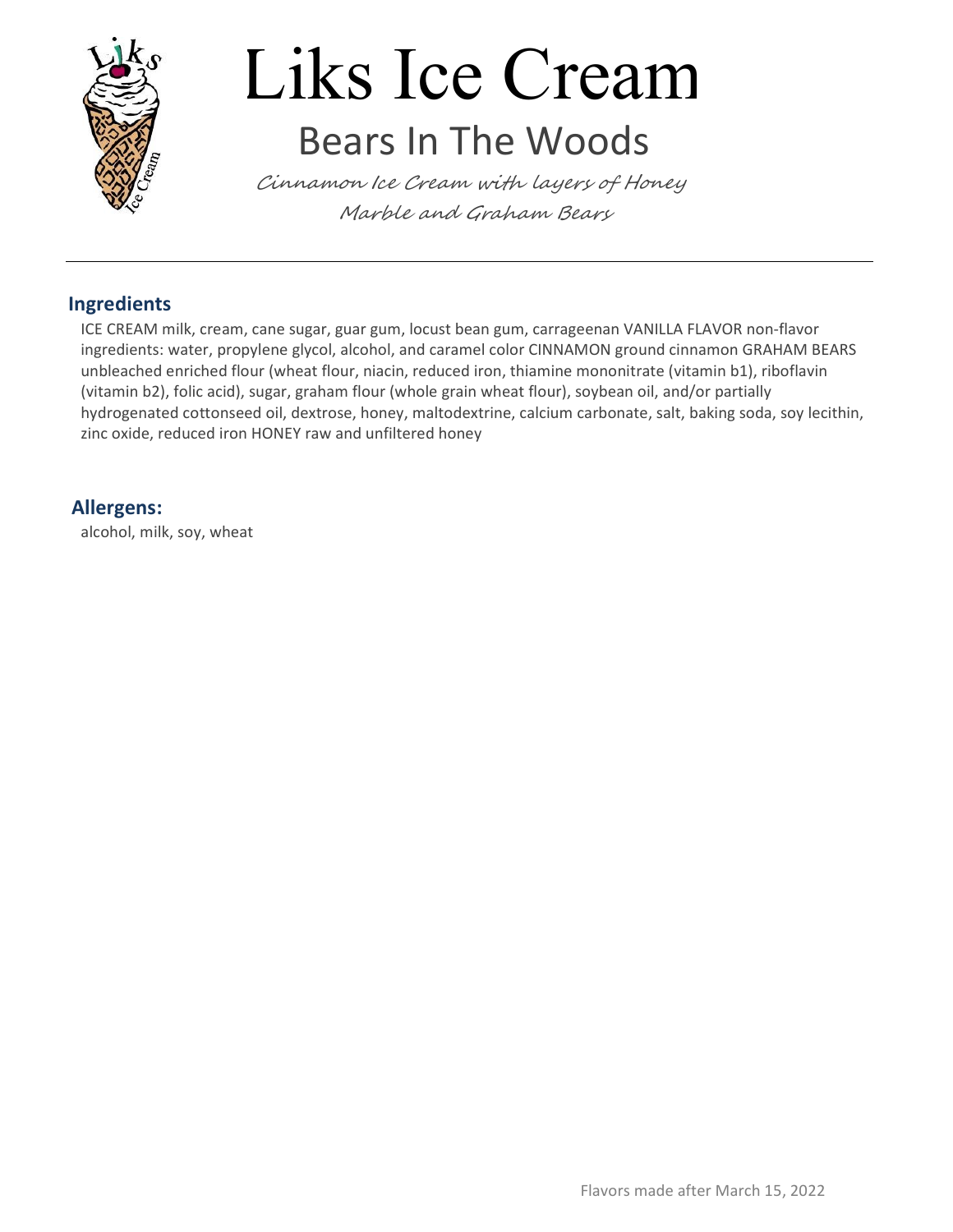

# Liks Ice Cream Billionaires

Dark Chocolate Ice Cream with swirls of Caramel and Chocolate Fudge Marbles & gobs of chopped

#### Ingredients

ICE CREAM milk, cream, cane sugar, guar gum, locust bean gum, carrageenan CHOCOLATE BASE water, high fructose corn syrup, cocoa, cocoa processed with alkali, sugar, corn syrup, salt, citric acid, and potassium sorbate COCOA POWDER dark cocoa processed with alkali PECANS pecans FUDGE MARBLE sugar, water, corn syrup, cocoa, coconut oil, modified food starch (corn), chocolate liquor, mono & diglycerides, salt, natural flavor, potassium sorbate, soy lecithin and citric acid CARAMEL MARBLE sugar, water, corn syrup, high fructose corn syrup, non fat milk solids, tapioca starch, butter (cream, salt), salt, molasses, soy lecithin, sodium citrate, vanilla natural flavor and potassium sorbate

#### Allergens:

milk, soy, tree nuts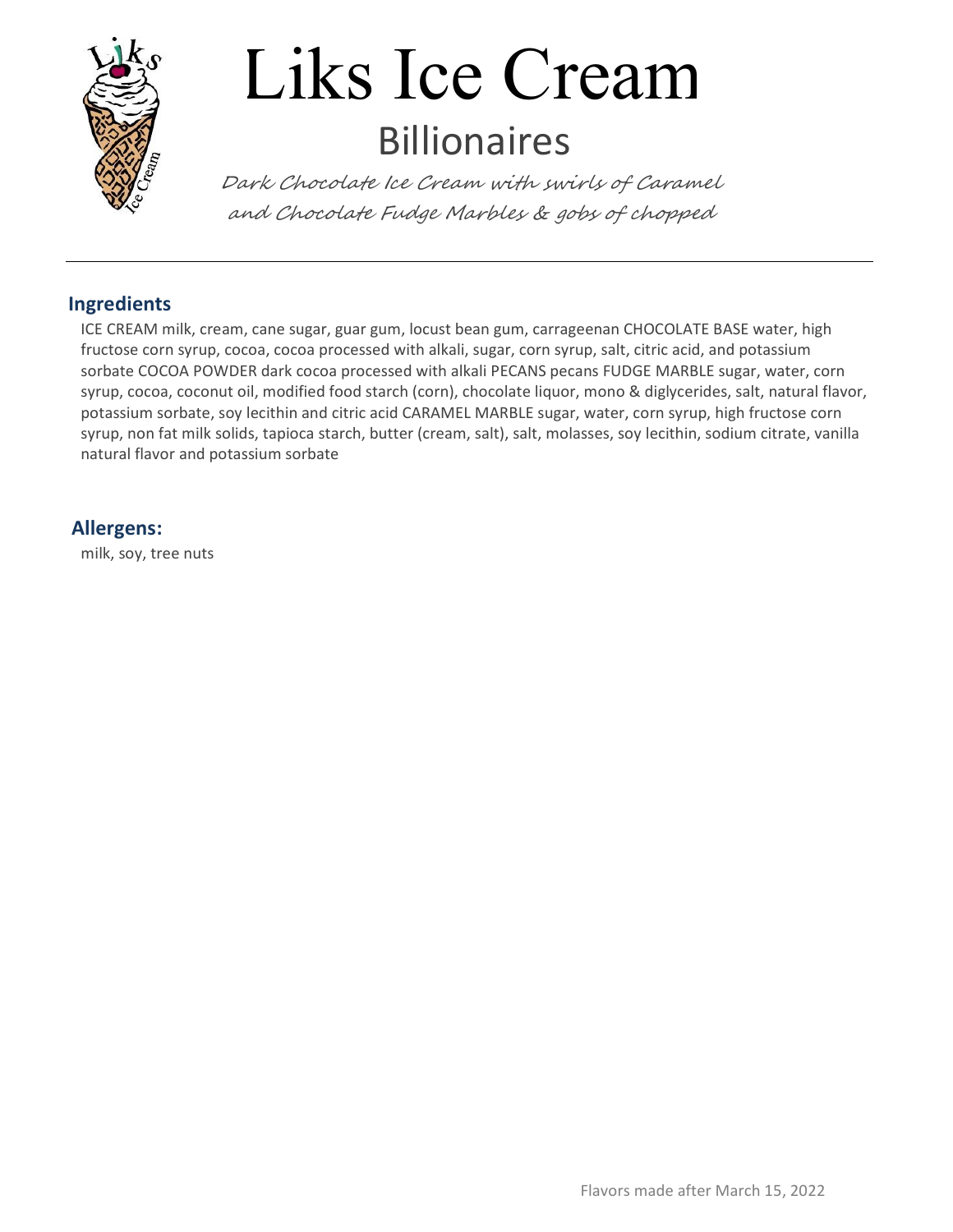

# Liks Ice Cream Birthday Cake

Pound Cake Ice Cream with layers of Blue Frosting Marble and Rainbow Sprinkles

#### Ingredients

ICE CREAM milk, cream, cane sugar, guar gum, locust bean gum, carrageenan POUND CAKE FLAVORING nonflavor ingredients: water, alcohol, sugar, propylene glycol RAINBOW SPRINKLES sugar, hydrogenated palm kernel oil, corn starch, soya lecithin, fd&c colors ( yellow #6 lake, yellow #5 lake, blue #1 lake, red #40 lake, red #3 dye), maltodextrin, carnauba wax, vanillin, cellulose gum. BLUE CREAM MARBLE powdered sugar (sugar, cornstarch), soybean oil, coconut oil, mono & diglyceride, soy lecithin, titanium dioxide, salt, blue color (hydrogenated soybean/cottonseed oil, blue 1 lake, soy lecithin) and vanillin

#### Allergens:

alcohol, milk, soy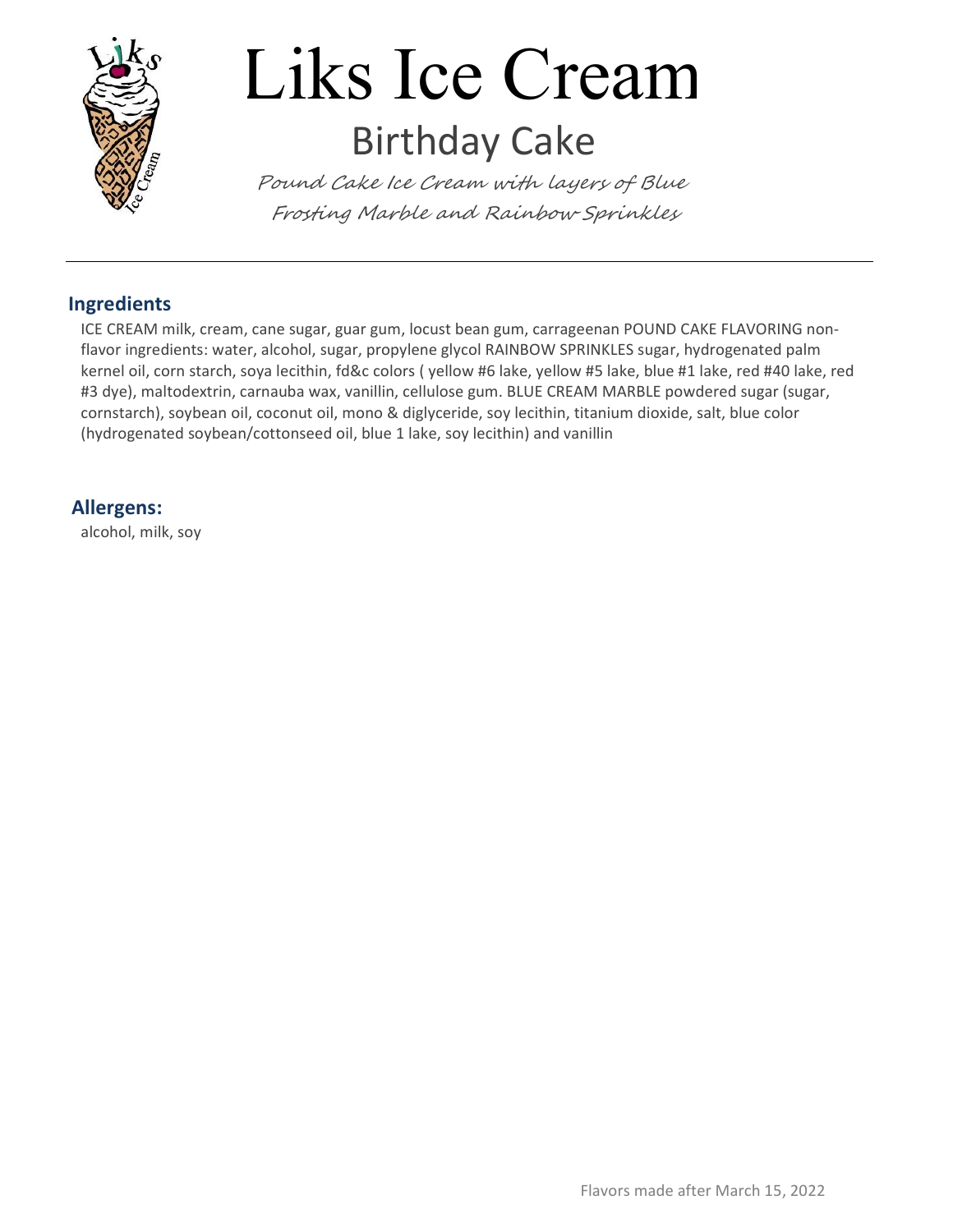

## Liks Ice Cream Black Gold

Dark Chocolate Ice Cream loaded with Toffee Candies

#### Ingredients

ICE CREAM milk, cream, cane sugar, guar gum, locust bean gum, carrageenan CHOCOLATE BASE water, high fructose corn syrup, cocoa, cocoa processed with alkali, sugar, corn syrup, salt, citric acid, and potassium sorbate COCOA POWDER dark cocoa processed with alkali TOFFEE sugar, corn syrup, butter (cream, salt), brown sugar, salt, soy lecithin and vanilla

#### Allergens:

milk, soy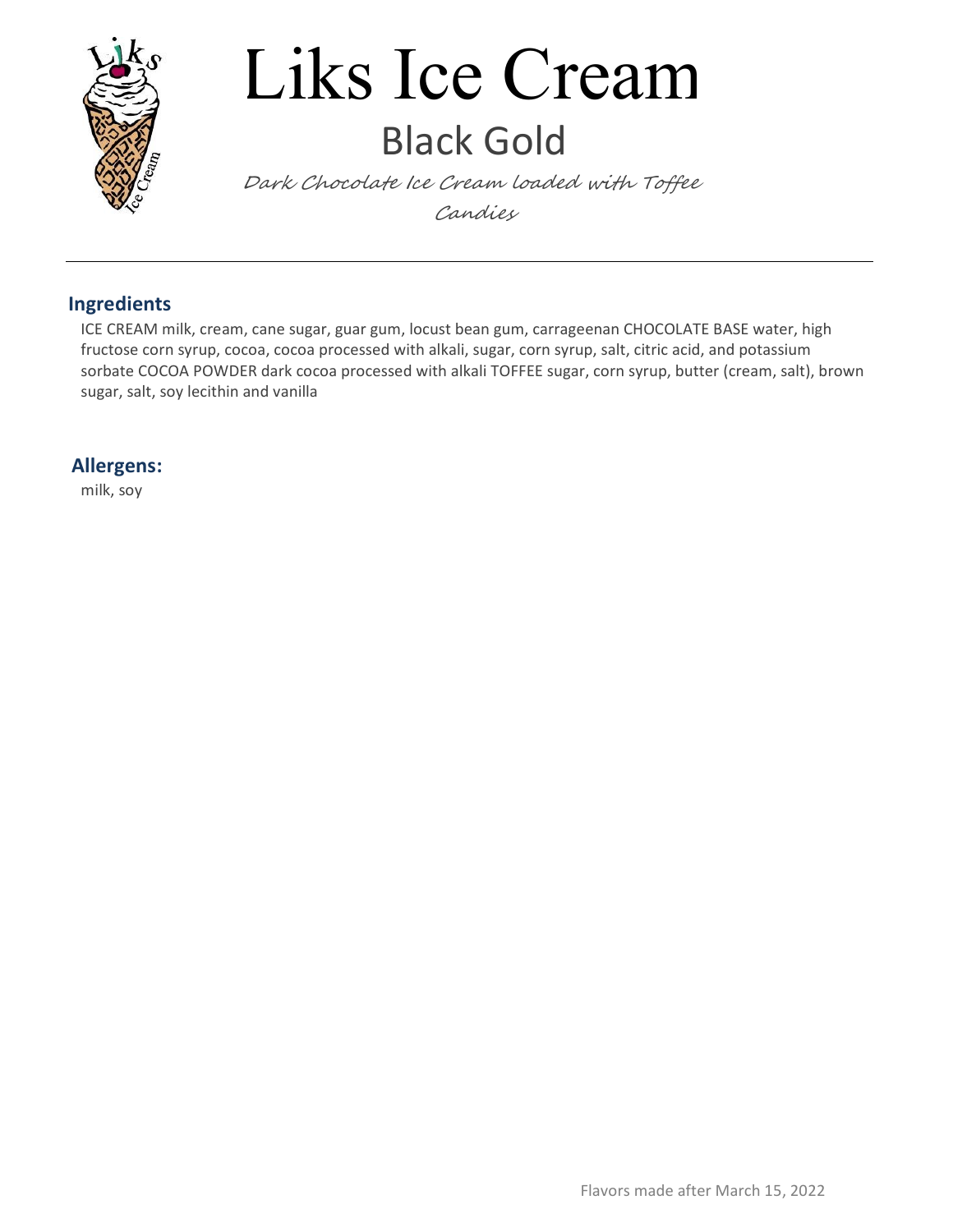

# Liks Ice Cream Blueberry Cheesecake

Cheesecake Ice Cream with swirls of Graham Cracker and Blueberries Marbles

#### Ingredients

ICE CREAM milk, cream, cane sugar, guar gum, locust bean gum, carrageenan CHEESECAKE BASE corn syrup, water, high fructose corn syrup, cream cheese powder (cream cheese <milk, culture, salt, carob bean gum, enzyme> and nonfat milk), modified food starch (corn), citric acid, salt, sugar, xanthan gum, natural and artificial flavors and sodium benzoate BLUEBERRIES blueberries, high fructose corn syrup, water, corn syrup, food starchmodified, natural flavor, sodium benzoate and potassium sorbate (preservatives), propylene glycol, malt extract, sugar, red 40, blue 1, sodium citrate, citric acid, malic acid, salt, sodium sulfate GRAHAM MARBLE graham cracker crumb (unbleached unenriched wheat flour, whole wheat/graham flour, sugar, palm and palm kernel oil, molasses, honey, salt, sodium bicarbonate), soybean oil, powdered sugar (sugar, cornstarch), coconut oil, mono & diglycerides, soy lecithin and salt

#### Allergens:

milk, soy, wheat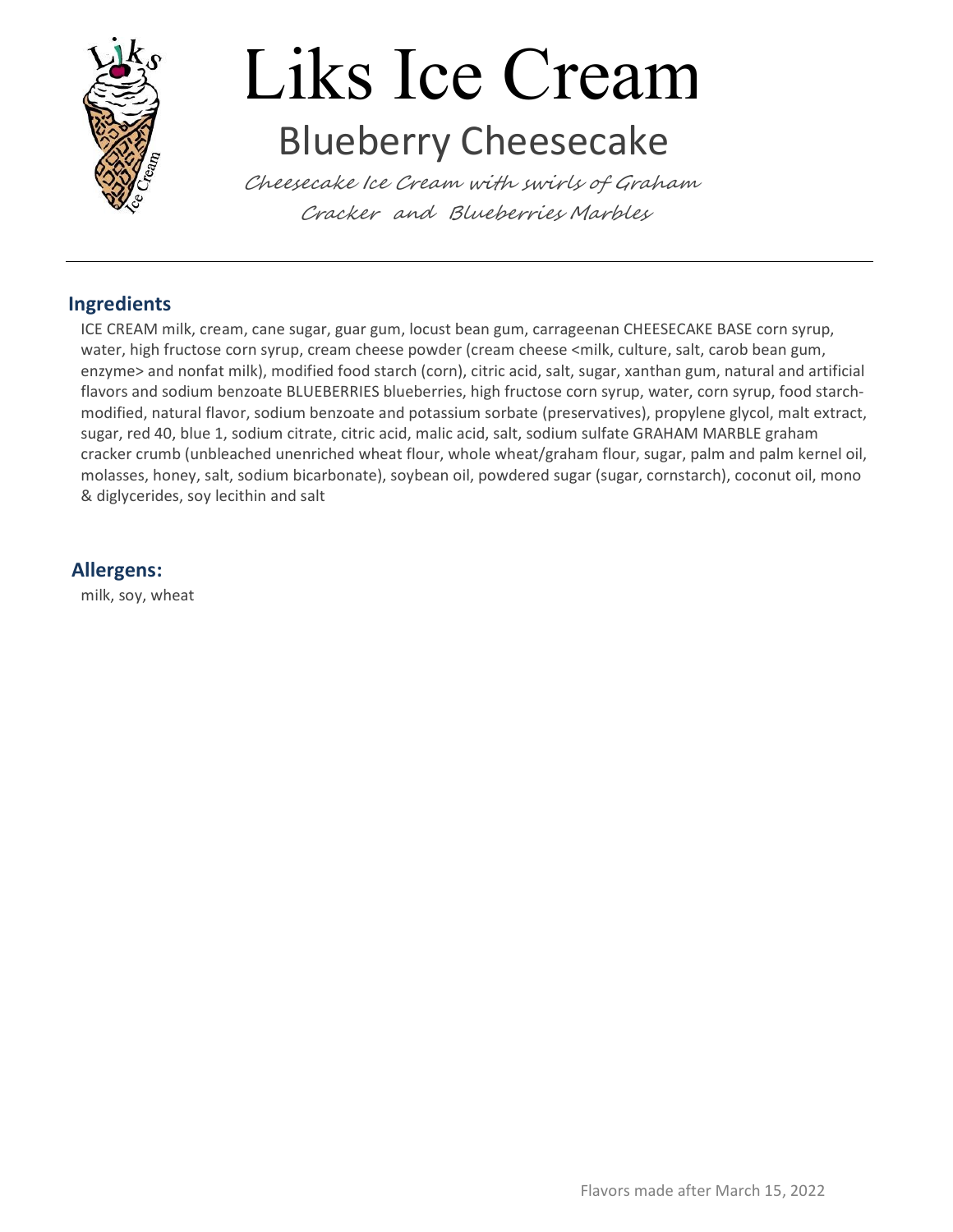

# Liks Ice Cream Blueberry Cobbler

Cinnamon Ice Cream with layers of Blueberry Marble and Nilla Wafers

#### Ingredients

ICE CREAM milk, cream, cane sugar, guar gum, locust bean gum, carrageenan VANILLA FLAVOR non-flavor ingredients: water, propylene glycol, alcohol, and caramel color CINNAMON ground cinnamon WAFERS unbleached enriched flour(wheat flour, niacin, reduced iron, thiamine mononitrate (vitamin b1), riboflavine (vitamin b2), folic acid), sugar, soybean oil, high fructose corn syrup, partially hydrogenated cottonseed oil, whey (from milk), eggs, natural & artificial flavor, salt, leavening (baking soda and/or calcium phosphate), emulsifiers (mono and diglycerides, soy lecithin) BLUEBERRIES blueberries, high fructose corn syrup, water, corn syrup, food starch-modified, natural flavor, sodium benzoate and potassium sorbate (preservatives), propylene glycol, malt extract, sugar, red 40, blue 1, sodium citrate, citric acid, malic acid, salt, sodium sulfate

#### Allergens:

alcohol, egg, milk, soy, wheat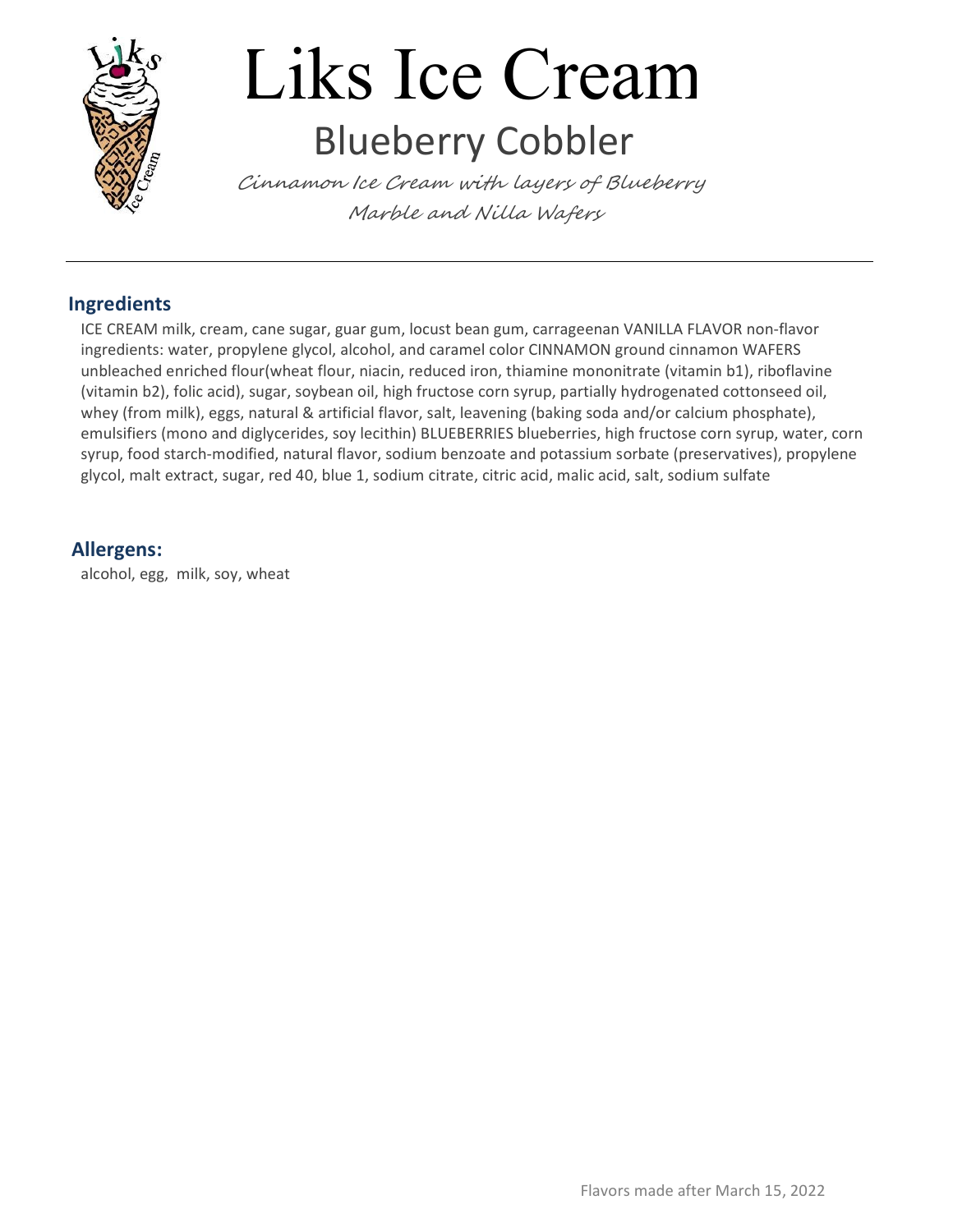

### Liks Ice Cream Bubble Gum

Bubble Gum Ice Cream loaded with Bubble Gum Bits

#### Ingredients

ICE CREAM milk, cream, cane sugar, guar gum, locust bean gum, carrageenan BUBBLE GUM FLAVORING nonflavor ingredients: propylene glycol BLUE COLOR water, blue 1, citric acid, sodium benzoate BUBBLE GUM sugar, dextrose, corn syrup, gum base, corn starch, natural and artificial flavors, resinous glaze, lapioca dextrin, carnauba wax colors (include yellow 5&6, red 40 blue 1, titanium dioxide), lecithin (soya), bht ( to maintainn freshness)

#### Allergens:

milk, soy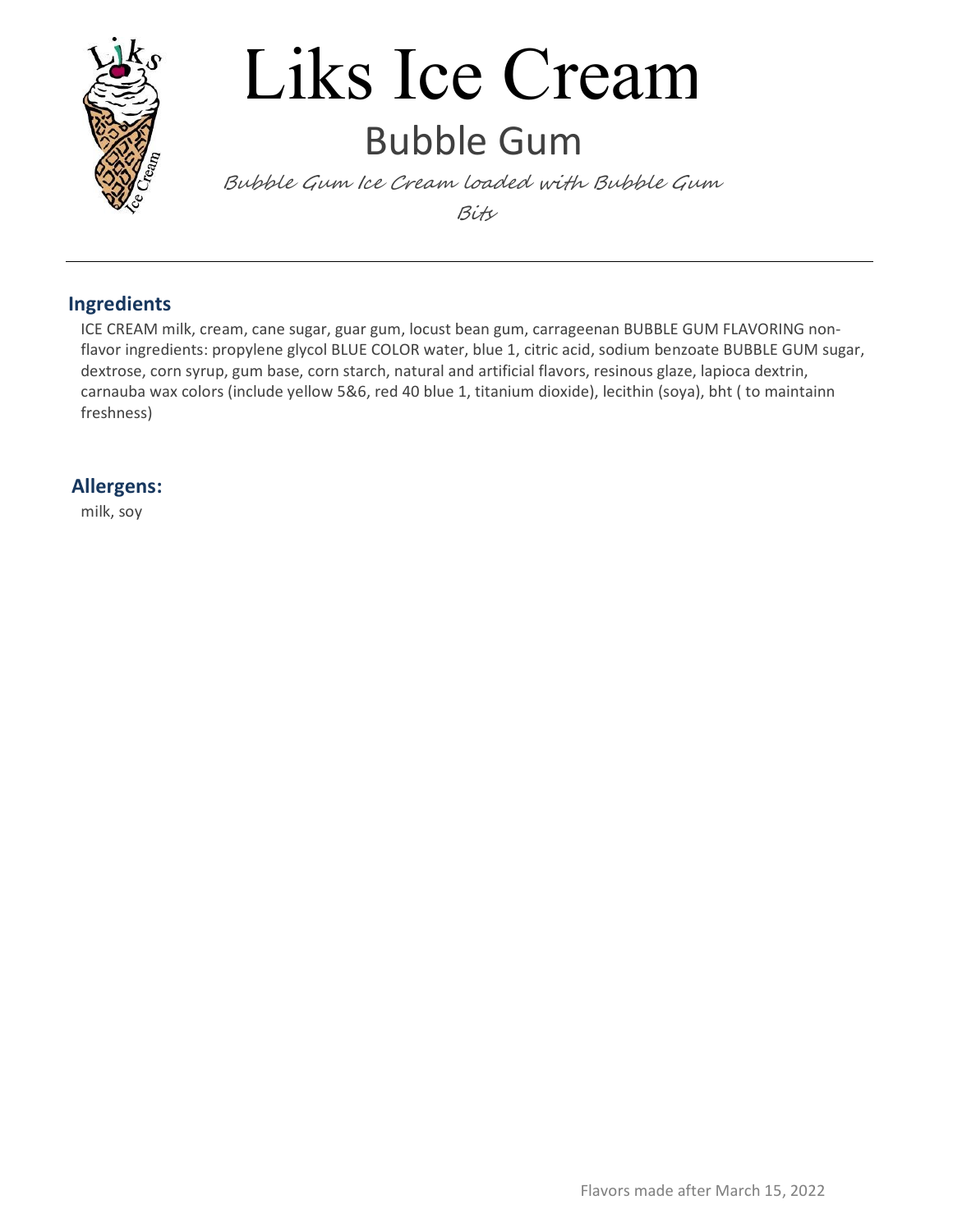

### Liks Ice Cream Butter Pecan

Butter Ice Cream loaded with chopped Pecans

#### Ingredients

ICE CREAM milk, cream, cane sugar, guar gum, locust bean gum, carrageenan BUTTER PECAN FLAVORING nonflavor ingredients: water, sugar, propylene glycol, salt PECANS pecans

#### Allergens:

milk, tree nuts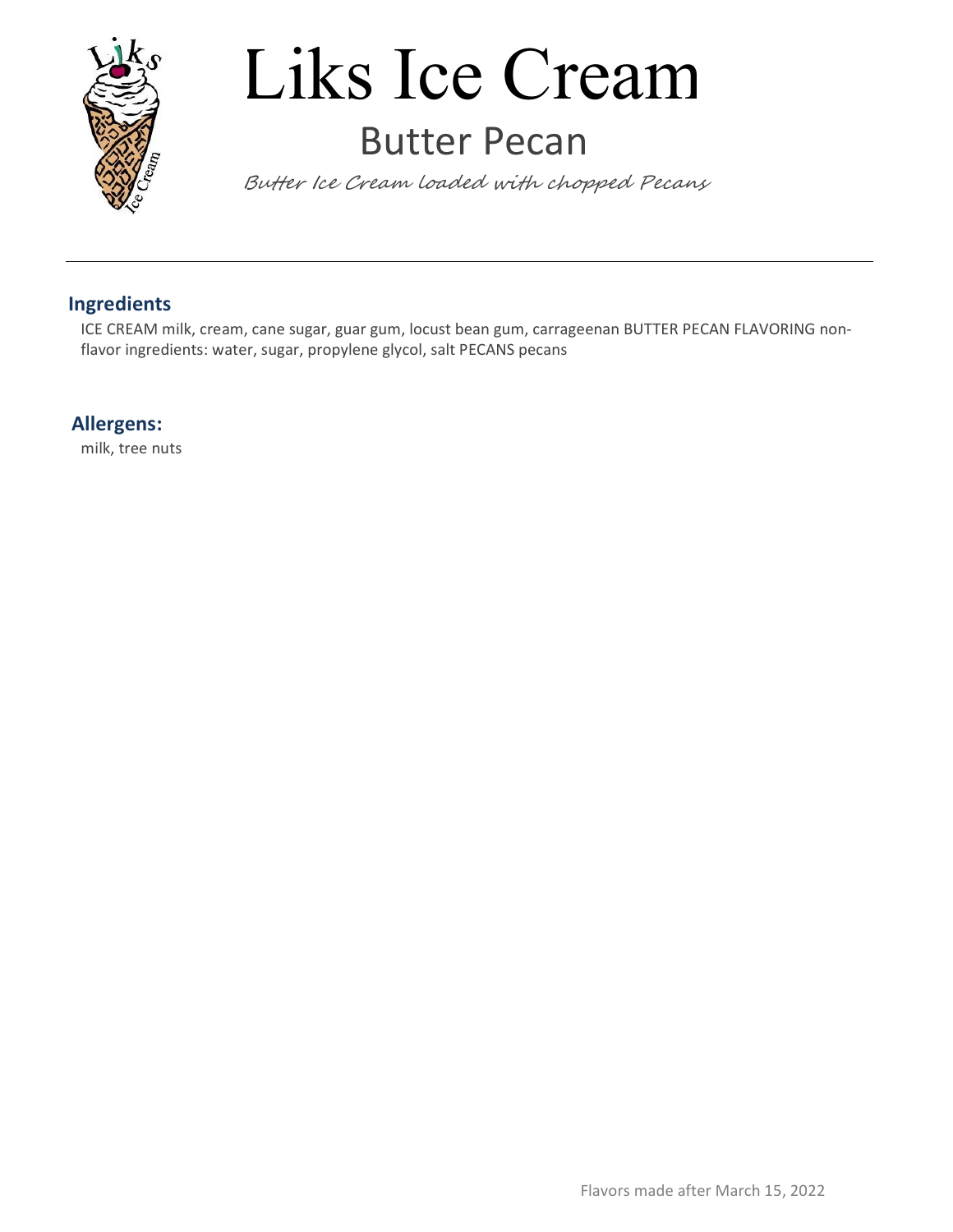

## Liks Ice Cream Butterscotch Fudge Ripple

Vanilla Ice Cream with swirls of Butterscotch and Chocolate Fudge Marbles

#### Ingredients

ICE CREAM milk, cream, cane sugar, guar gum, locust bean gum, carrageenan VANILLA FLAVOR non-flavor ingredients: water, propylene glycol, alcohol, and caramel color BUTTERSCOTCH MARBLE corn syrup, water, sugar, high fructose corn syrup, non fat milk solids, butter (cream, salt), salt, carrageenan, soy lecithin, vanilla, natural flavor, and potassium sorbate FUDGE MARBLE sugar, water, corn syrup, cocoa, coconut oil, modified food starch (corn), chocolate liquor, mono & diglycerides, salt, natural flavor, potassium sorbate, soy lecithin and citric acid

#### Allergens:

alcohol, milk, soy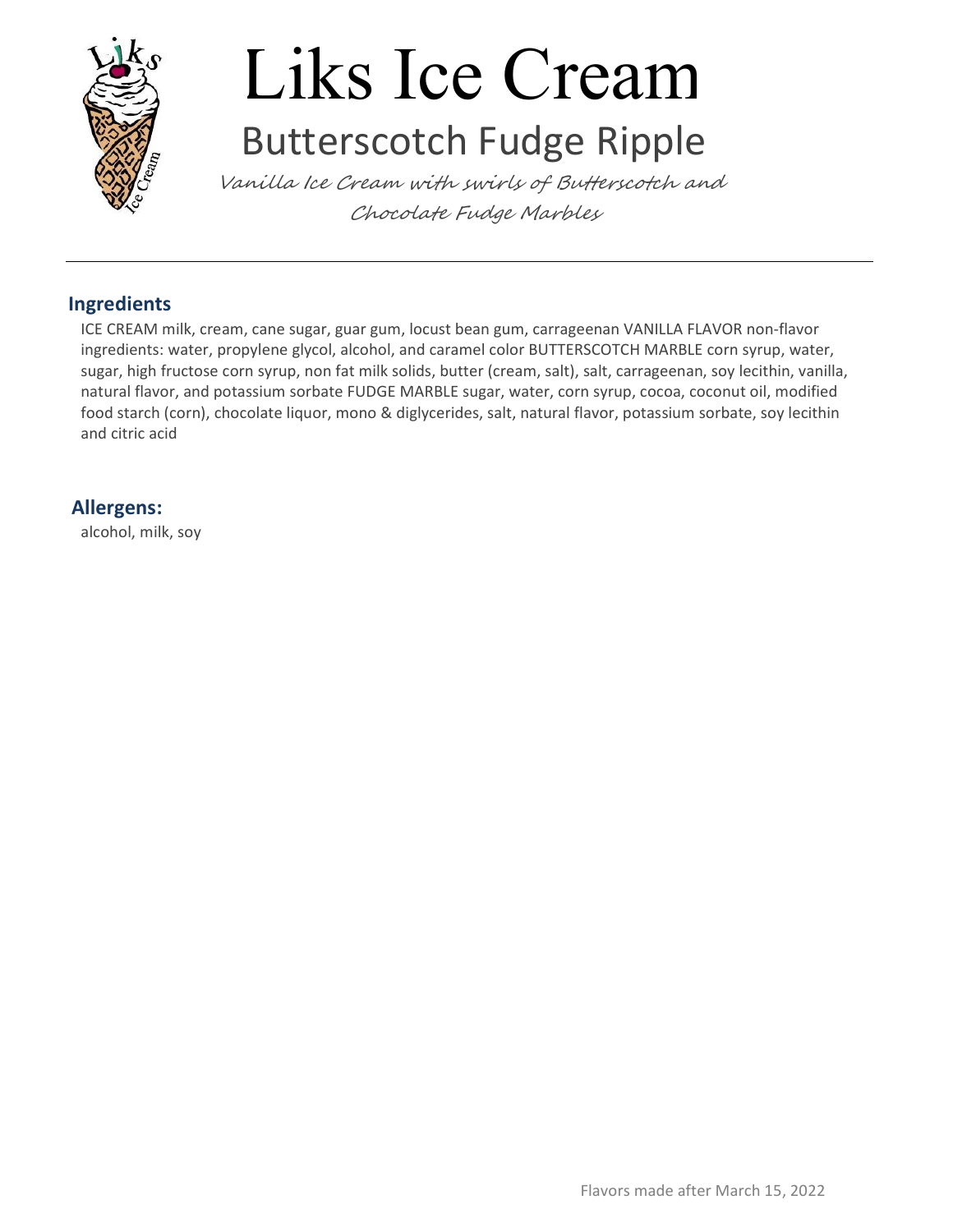

## Liks Ice Cream Butterscotch Pecan Ripple

Vanilla Ice Cream with swirls of Butterscotch and Fudge Marbles & loaded with chopped Pecans

#### Ingredients

ICE CREAM milk, cream, cane sugar, guar gum, locust bean gum, carrageenan VANILLA FLAVOR non-flavor ingredients: water, propylene glycol, alcohol, and caramel color PECANS pecans BUTTERSCOTCH MARBLE corn syrup, water, sugar, high fructose corn syrup, non fat milk solids, butter (cream, salt), salt, carrageenan, soy lecithin, vanilla, natural flavor, and potassium sorbate FUDGE MARBLE sugar, water, corn syrup, cocoa, coconut oil, modified food starch (corn), chocolate liquor, mono & diglycerides, salt, natural flavor, potassium sorbate, soy lecithin and citric acid

#### Allergens:

alcohol, milk, soy, tree nuts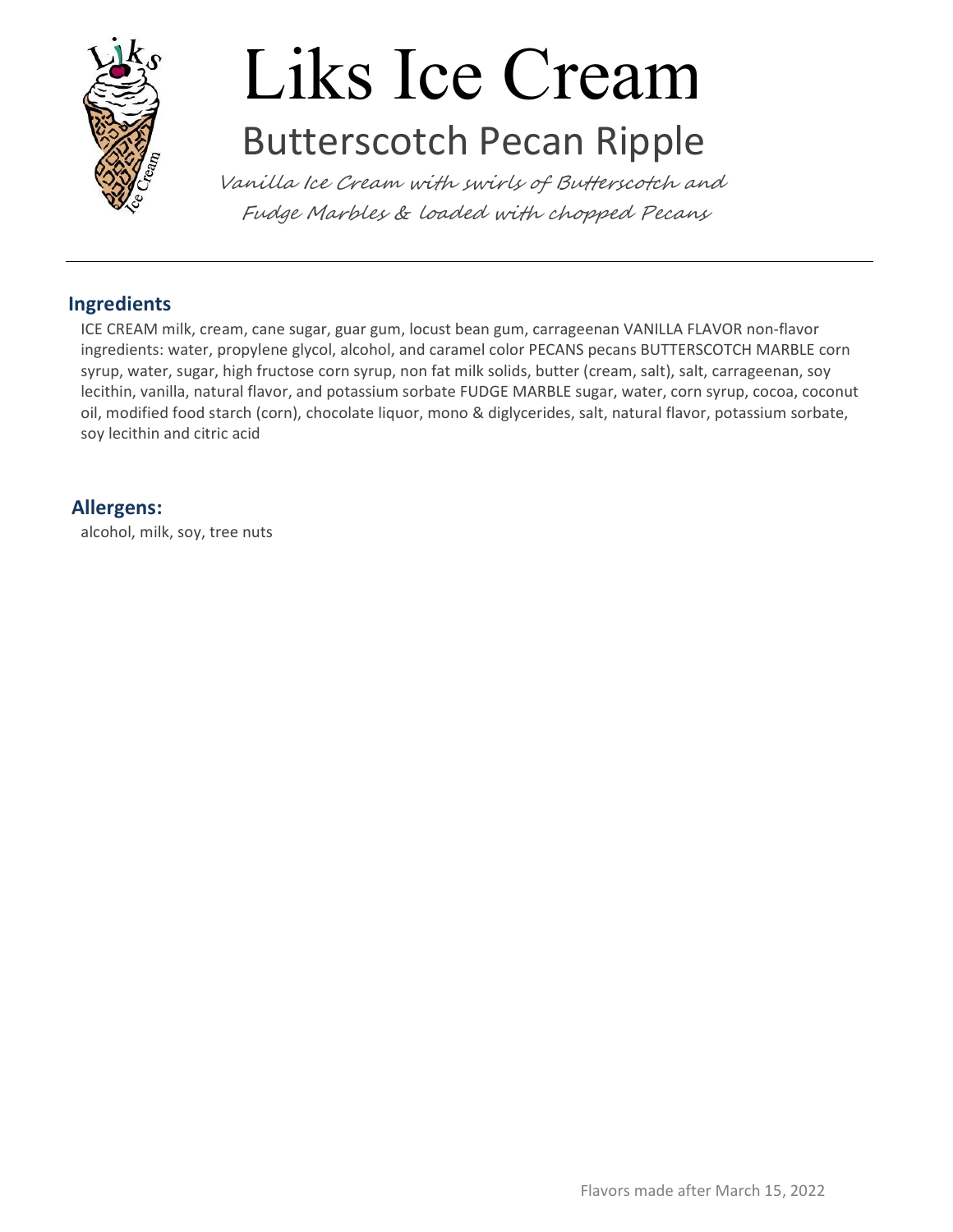

## Liks Ice Cream Cappuccino Caramel

Cappuccino Ice Cream with a swirl of Caramel Marble

#### Ingredients

ICE CREAM milk, cream, cane sugar, guar gum, locust bean gum, carrageenan CAPPUCCINO FLAVORING nonflavor ingredients: water, propylene glycol, alcohol, caramel color CARAMEL COLOR caramel color (contains 450- 650 ppm sulfites) CARAMEL MARBLE sugar, water, corn syrup, high fructose corn syrup, non fat milk solids, tapioca starch, butter (cream, salt), salt, molasses, soy lecithin, sodium citrate, vanilla natural flavor and potassium sorbate

#### Allergens:

alcohol, milk, soy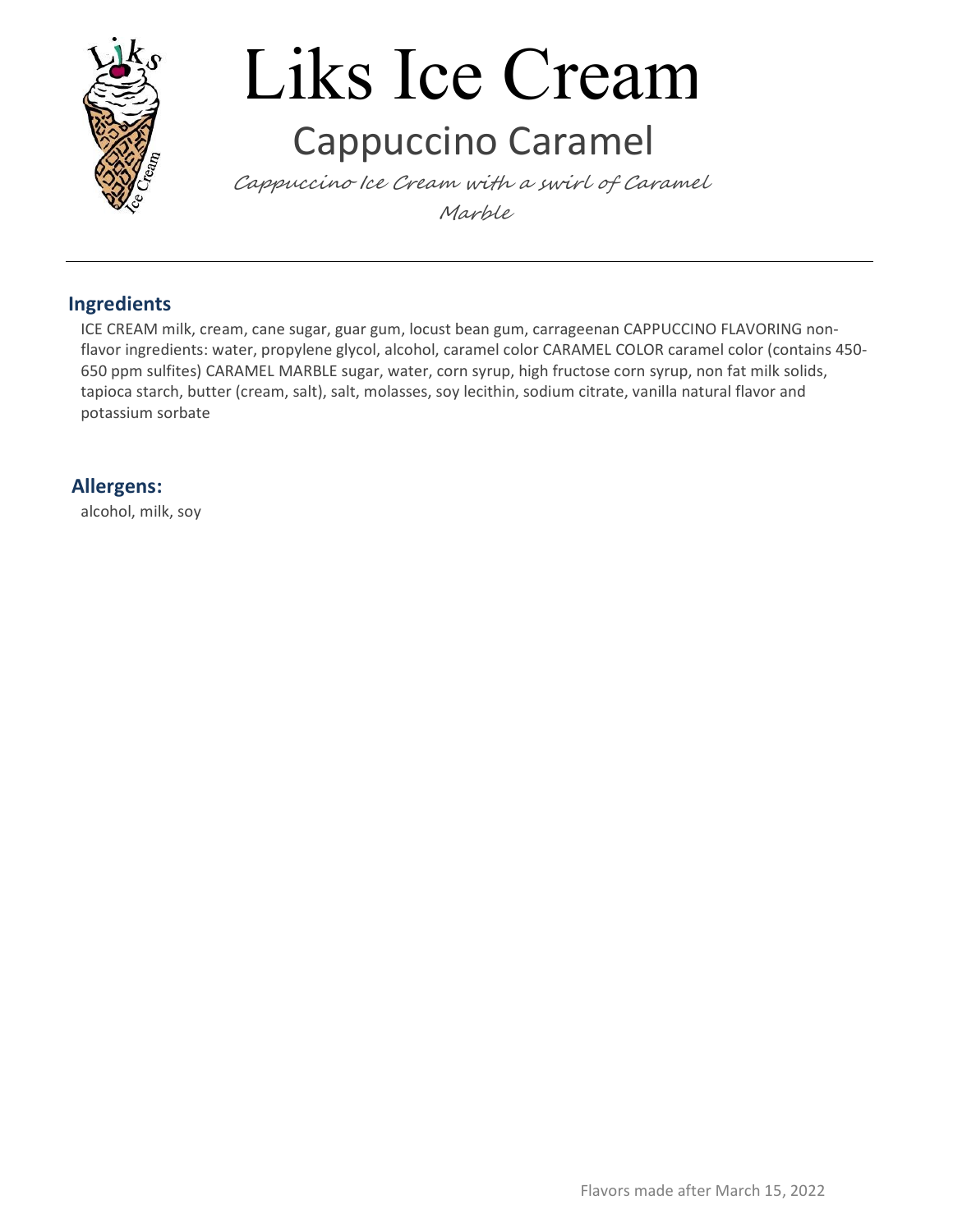

## Liks Ice Cream Caramel Apple Swirl

Vanilla Ice Cream with layers of Caramel Marble and Apple pieces

#### Ingredients

ICE CREAM milk, cream, cane sugar, guar gum, locust bean gum, carrageenan VANILLA FLAVOR non-flavor ingredients: water, propylene glycol, alcohol, and caramel color APPLES water, sliced apples, sugar, corn syrup, dehydrated apples (contains sulfites), natural apple flavor with other natural flavors, spices, citric acid, corn starch-modified, salt, sodium benzoate as a preservative, locust bean gum. CARAMEL MARBLE sugar, water, corn syrup, high fructose corn syrup, non fat milk solids, tapioca starch, butter (cream, salt), salt, molasses, soy lecithin, sodium citrate, vanilla natural flavor and potassium sorbate

#### Allergens:

alcohol, milk, soy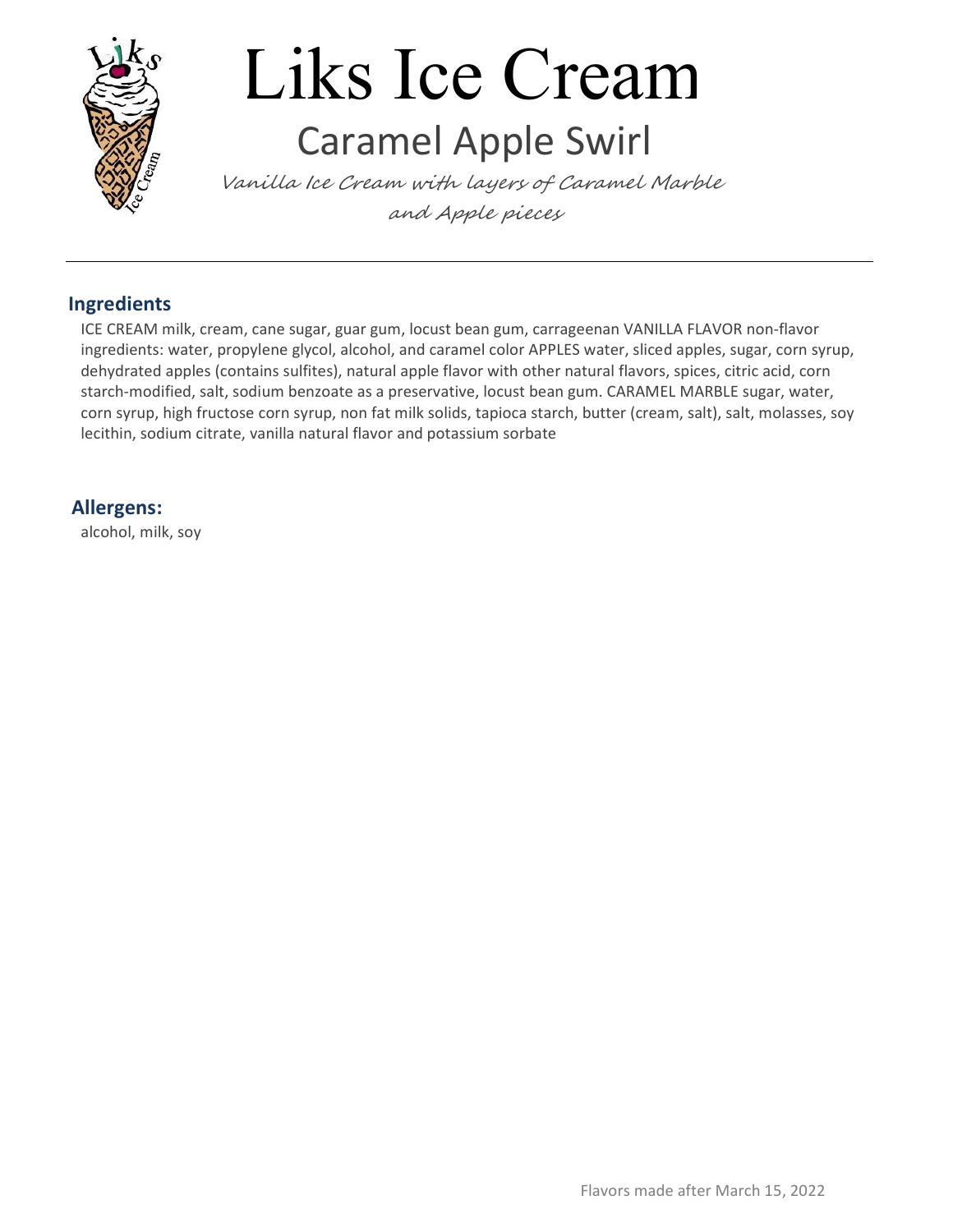

### Liks Ice Cream Caramel Irish Stout

Caramel Guinness® Fudge Ice Cream loaded with Chocolate Chunks

#### Ingredients

ICE CREAM milk, cream, cane sugar, guar gum, locust bean gum, carrageenan CARAMEL FUDGE BASE corn syrup, sugar, water, milk solids nonfat, butter (cream, salt), salt GUINNESS BEER water, barley, hops, guinness® yeast, and treated with isinglass finings CHOCOLATE CHUNKS sugar, coconut oil, cocoa processed with alkali, palm kernel oil, cocoa, milk fat, soy lecithin (an emulsifier), natural flavors

#### Allergens:

alcohol, milk, soy, wheat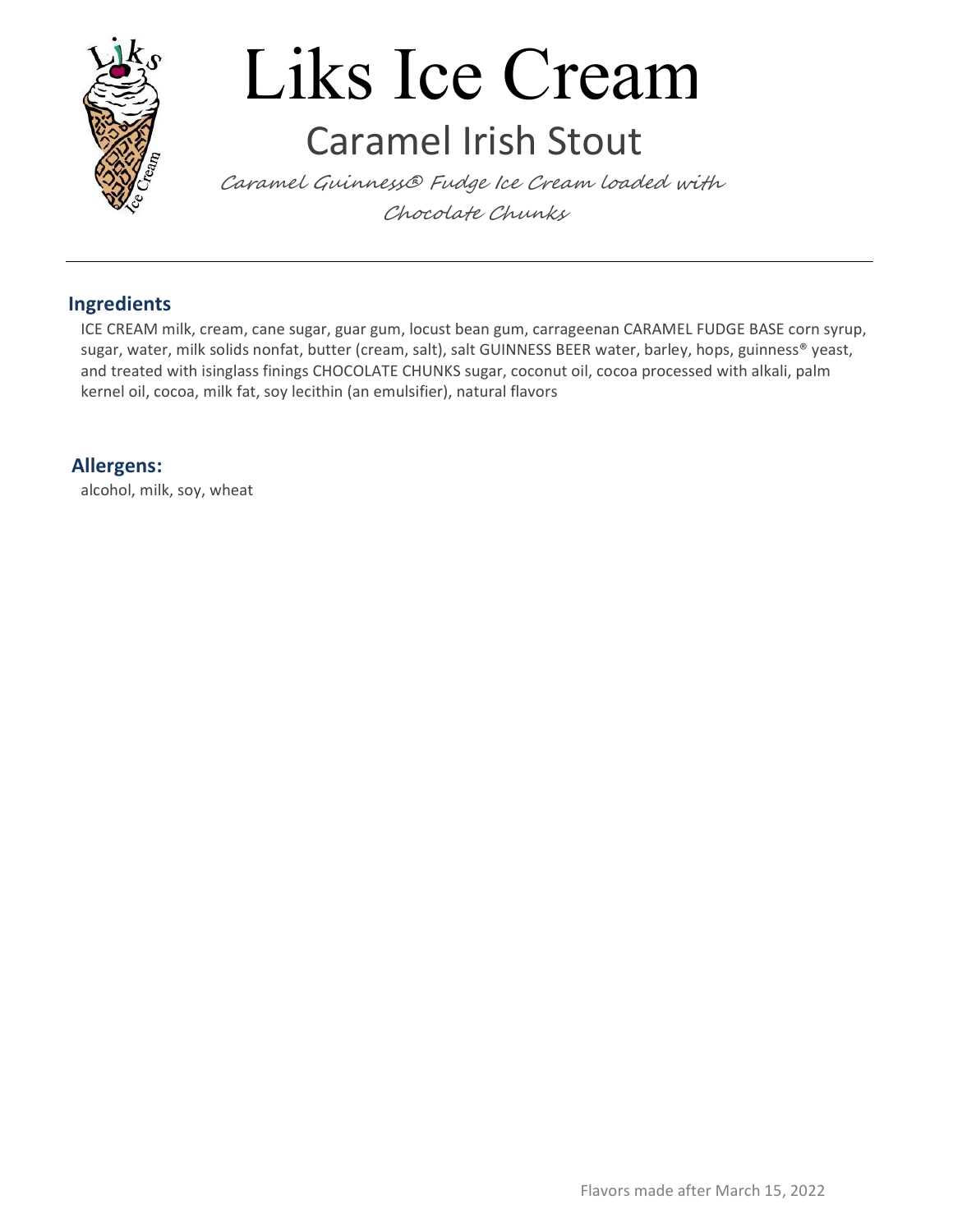

## Liks Ice Cream Chai Tea

Chai Tea Ice Cream

#### Ingredients

ICE CREAM milk, cream, cane sugar, guar gum, locust bean gum, carrageenan CHAI TEA sugar, nonfat milk powder, non-dairy creamer (coconut oil, corn syruo solids, sodium cseinate (a milk derivative), sodium citrate, mono- and digylcerides (a soy deriviate), salt, soidum aluminosilicate), natural tea powder blend (black tea, dajeeling), honey granules (sucrose, honey), natural spice blend (cinnamon, clove, cardamon, anise and ginger), natural and artificial flavors, silicon dioxide (as an anti-caking agent), vegetable gums (carrageenan, guar gum), bourbon vanilla extract from madagascar

#### Allergens:

milk, soy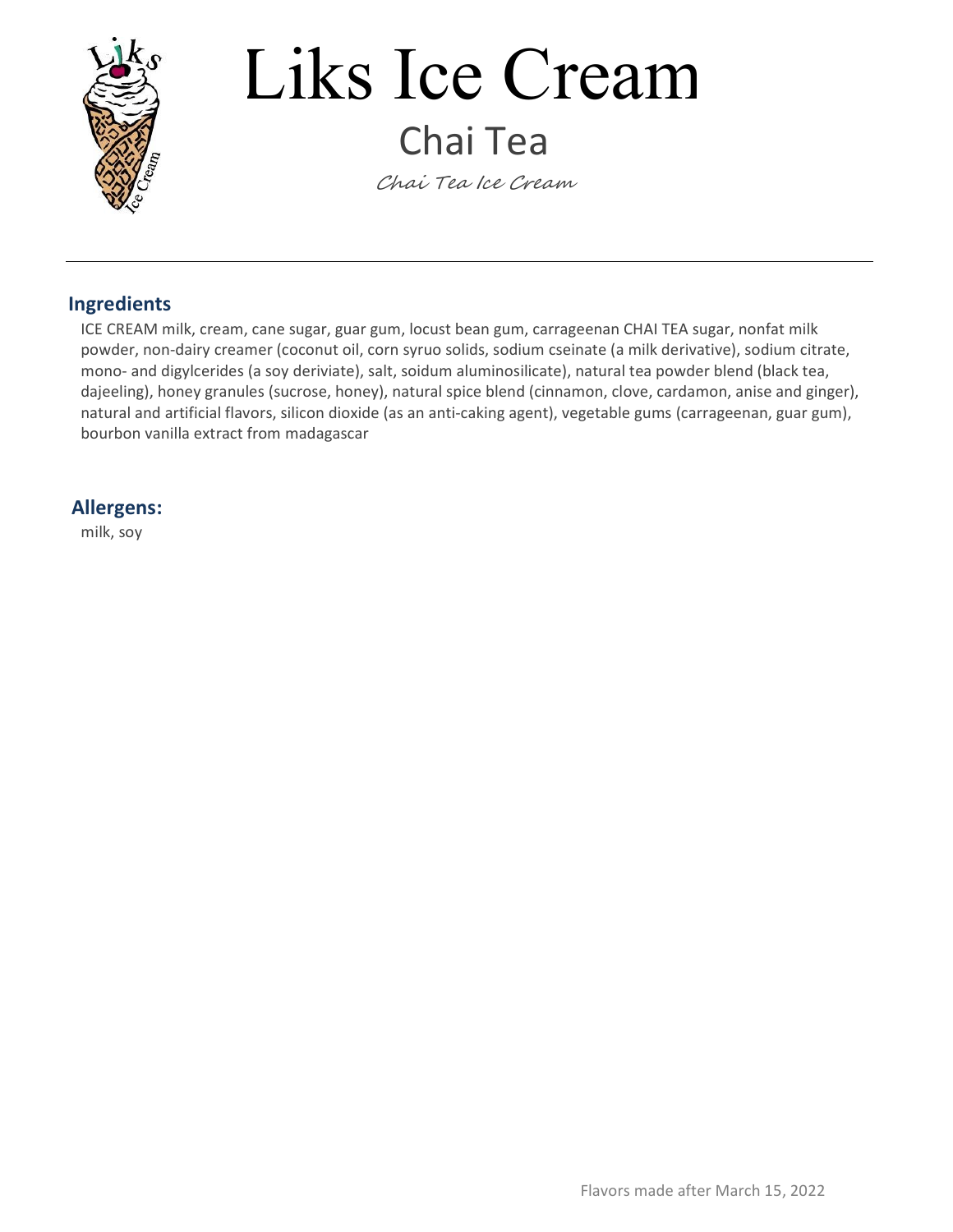

### Liks Ice Cream Cheesman

Cheesecake Ice Cream with swirls of Graham Cracker and Strawberry Marbles

#### Ingredients

ICE CREAM milk, cream, cane sugar, guar gum, locust bean gum, carrageenan CHEESECAKE BASE corn syrup, water, high fructose corn syrup, cream cheese powder (cream cheese <milk, culture, salt, carob bean gum, enzyme> and nonfat milk), modified food starch (corn), citric acid, salt, sugar, xanthan gum, natural and artificial flavors and sodium benzoate STRAWBERRY MARBLE corn syrup, strawberry puree, high fructose corn syrup, sugar, water, modified tapioca starch, citric acid, salt, xanthan gum, guar gum, locust bean gum, red 40, natural flavor and sodium benzoate GRAHAM MARBLE graham cracker crumb (unbleached unenriched wheat flour, whole wheat/graham flour, sugar, palm and palm kernel oil, molasses, honey, salt, sodium bicarbonate), soybean oil, powdered sugar (sugar, cornstarch), coconut oil, mono & diglycerides, soy lecithin and salt

#### Allergens:

milk, soy, wheat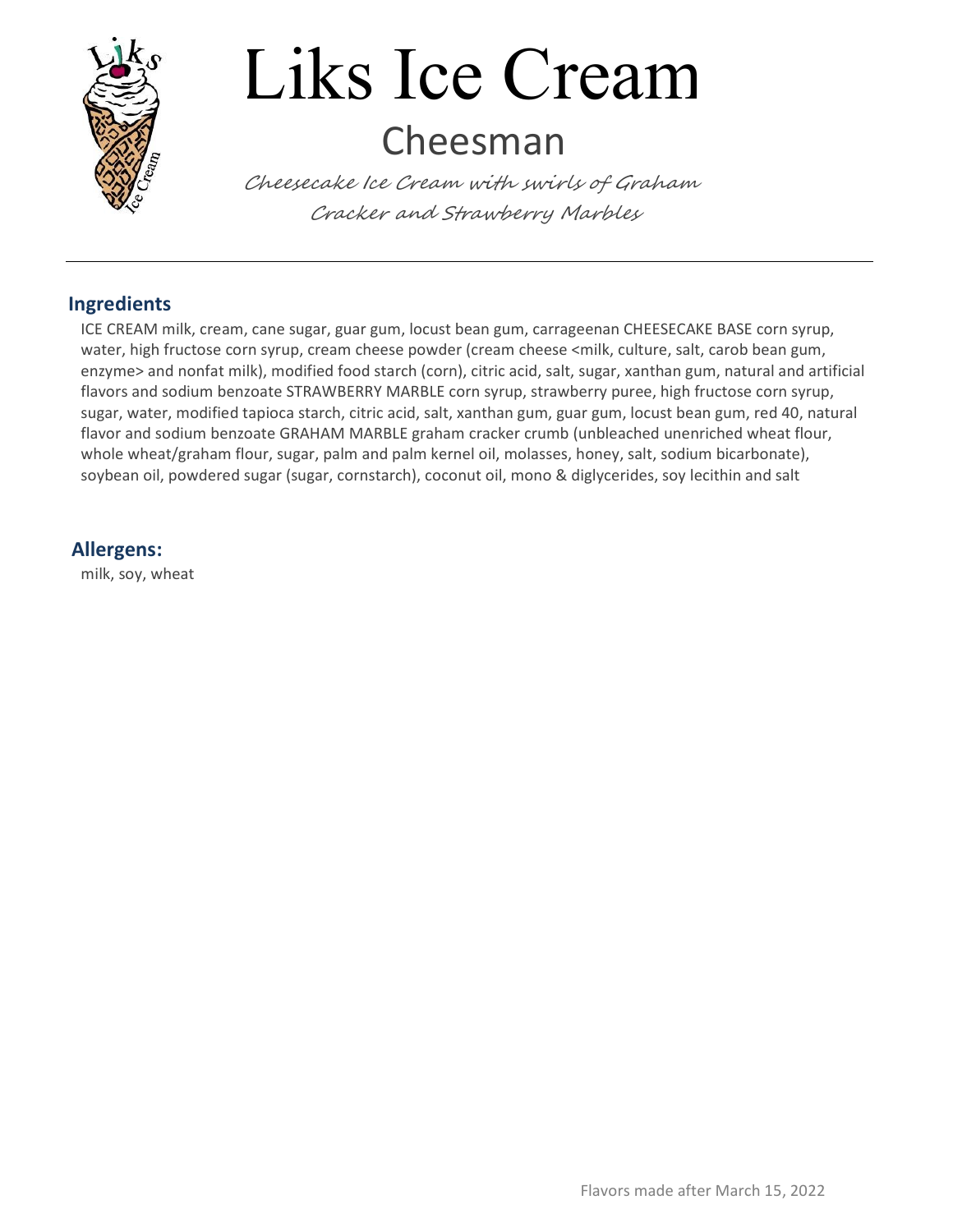

# Liks Ice Cream Cherry Chocolate Chip

Cherry Ice Cream with gobs of Cherries and Chocolate Chunks

#### Ingredients

ICE CREAM milk, cream, cane sugar, guar gum, locust bean gum, carrageenan CHERRY FLAVORING non-flavor ingredients: glycol, water, alcohol BING CHERRIES cherries, water, corn syrup, sugar, citric acid, sodium benzoate, potassium sorbate, artificial & natural flavors, fd&c red 40, blue 2, blue 1 CHOCOLATE CHUNKS sugar, coconut oil, cocoa processed with alkali, palm kernel oil, cocoa, milk fat, soy lecithin (an emulsifier), natural flavors

#### Allergens:

alcohol, milk, soy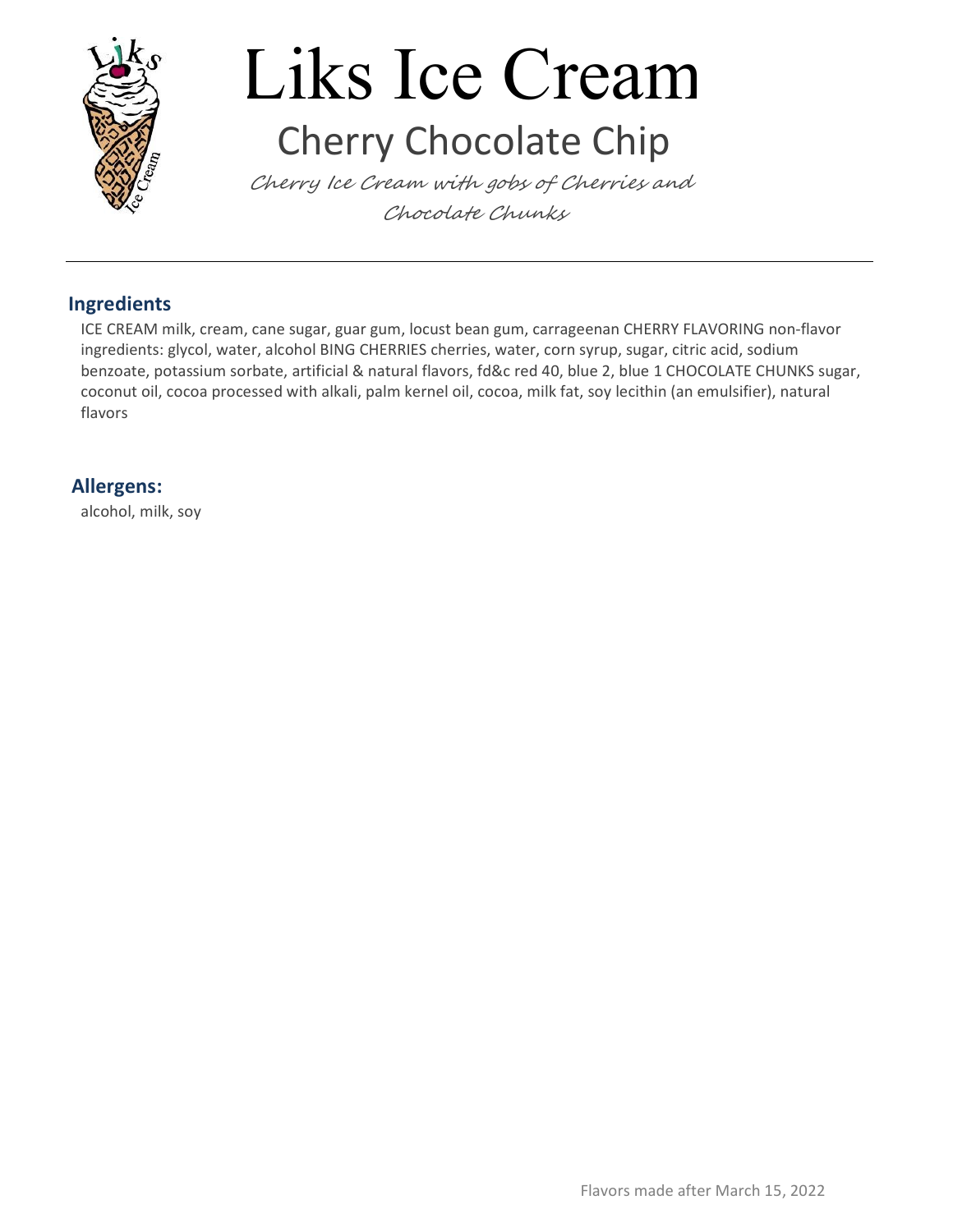

# Liks Ice Cream Cherry Sorbet

Cherry Sorbet

#### Ingredients

SORBET water, sugar, corn syrup, water sugar, guar gum, xanthan gum, citric acid, sodium benzoate as a preservative CHERRIES high fructose corn syrup, cherries, corn syrup, water, sugar, food starch-modified, citric acid, sodium benzoate, potassium sorbate, salt, red 40, propylene glycol, artificial flavor CITRIC ACID non-flavor ingredients: water, citric acid CHERRY FLAVORING non-flavor ingredeints: water, alcohol, citric acid, red 40, blue  $1$ 

#### Allergens:

alcohol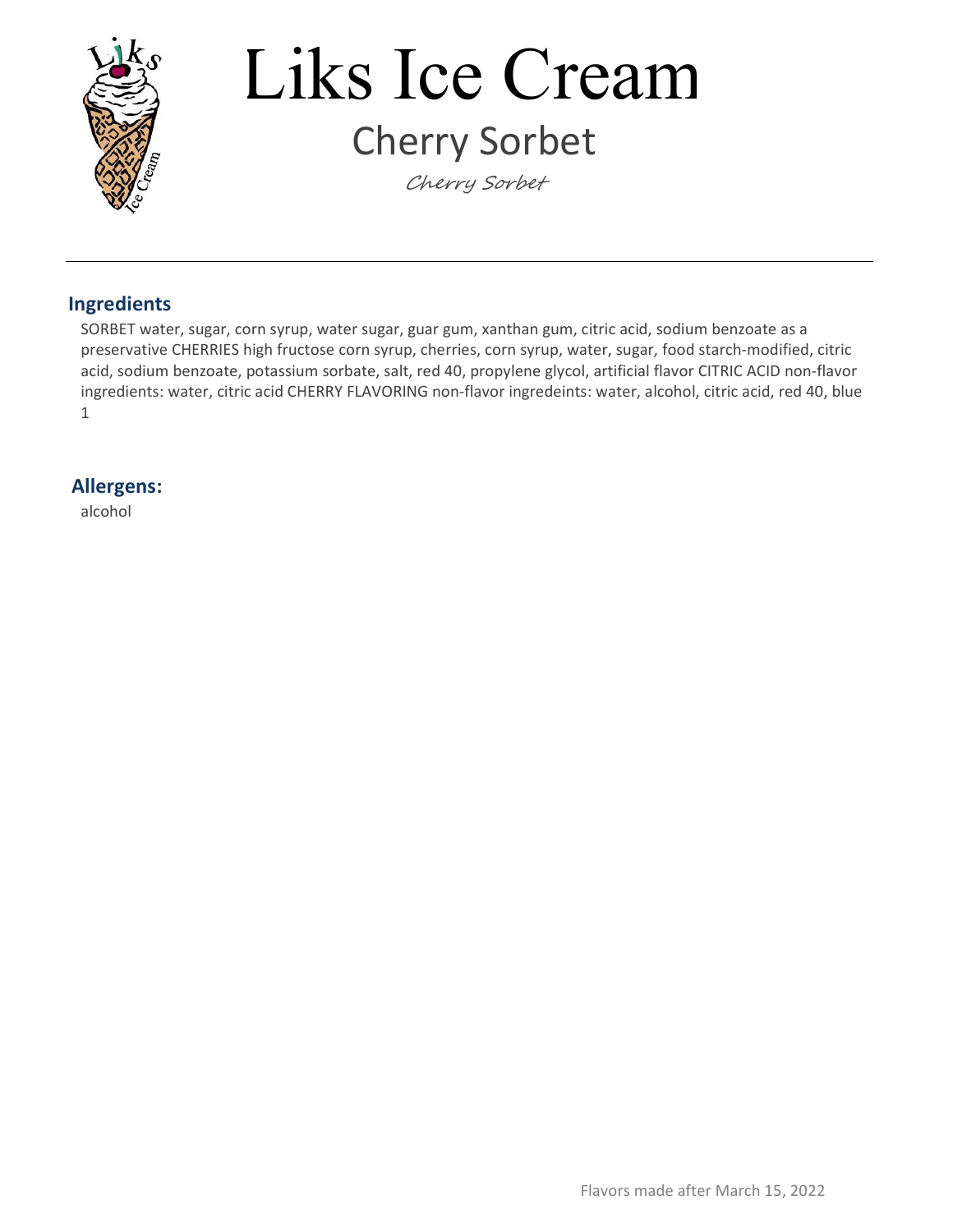

## Liks Ice Cream Cherry Vanilla

Vanilla Ice Cream loaded with Cherries

#### Ingredients

ICE CREAM milk, cream, cane sugar, guar gum, locust bean gum, carrageenan VANILLA FLAVOR non-flavor ingredients: water, propylene glycol, alcohol, and caramel color BING CHERRIES cherries, water, corn syrup, sugar, citric acid, sodium benzoate, potassium sorbate, artificial & natural flavors, fd&c red 40, blue 2, blue 1

#### Allergens:

alcohol, milk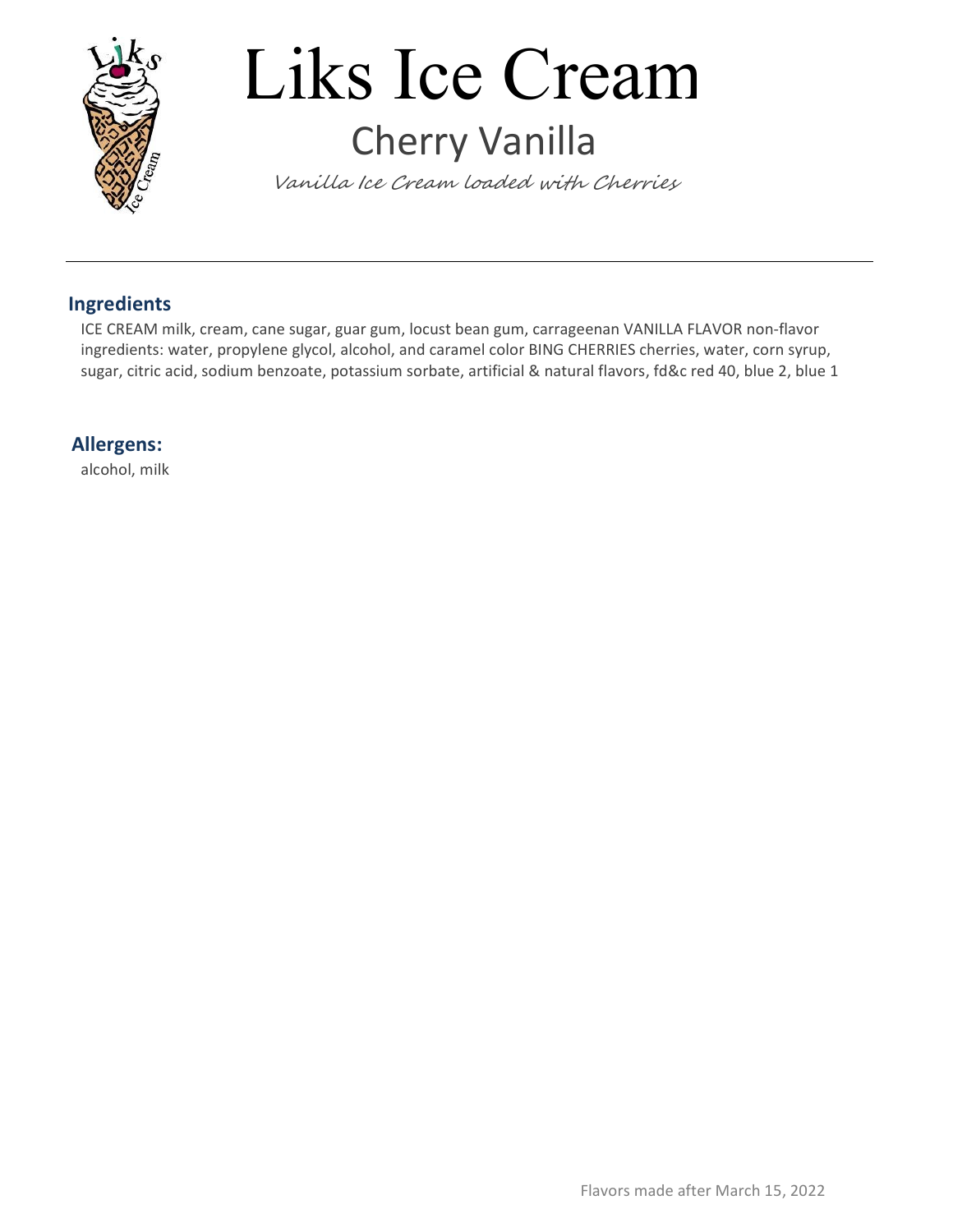

## Liks Ice Cream Cherry Walnut

Cherry Ice Cream with gobs of Cherries and chopped Walnuts

#### Ingredients

ICE CREAM milk, cream, cane sugar, guar gum, locust bean gum, carrageenan CHERRY FLAVORING non-flavor ingredeints: water, alcohol, citric acid, red 40, blue 1 WALNUTS walnuts BING CHERRIES cherries, water, corn syrup, sugar, citric acid, sodium benzoate, potassium sorbate, artificial & natural flavors, fd&c red 40, blue 2, blue 1

#### Allergens:

alcohol, milk, tree nuts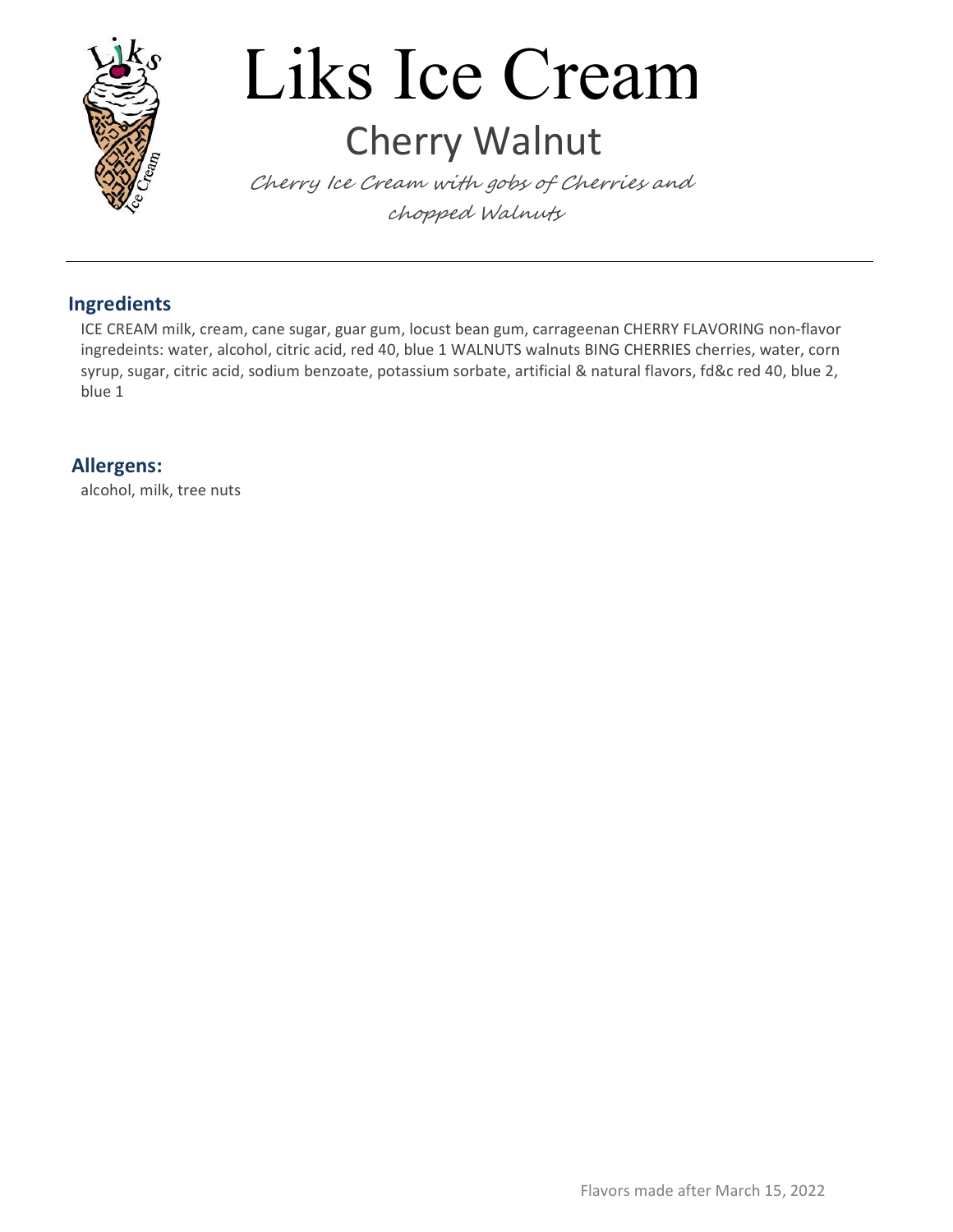

## Liks Ice Cream Chocolate

Chocolate Ice Cream

#### Ingredients

ICE CREAM milk, cream, cane sugar, guar gum, locust bean gum, carrageenan CHOCOLATE BASE water, high fructose corn syrup, cocoa, cocoa processed with alkali, sugar, corn syrup, salt, citric acid, and potassium sorbate

#### Allergens:

milk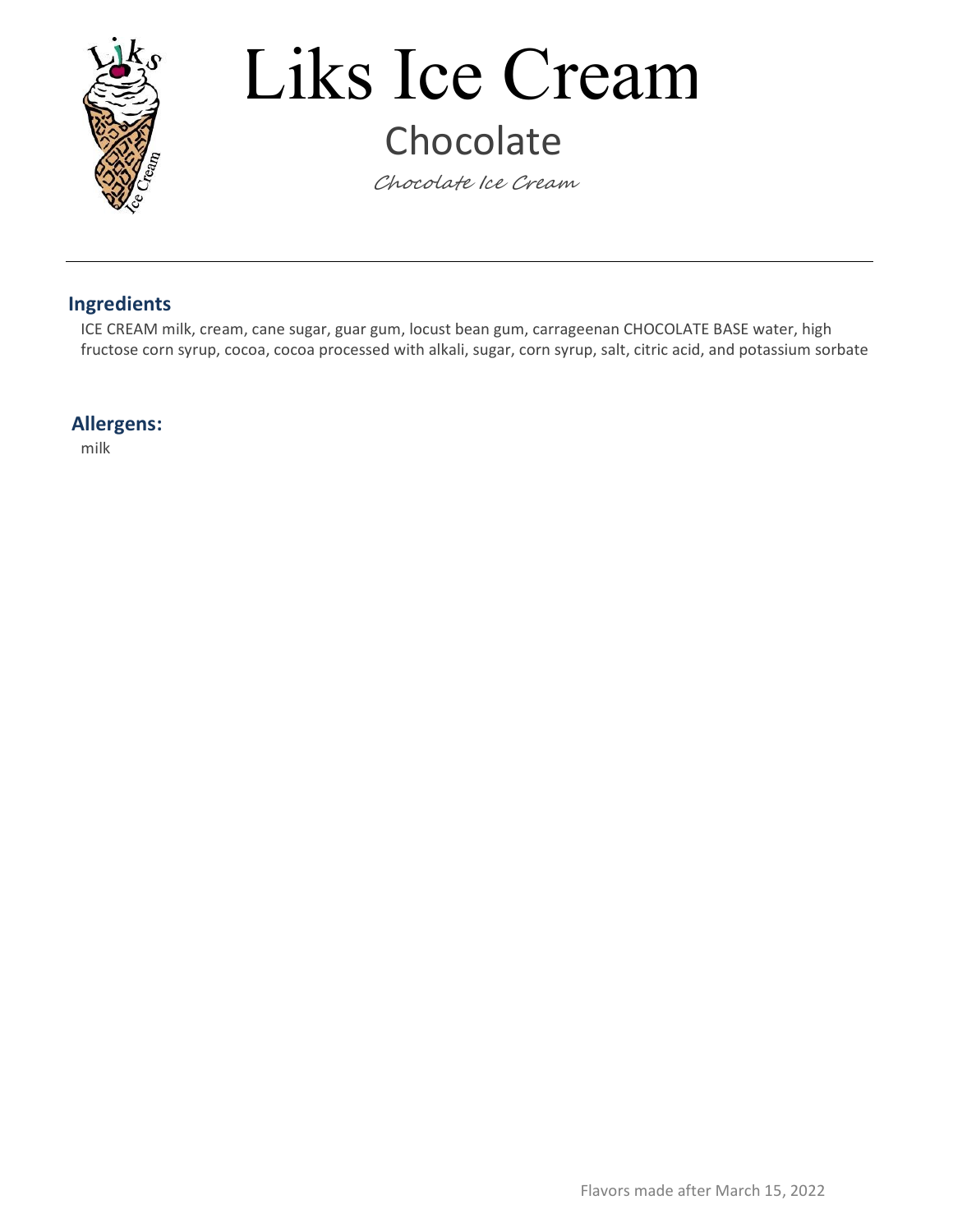

### Liks Ice Cream Chocolate Brownie Cream

Chocolate Ice Cream with swirls of Brownie and Marshmallow Marbles

#### Ingredients

ICE CREAM milk, cream, cane sugar, guar gum, locust bean gum, carrageenan CHOCOLATE BASE water, high fructose corn syrup, cocoa, cocoa processed with alkali, sugar, corn syrup, salt, citric acid, and potassium sorbate BROWNIE MARBLE non-flavor ingredients: corn syrup, water, high-fructose corn syrup, cocoa processed with alkali, modified foodwater, sugar, corn syrup, unbleached wheat flour, cocoa processed with alkali, butter (cream, salt), caramel color, chocolate liquor, coconut oil, salt, soy lecithin, potassium sorbate, lactic acid, vanilla and xanthan gum starch, partially hydrogenated soybean oil, chocolate liquor, mono/di-glycerides MALO MARBLE high fructose corn syrup, corn syrup, water, modified food starch, titanium dioxide (color), salt, artifical flavors, benzoic acid - a preservative , and xanthan gum

#### Allergens:

milk, egg, soy, wheat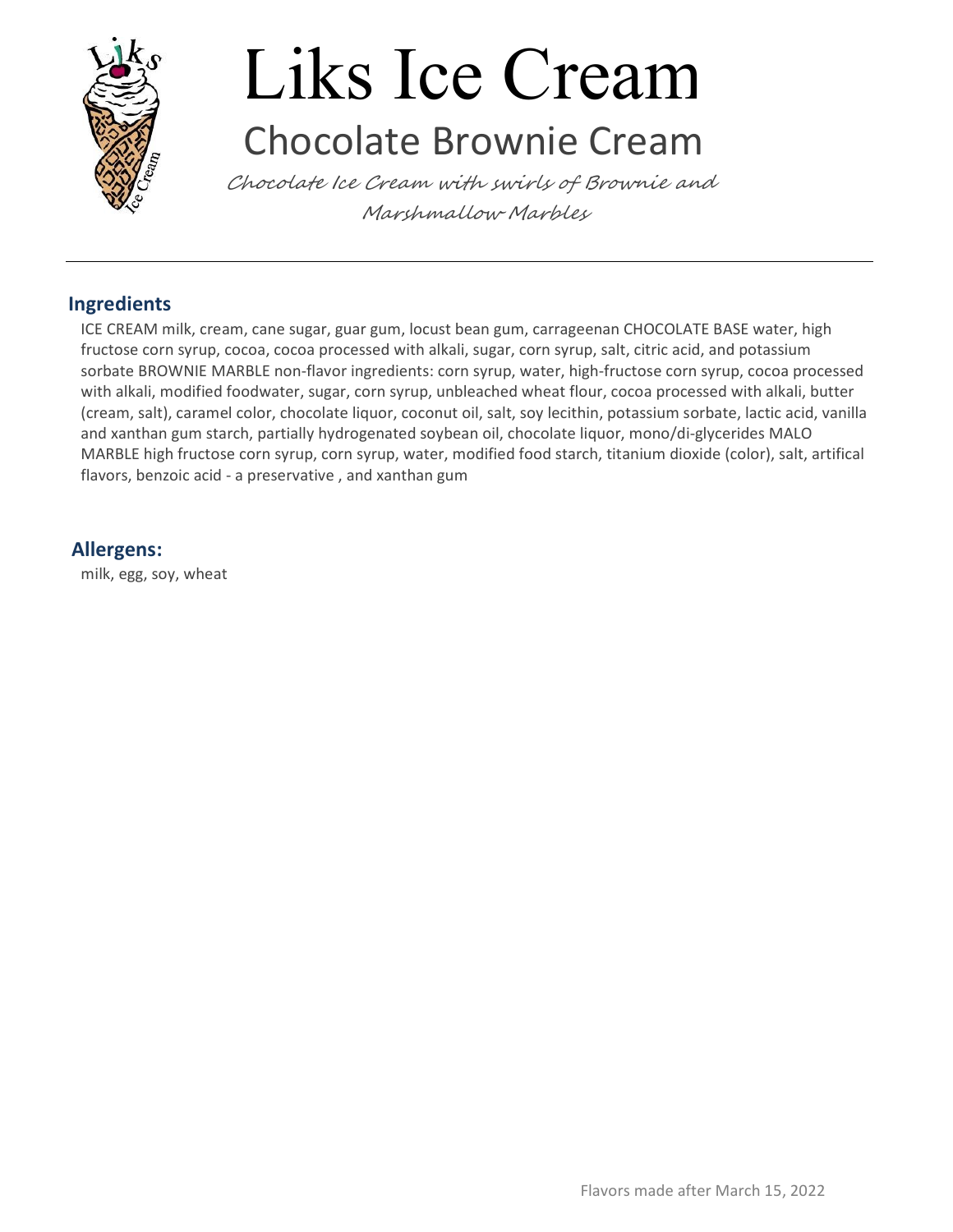

# Liks Ice Cream Chocolate Cheesecake

Cheesecake Ice Cream with swirls of Chocolate Fudge and Graham Cracker Marbles

#### Ingredients

ICE CREAM milk, cream, cane sugar, guar gum, locust bean gum, carrageenan CHEESECAKE BASE corn syrup, water, high fructose corn syrup, cream cheese powder (cream cheese <milk, culture, salt, carob bean gum, enzyme> and nonfat milk), modified food starch (corn), citric acid, salt, sugar, xanthan gum, natural and artificial flavors and sodium benzoate FUDGE MARBLE sugar, water, corn syrup, cocoa, coconut oil, modified food starch (corn), chocolate liquor, mono & diglycerides, salt, natural flavor, potassium sorbate, soy lecithin and citric acid GRAHAM MARBLE graham cracker crumb (unbleached unenriched wheat flour, whole wheat/graham flour, sugar, palm and palm kernel oil, molasses, honey, salt, sodium bicarbonate), soybean oil, powdered sugar (sugar, cornstarch), coconut oil, mono & diglycerides, soy lecithin and salt

#### Allergens:

wheat, milk, soy, wheat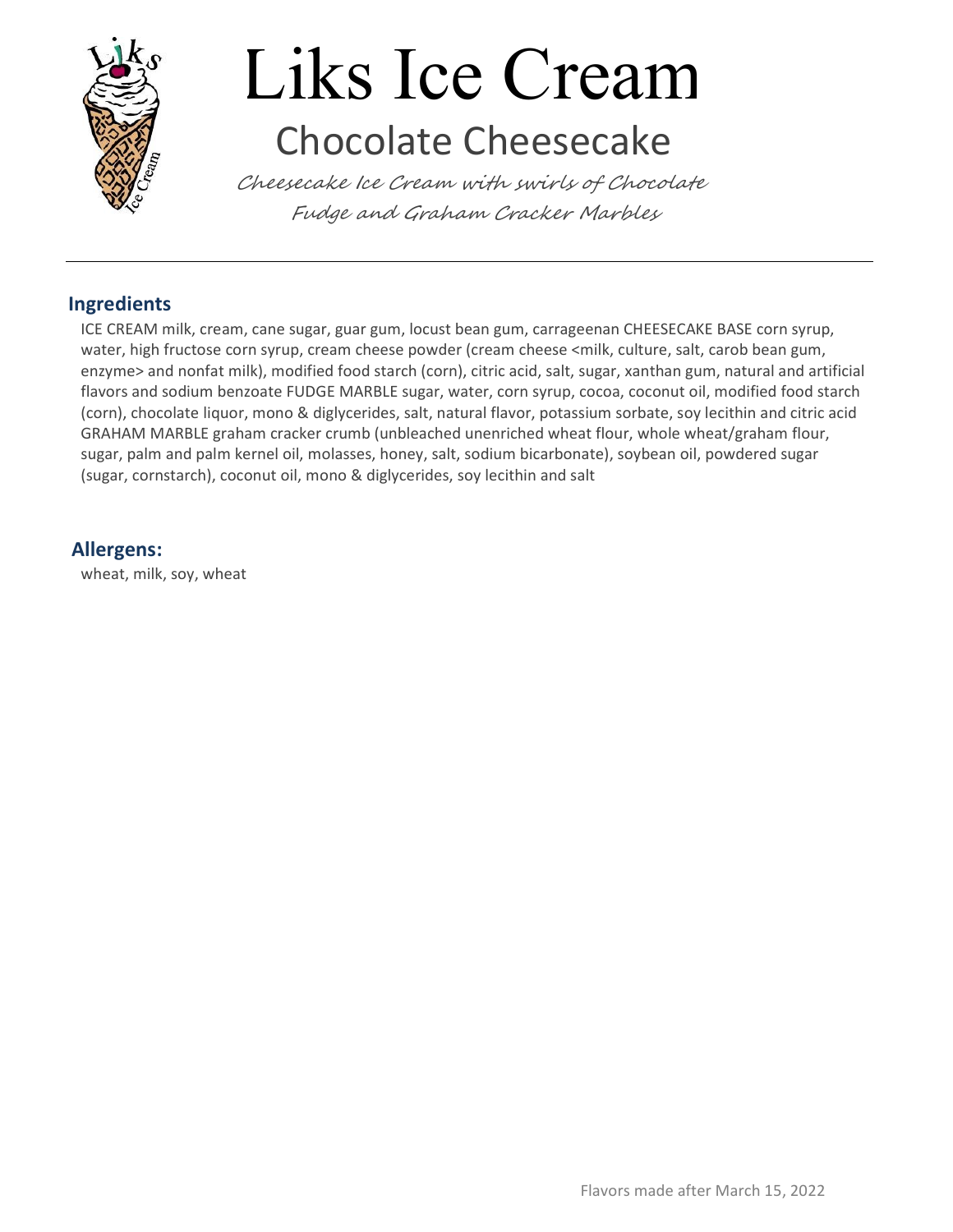

# Liks Ice Cream Chocolate Chip

Vanilla Ice Cream loaded with Chocolate Chunks

#### Ingredients

ICE CREAM milk, cream, cane sugar, guar gum, locust bean gum, carrageenan VANILLA FLAVOR non-flavor ingredients: water, propylene glycol, alcohol, and caramel color CHOCOLATE CHUNKS sugar, coconut oil, cocoa processed with alkali, palm kernel oil, cocoa, milk fat, soy lecithin (an emulsifier), natural flavors

#### Allergens:

alcohol, milk, soy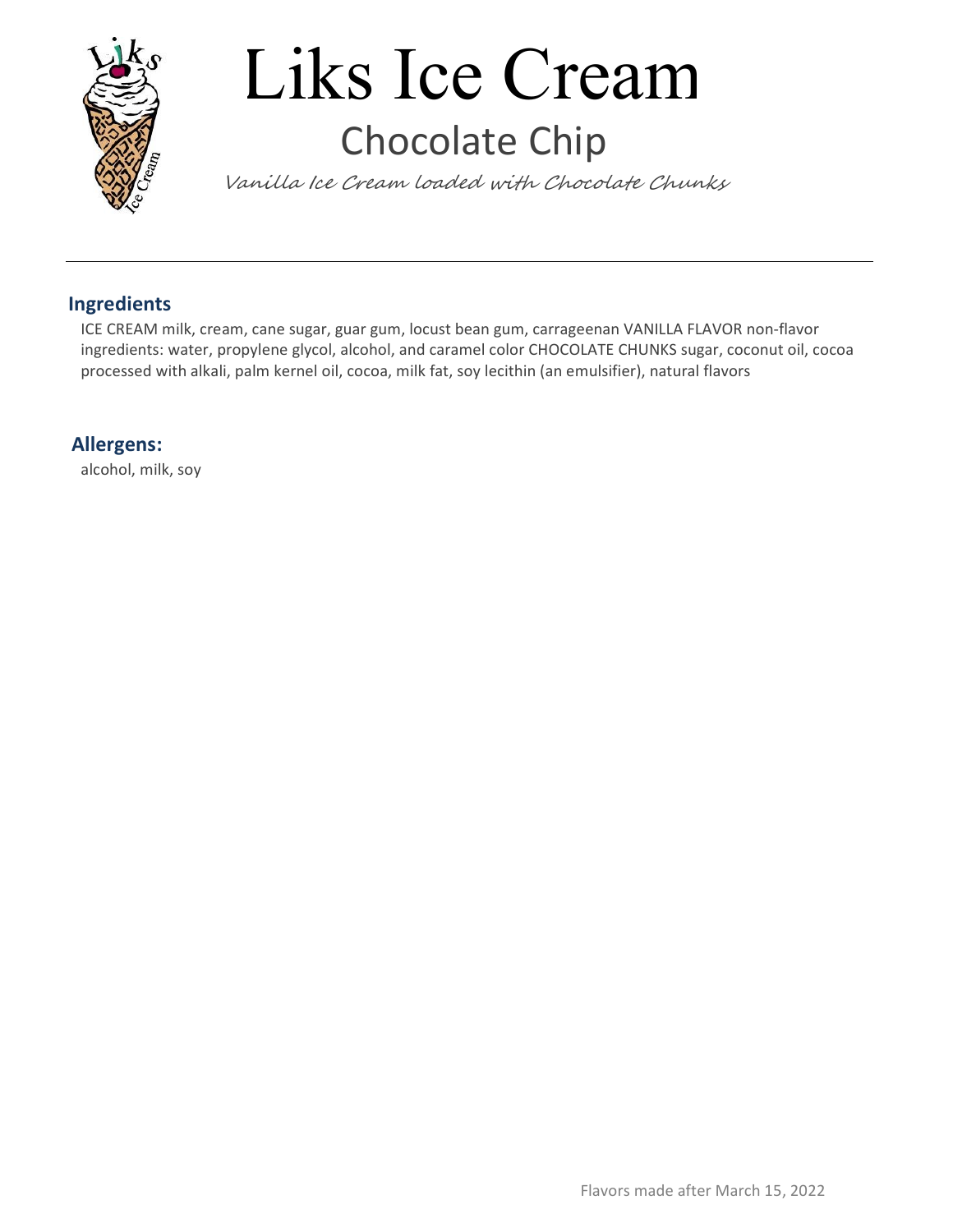

## Liks Ice Cream Chocolate Peanut Butter

Chocolate Peanut Ice Cream

#### Ingredients

ICE CREAM milk, cream, cane sugar, guar gum, locust bean gum, carrageenan CHOCOLATE BASE water, high fructose corn syrup, cocoa, cocoa processed with alkali, sugar, corn syrup, salt, citric acid, and potassium sorbate PEANUT BUTTER peanuts, sugar, and salt

#### Allergens:

milk, peanuts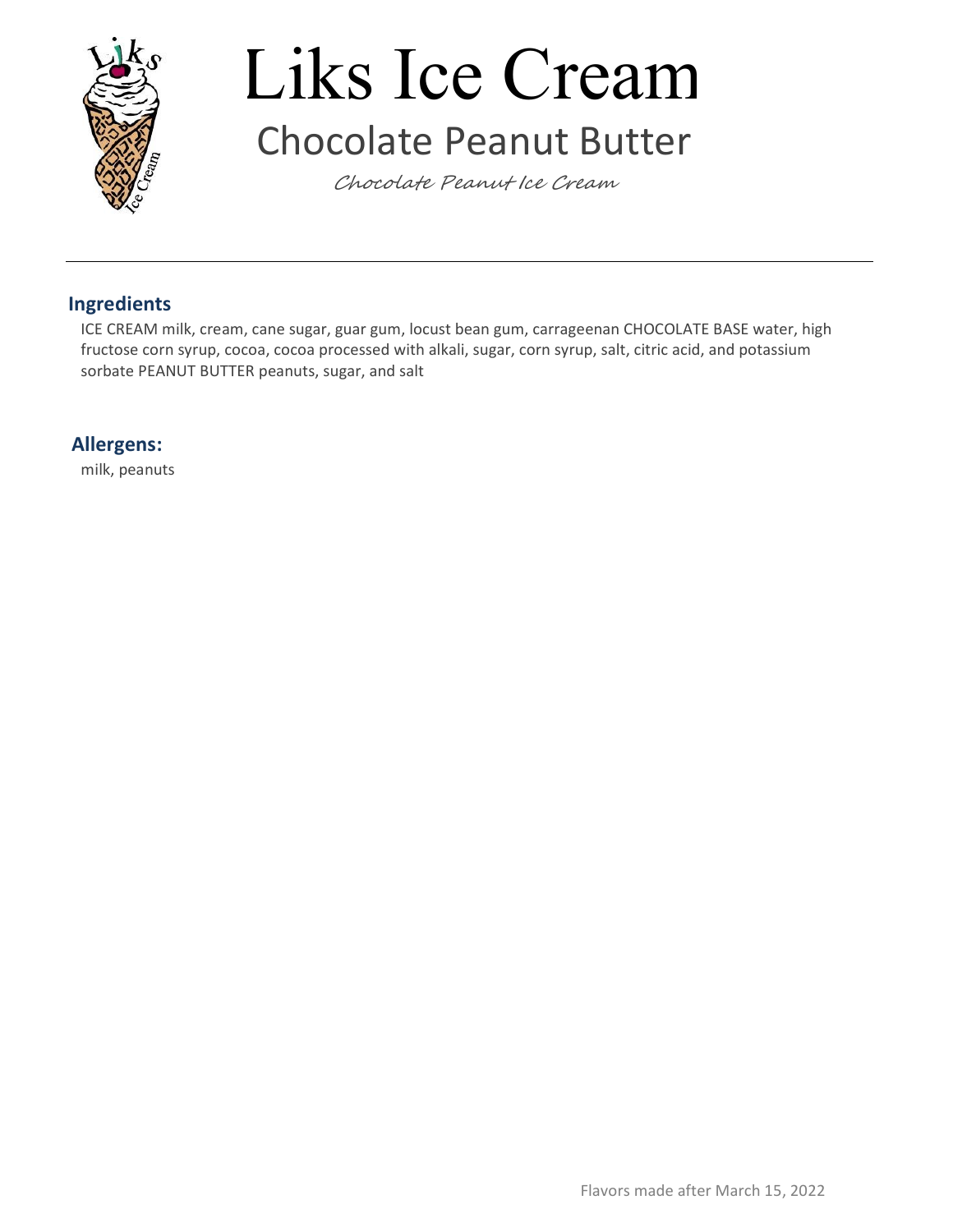

### Liks Ice Cream Cinnamon

Cinnamon Ice Cream

#### Ingredients

ICE CREAM milk, cream, cane sugar, guar gum, locust bean gum, carrageenan VANILLA FLAVOR non-flavor ingredients: water, propylene glycol, alcohol, and caramel color CINNAMON ground cinnamon

#### Allergens:

alcohol, milk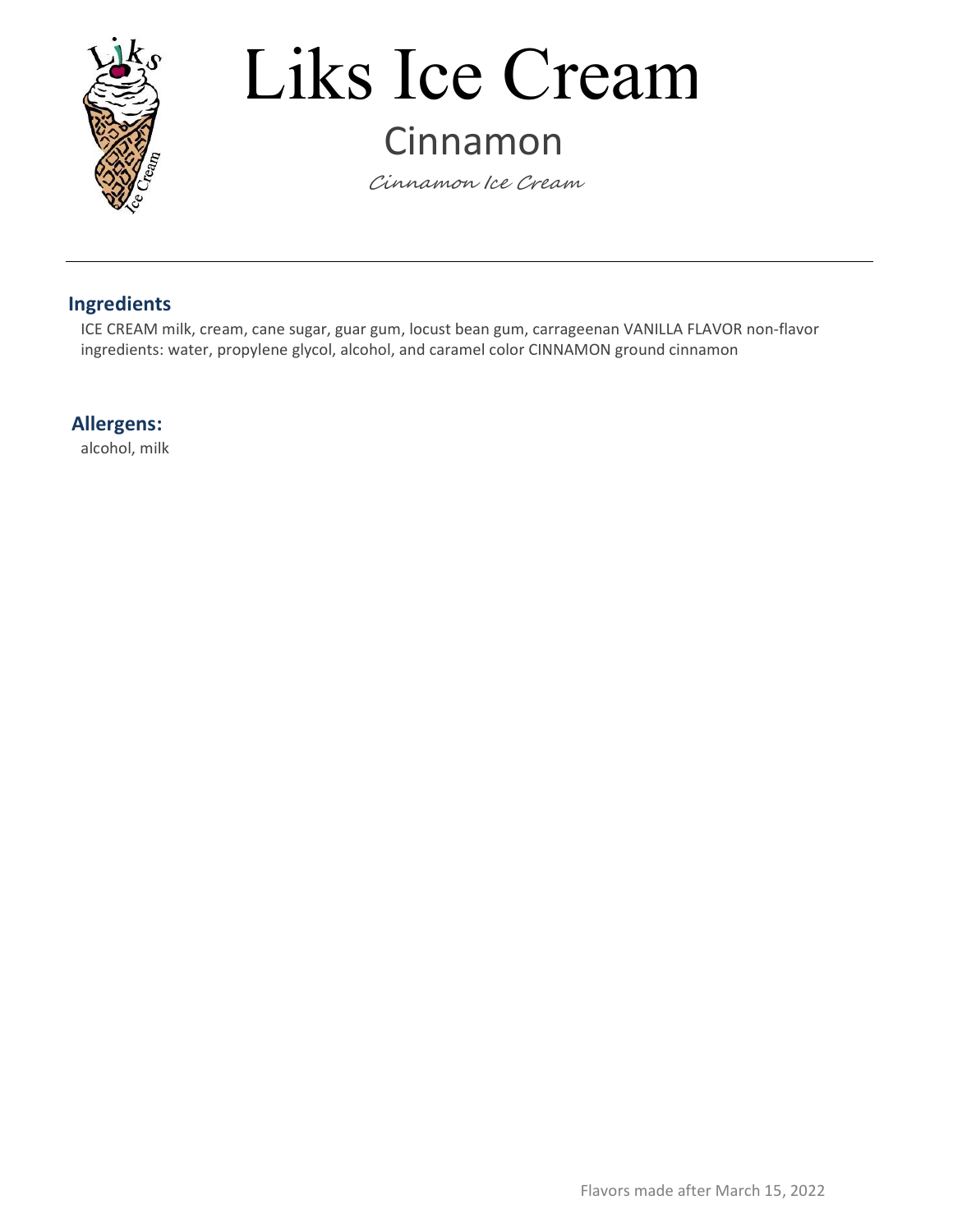

### Liks Ice Cream Coconut

Coconut Ice Cream

#### Ingredients

ICE CREAM milk, cream, cane sugar, guar gum, locust bean gum, carrageenan COCONUT FLAVORING non-flavor ingredients: water, propylene glycol, xanthan gum COCONUT coconut

#### Allergens:

milk, tree nuts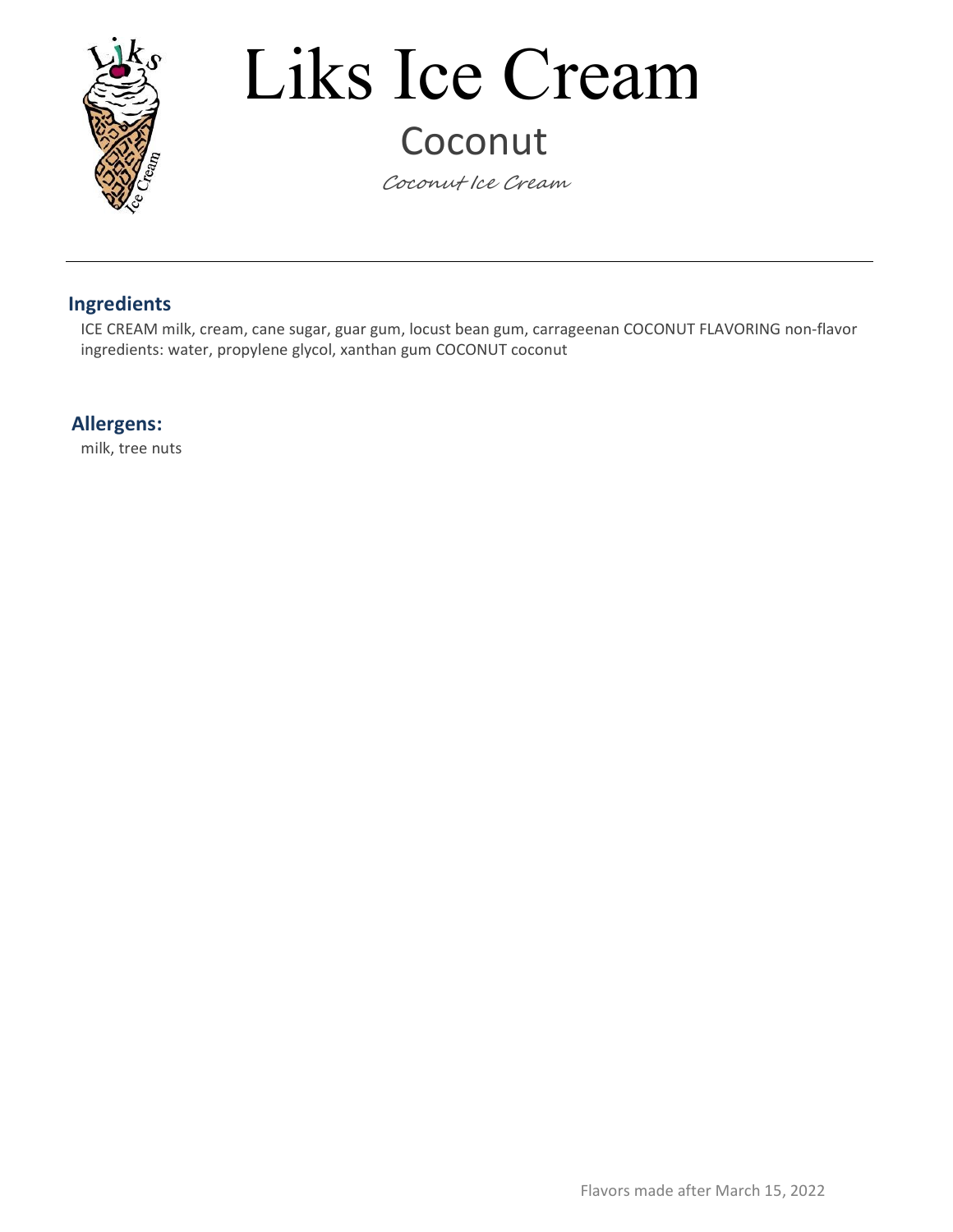

## Liks Ice Cream Coconut Macadamia Chip

Coconut Ice Cream with gobs of Chocolate Chunks and chopped Macadamia Nuts

#### Ingredients

ICE CREAM milk, cream, cane sugar, guar gum, locust bean gum, carrageenan COCONUT FLAVORING non-flavor ingredients: water, propylene glycol, xanthan gum COCONUT coconut MACADAMIA NUTS macadamia nuts

#### Allergens:

milk, soy, tree nuts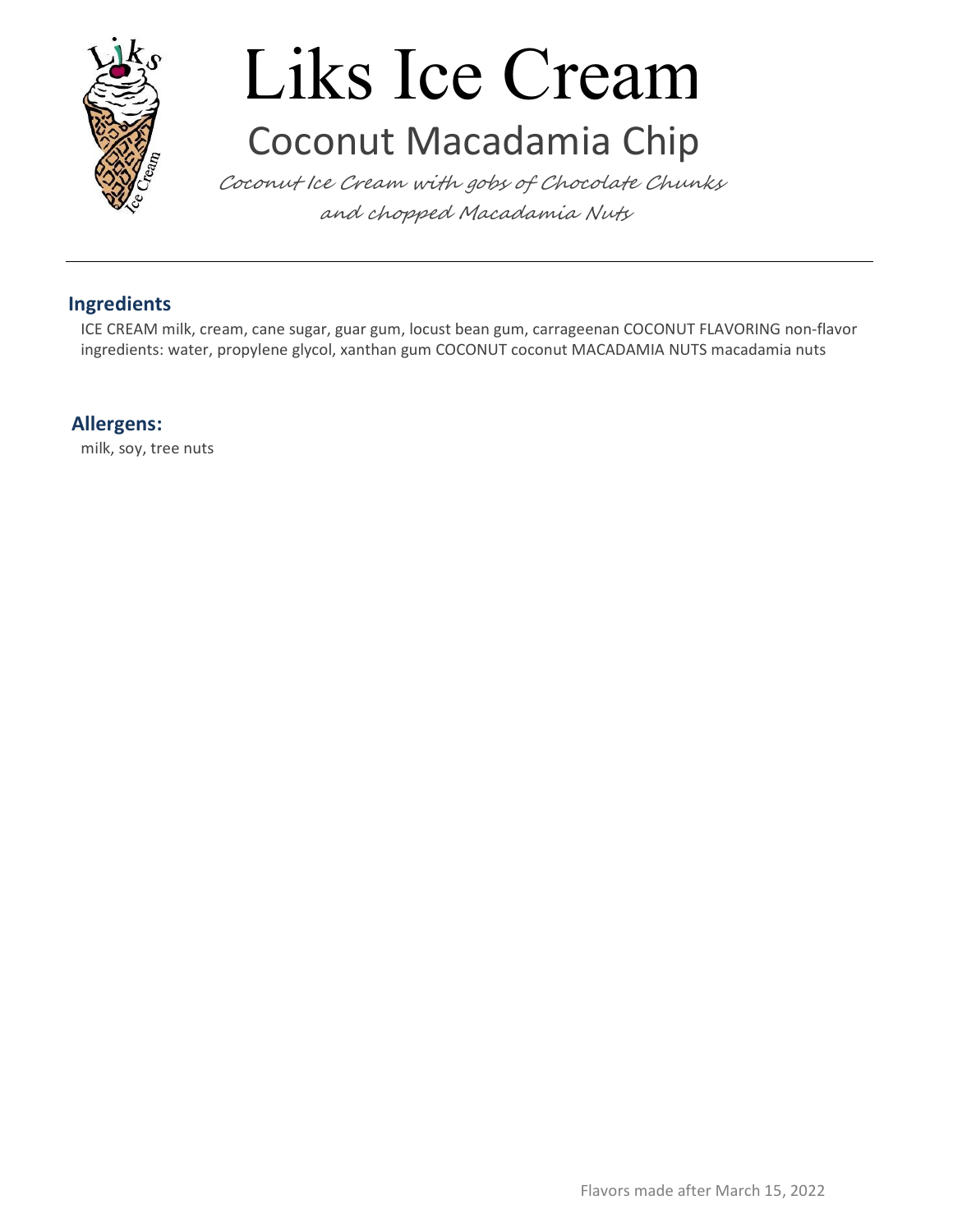

# Liks Ice Cream **Coffee**

Coffee Ice Cream

#### Ingredients

ICE CREAM milk, cream, cane sugar, guar gum, locust bean gum, carrageenan COFFEE coffee beans

#### Allergens:

milk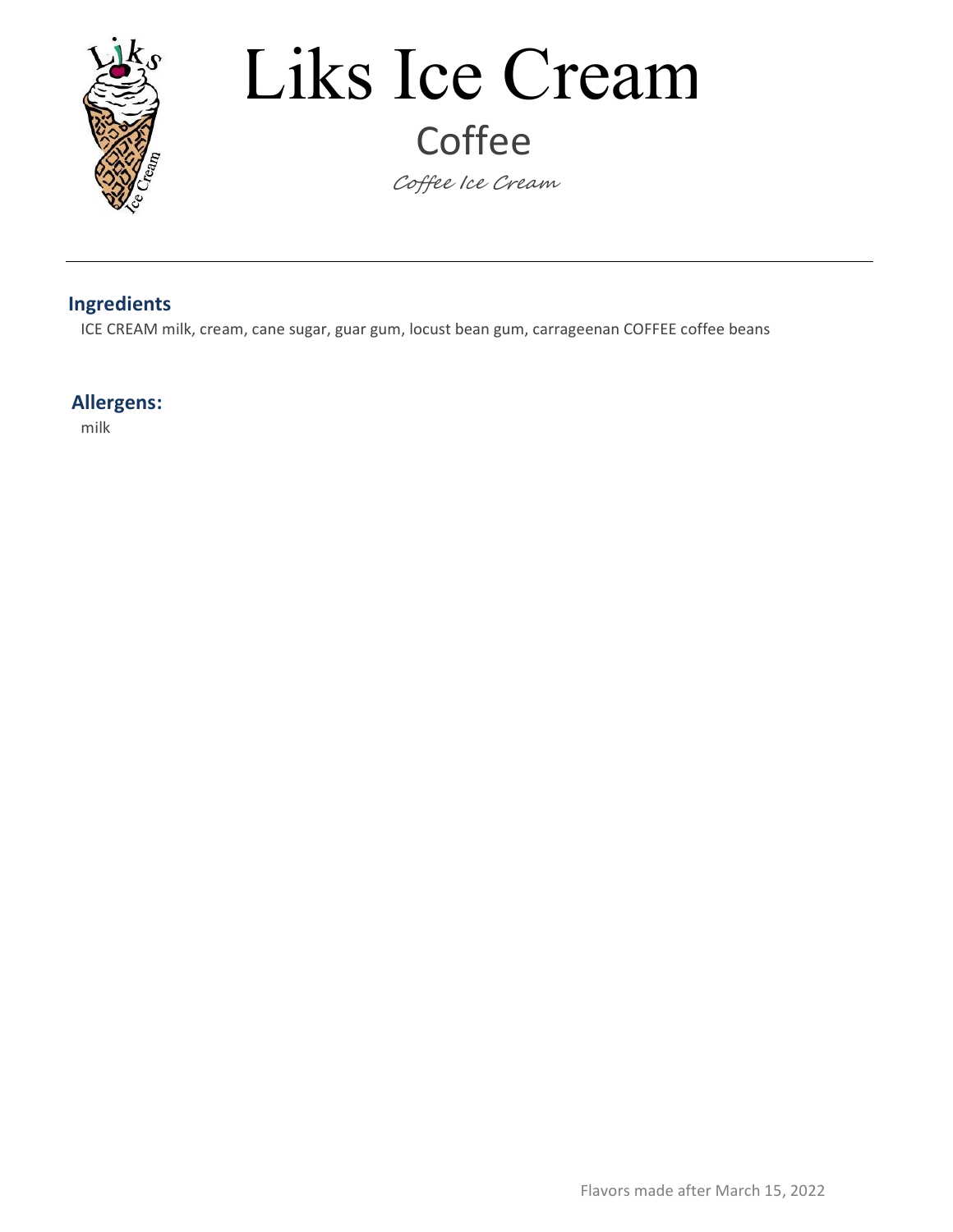

## Liks Ice Cream Coffee Caramel Cookie

Coffee Ice Cream with swirls of Chocolae Cookie and Caramel Marbles

#### Ingredients

ICE CREAM milk, cream, cane sugar, guar gum, locust bean gum, carrageenan COFFEE coffee beans CARAMEL MARBLE sugar, water, corn syrup, high fructose corn syrup, non fat milk solids, tapioca starch, butter (cream, salt), salt, molasses, soy lecithin, sodium citrate, vanilla natural flavor and potassium sorbate COOKIE MARBLE soybean oil, powdered sugar (sugar, cornstarch), chocolate cookie crumb (unbleached, unenriched wheat flour, sugar, palm and palm kernel oil, cocoa processed with alkali, salt, sodium bicarbonate, natural flavor and soy lecithin), cocoa processed w/ alkali, salt, soy lecithin and natural flavor

#### Allergens:

milk, soy, wheat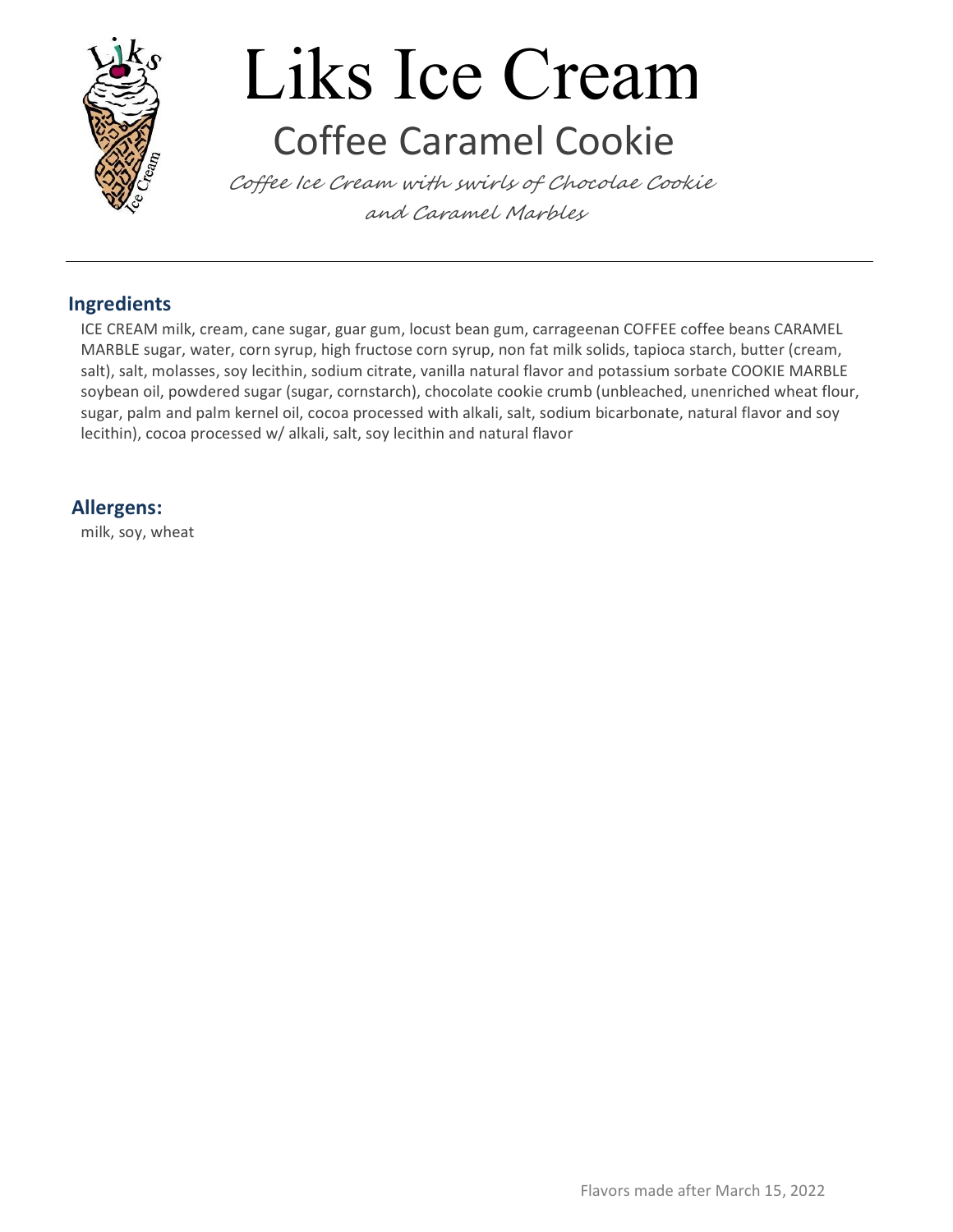

# Liks Ice Cream Coffee Chocolate Chip

Coffee Ice Cream loaded with Chocolate Chunks

#### Ingredients

ICE CREAM milk, cream, cane sugar, guar gum, locust bean gum, carrageenan COFFEE coffee beans CHOCOLATE CHUNKS sugar, coconut oil, cocoa processed with alkali, palm kernel oil, cocoa, milk fat, soy lecithin (an emulsifier), natural flavors

#### Allergens:

milk, soy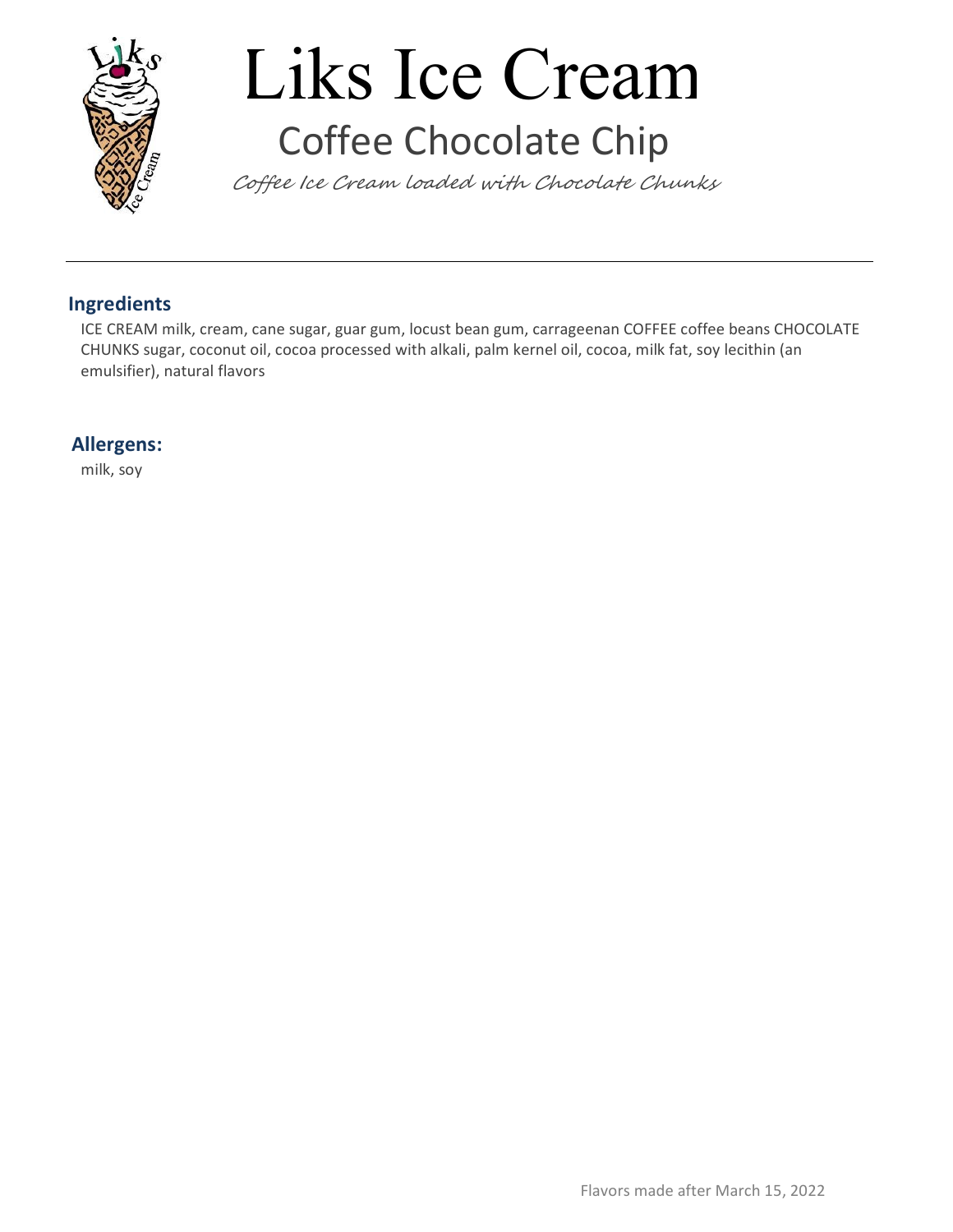

## Liks Ice Cream Coffee Crunch

Coffee Ice Cream with layers of Chocolate Fudge Marble and Chocolate Toffee

#### Ingredients

ICE CREAM milk, cream, cane sugar, guar gum, locust bean gum, carrageenan COFFEE coffee beans FUDGE MARBLE sugar, water, corn syrup, cocoa, coconut oil, modified food starch (corn), chocolate liquor, mono & diglycerides, salt, natural flavor, potassium sorbate, soy lecithin and citric acid CHOCOLATE TOFFEE sugar, butter (cream, salt), milk chocolate (sugar, cocoa butter, milk, chocolate liquor, soylecithin and vanilla), corn syrup, almonds, brown sugar, cream, salt, vanilla and soy lecithin

#### Allergens:

milk, soy, tree nuts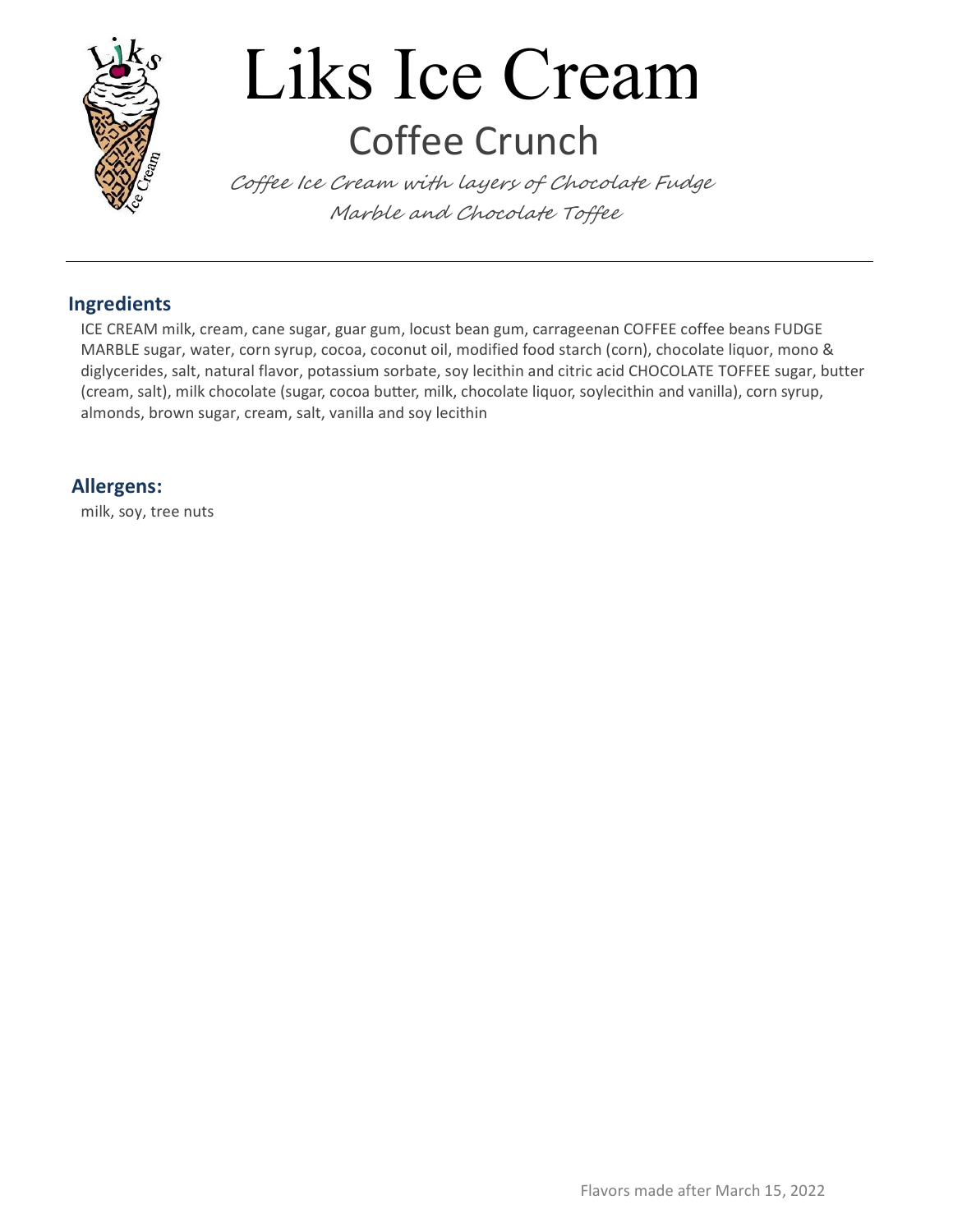

### Liks Ice Cream Coffee Toffee

Coffee Ice Cream loaded with Toffee Candies

#### Ingredients

ICE CREAM milk, cream, cane sugar, guar gum, locust bean gum, carrageenan COFFEE coffee beans TOFFEE sugar, corn syrup, butter (cream, salt), brown sugar, salt, soy lecithin and vanilla

#### Allergens:

milk, soy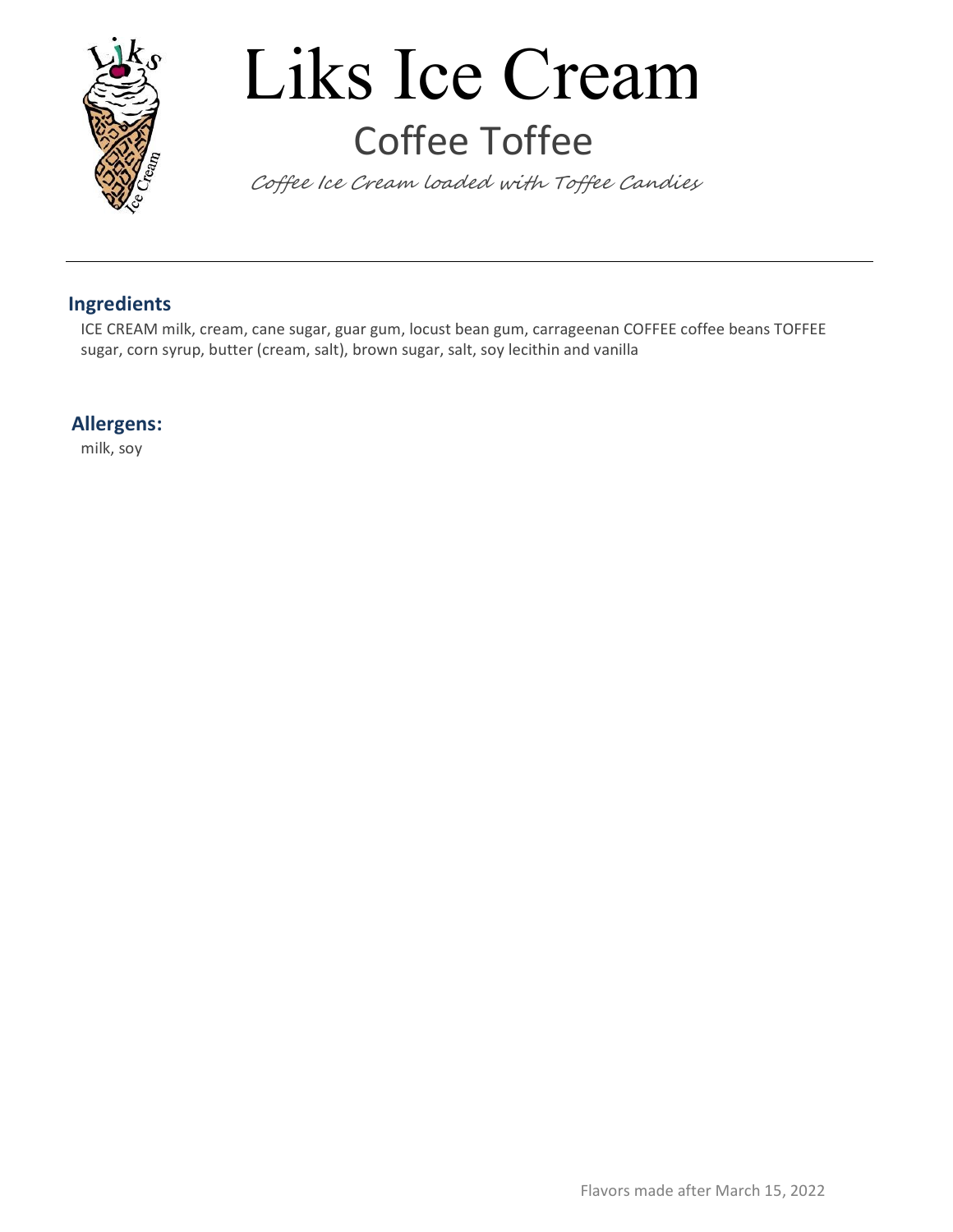

### Liks Ice Cream Colorado Mud

Mocha Ice Cream with swirls of Chocolate Fudge and Chocolate Cookie Marbles

#### Ingredients

ICE CREAM milk, cream, cane sugar, guar gum, locust bean gum, carrageenan CHOCOLATE BASE water, high fructose corn syrup, cocoa, cocoa processed with alkali, sugar, corn syrup, salt, citric acid, and potassium sorbate COFFEE coffee beans FUDGE MARBLE sugar, water, corn syrup, cocoa, coconut oil, modified food starch (corn), chocolate liquor, mono & diglycerides, salt, natural flavor, potassium sorbate, soy lecithin and citric acid COOKIE MARBLE soybean oil, powdered sugar (sugar, cornstarch), chocolate cookie crumb (unbleached, unenriched wheat flour, sugar, palm and palm kernel oil, cocoa processed with alkali, salt, sodium bicarbonate, natural flavor and soy lecithin), cocoa processed w/ alkali, salt, soy lecithin and natural flavor

#### Allergens:

milk, soy, wheat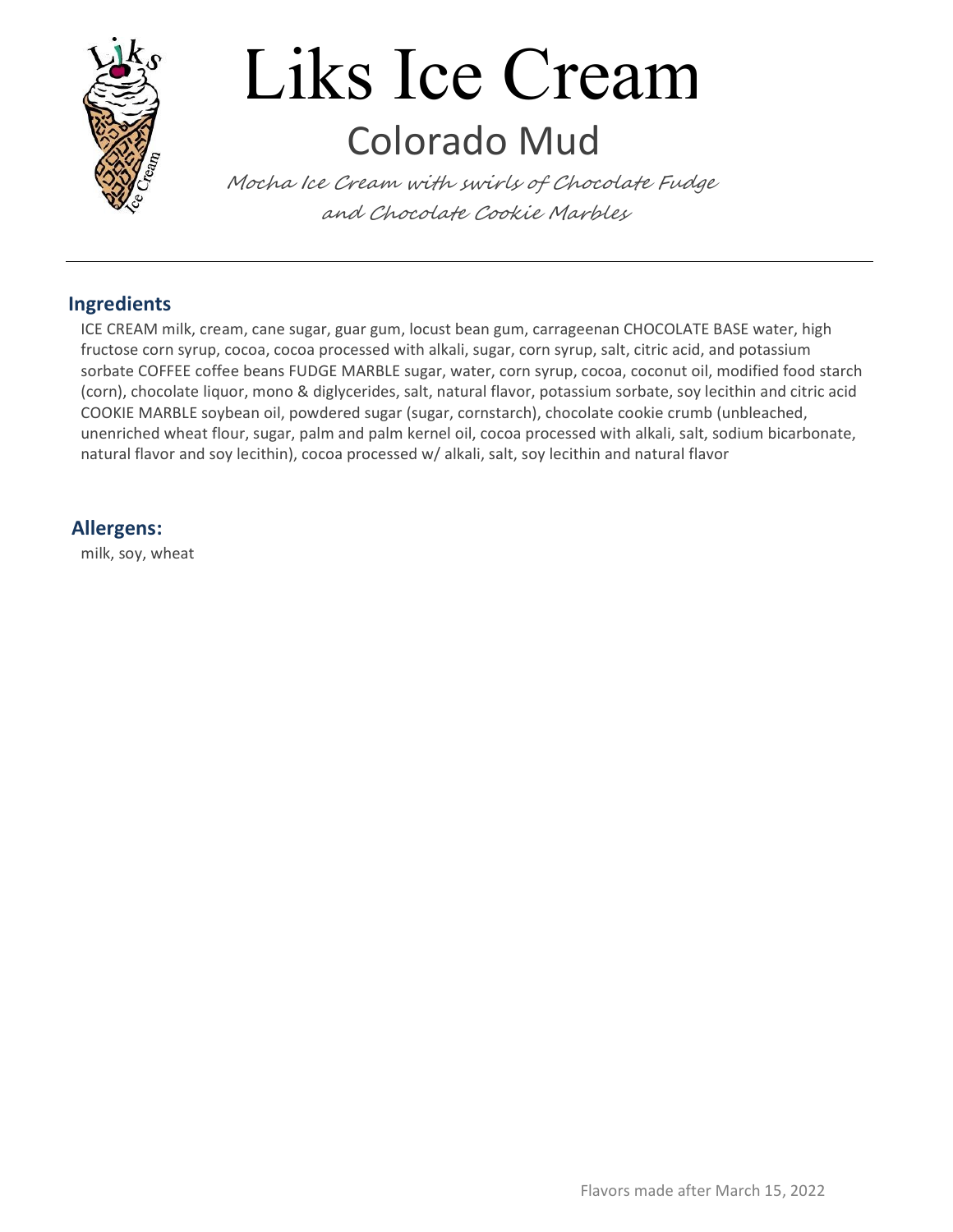

## Liks Ice Cream Cookie Dough

Cookie Dough Ice Cream with gobs of Cookie Dough pieces and Chocolate Chips

#### Ingredients

ICE CREAM milk, cream, cane sugar, guar gum, locust bean gum, carrageenan COOKIE DOUGH FLAVOR MWNI non-flavor ingredients: water, sugar, alcohol, salt CHOCOLATE CHIPS semi-sweet chocolate (sugar; chocolate; cocoa butter; milk fat; soy lecithin; vanillin, artificial flavor; milk) COOKIE DOUGH wheat flour, sugar, brown sugar, butter, water, soy oil, chocolate chips (sugar, chocolate liquor, cocoa butter, soy lecithin [added as an emulsifier] and vanilla extract), corn starch, molasses, salr, natural flavor, soy lechithin, baking soda

#### Allergens:

alcohol, milk, soy, wheat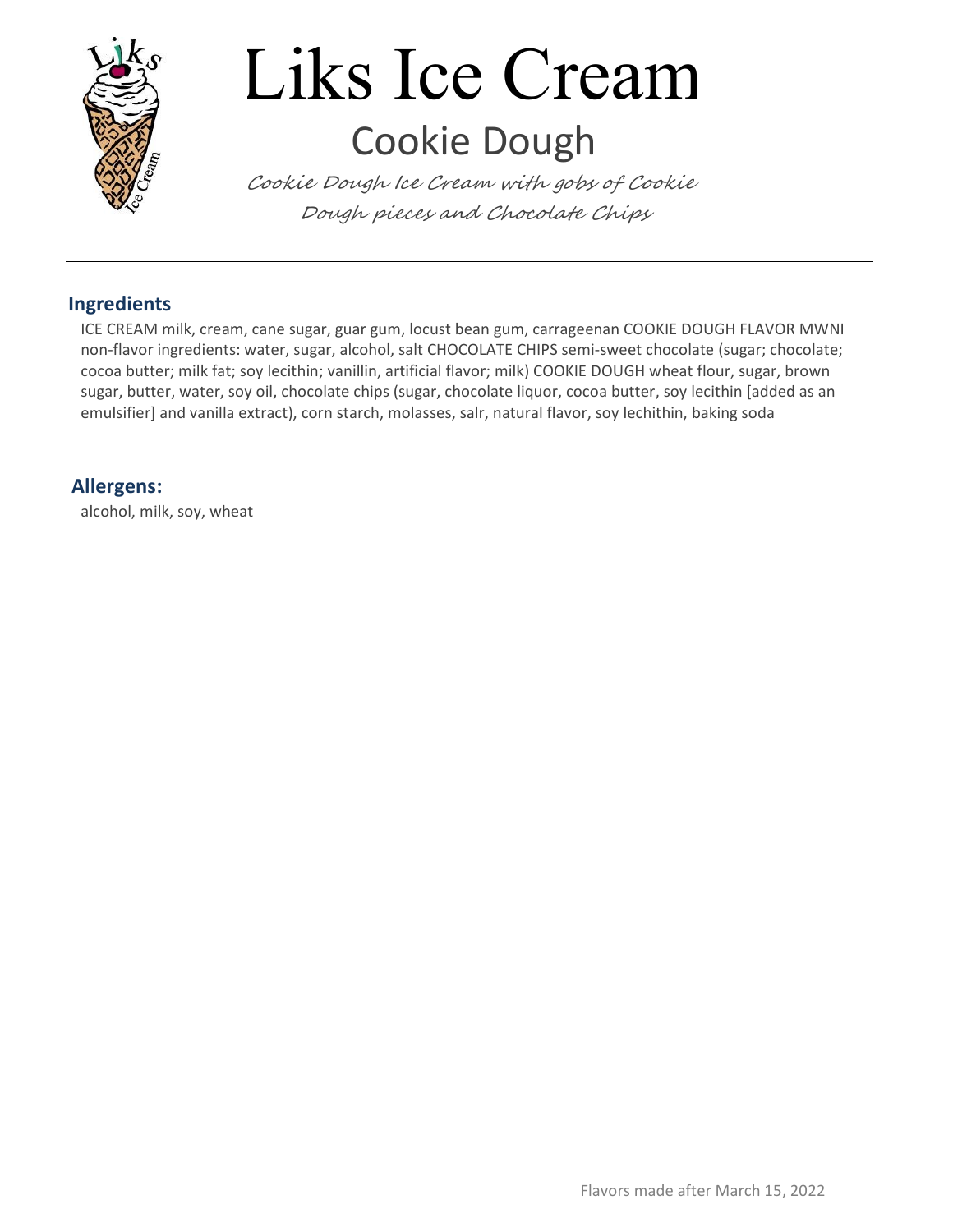

### Liks Ice Cream Cookies 'N Cream

Vanilla Ice Cream with layers of Chocolate Cookie pieces

#### Ingredients

ICE CREAM milk, cream, cane sugar, guar gum, locust bean gum, carrageenan COOKIES enriched flour (wheat flour, niacin, reduced iron, thiamin mononitrate [vitamin b1], riboflavin [vitamin b2], folice acid), sugar, vegetable oil (soybean, palm and palm kernel oil0, dextrose, degerminated yellow corn flour, cocoa processed with alkali, invert sugar, contains two percent or less of chocolate, leavening (baking soda, monocalcium phosphate), salt, cornstach, nautral flavor, soy lecithin, whey

#### Allergens:

milk, soy, wheat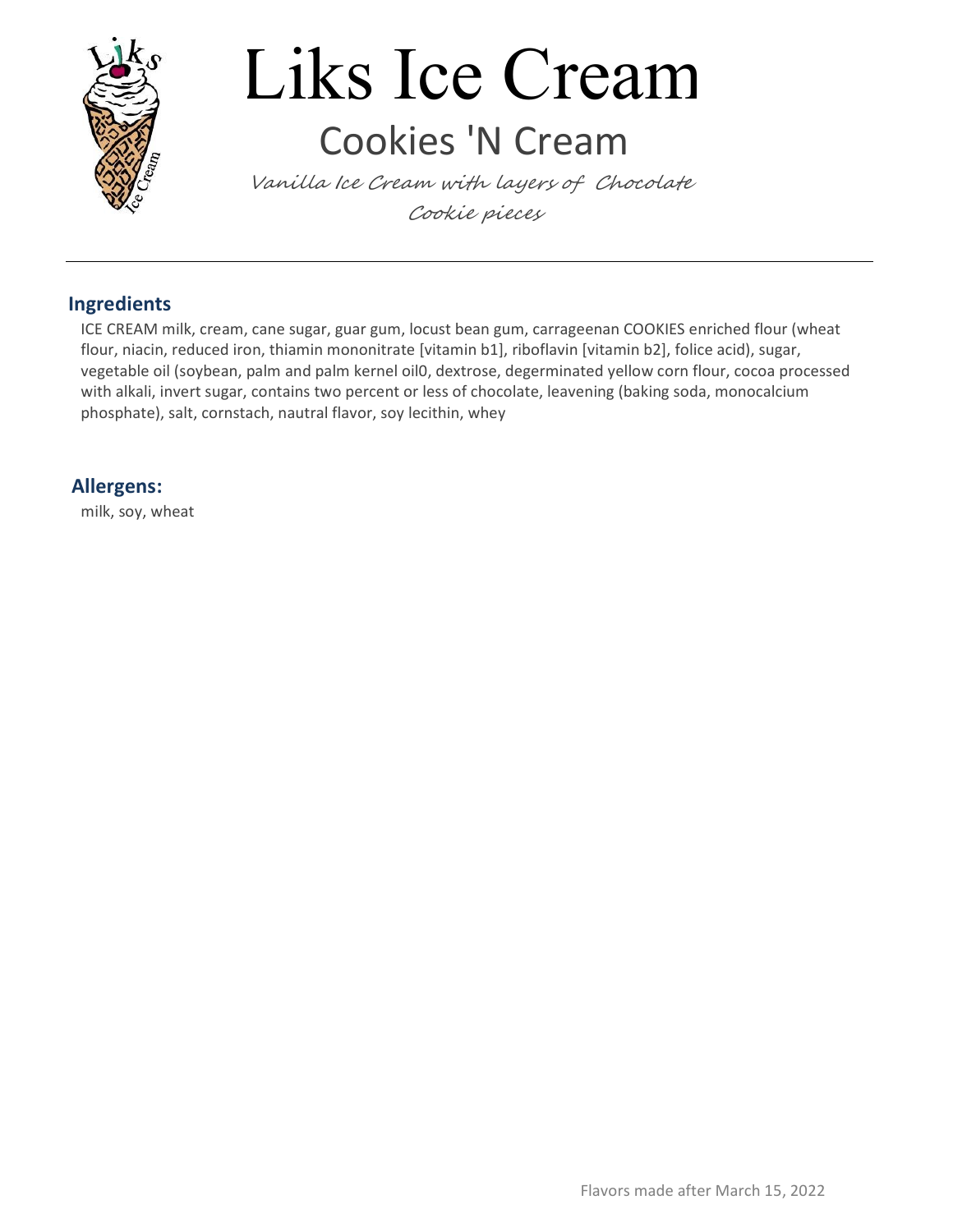

### Liks Ice Cream Cotton Candy

Cotton Candy Ice Cream

#### Ingredients

ICE CREAM milk, cream, cane sugar, guar gum, locust bean gum, carrageenan COTTON CANDY FLAVORING nonflavor ingredients: propylene glycol

#### Allergens: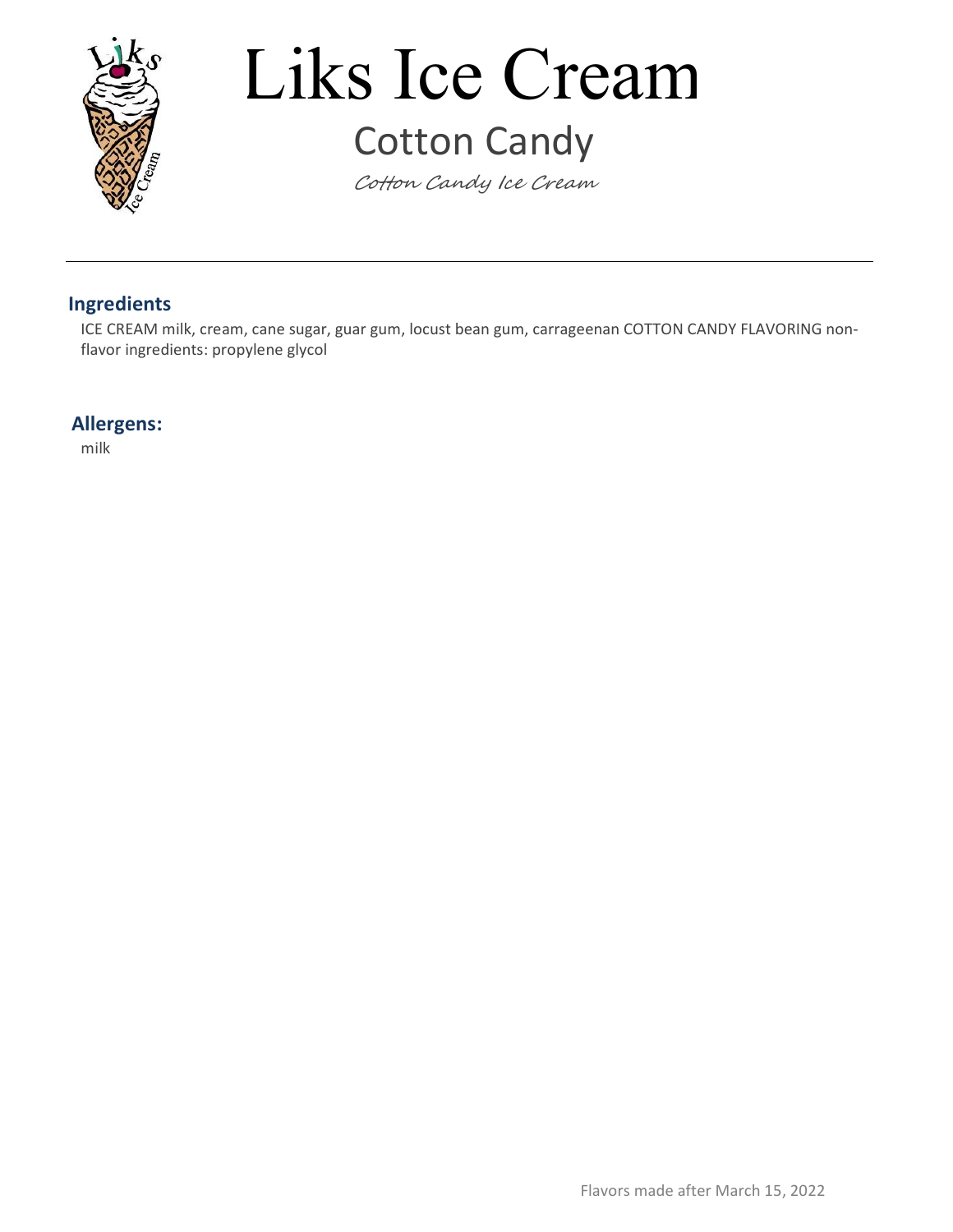

### Liks Ice Cream Creamy Praline

Praline Ice Cream loaded with chopped Pecans

#### Ingredients

ICE CREAM milk, cream, cane sugar, guar gum, locust bean gum, carrageenan CARAMEL BASE corn syrup, water, sugar, sweetened condensed skim milk (skim milk and sugar), hydrogenated coconut oil, whey, butter (pasteurized cream natural flavors), salt, propylene glycol, sodium alginate, mono & diglycerides with bht as preservative, soy lecithin, potassium sorbate (as perservative), baking soda, natural and artificial flavor, dextrin, sodium phosphate, caramel color, citric acid, sulfites. PECANS pecans

#### Allergens:

alcohol, milk, soy, tree nuts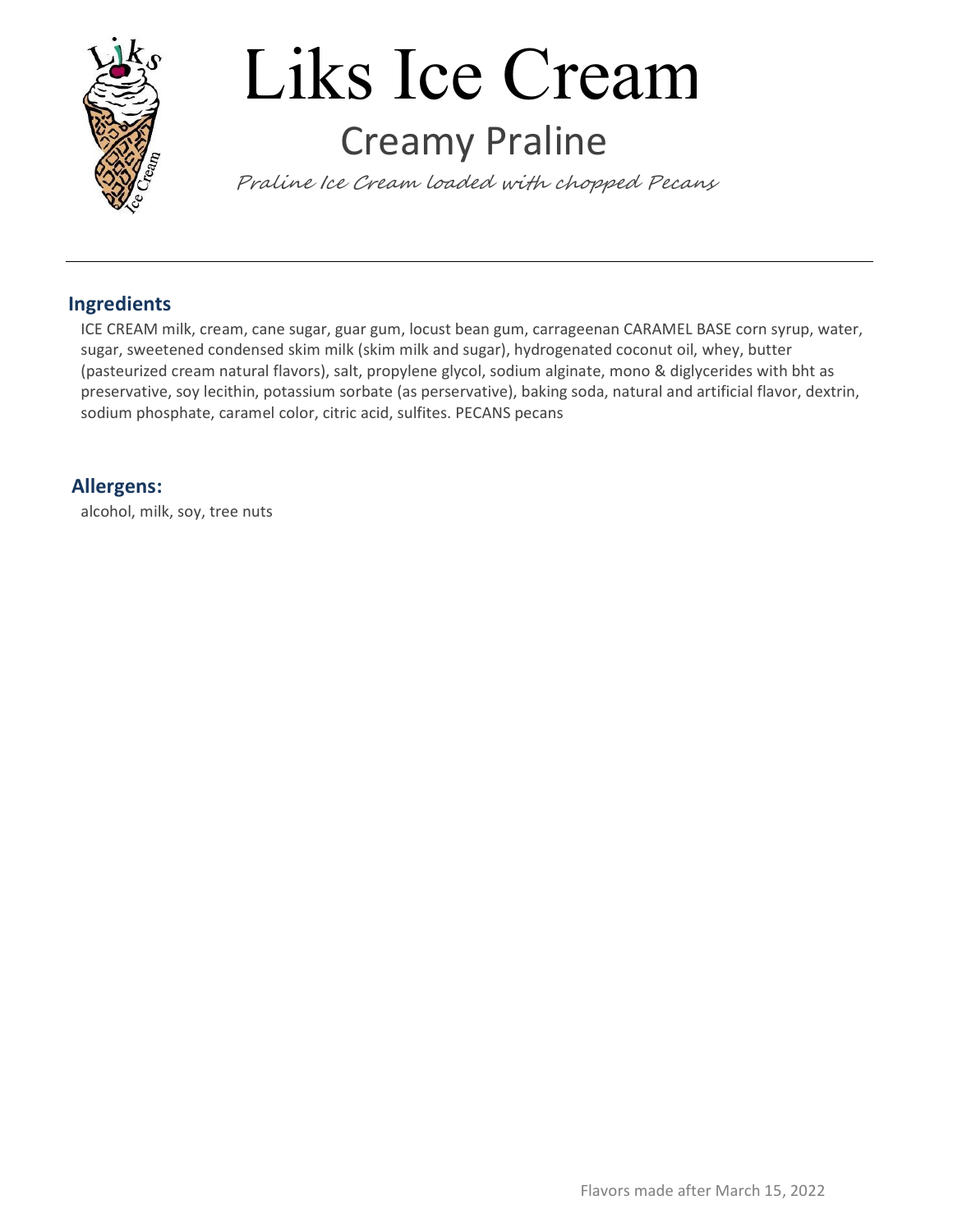

### Liks Ice Cream Dark Chocolate

Dark Chocolate Ice Cream

#### Ingredients

ICE CREAM milk, cream, cane sugar, guar gum, locust bean gum, carrageenan CHOCOLATE BASE water, high fructose corn syrup, cocoa, cocoa processed with alkali, sugar, corn syrup, salt, citric acid, and potassium sorbate COCOA POWDER dark cocoa processed with alkali

#### Allergens: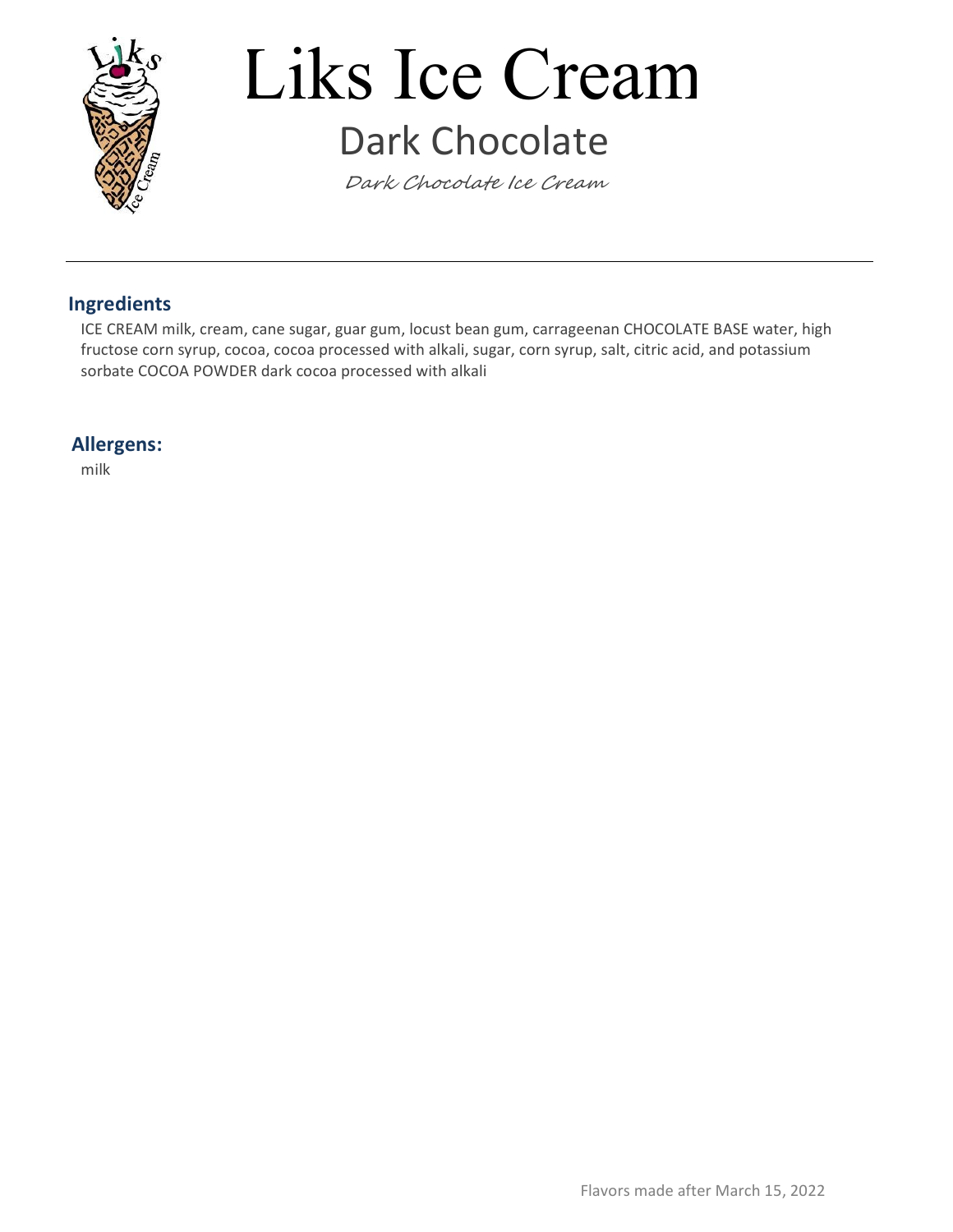

### Liks Ice Cream Double Brownie

Chocolate Ice Cream with layers of Brownie Marble and Brownie pieces

#### Ingredients

ICE CREAM milk, cream, cane sugar, guar gum, locust bean gum, carrageenan CHOCOLATE BASE water, high fructose corn syrup, cocoa, cocoa processed with alkali, sugar, corn syrup, salt, citric acid, and potassium sorbate BROWNIE MARBLE non-flavor ingredients: corn syrup, water, high-fructose corn syrup, cocoa processed with alkali, modified foodwater, sugar, corn syrup, unbleached wheat flour, cocoa processed with alkali, butter (cream, salt), caramel color, chocolate liquor, coconut oil, salt, soy lecithin, potassium sorbate, lactic acid, vanilla and xanthan gum starch, partially hydrogenated soybean oil, chocolate liquor, mono/di-glycerides BROWNIES sugar, wheat flour, eggs, margarine (liquid soybean oil, partially hydrogenated soybean oil, water, salt, soy lecithin, natural flavor, vegetable mono and diglycerides, colored with annatto and turmeric, vitamin a palmitate added, whey) milk, cocoa (processed with alkali), corn starch, natural and artificial flavor, baking powder, salt, soy lecithin

#### Allergens:

egg, milk, soy, wheat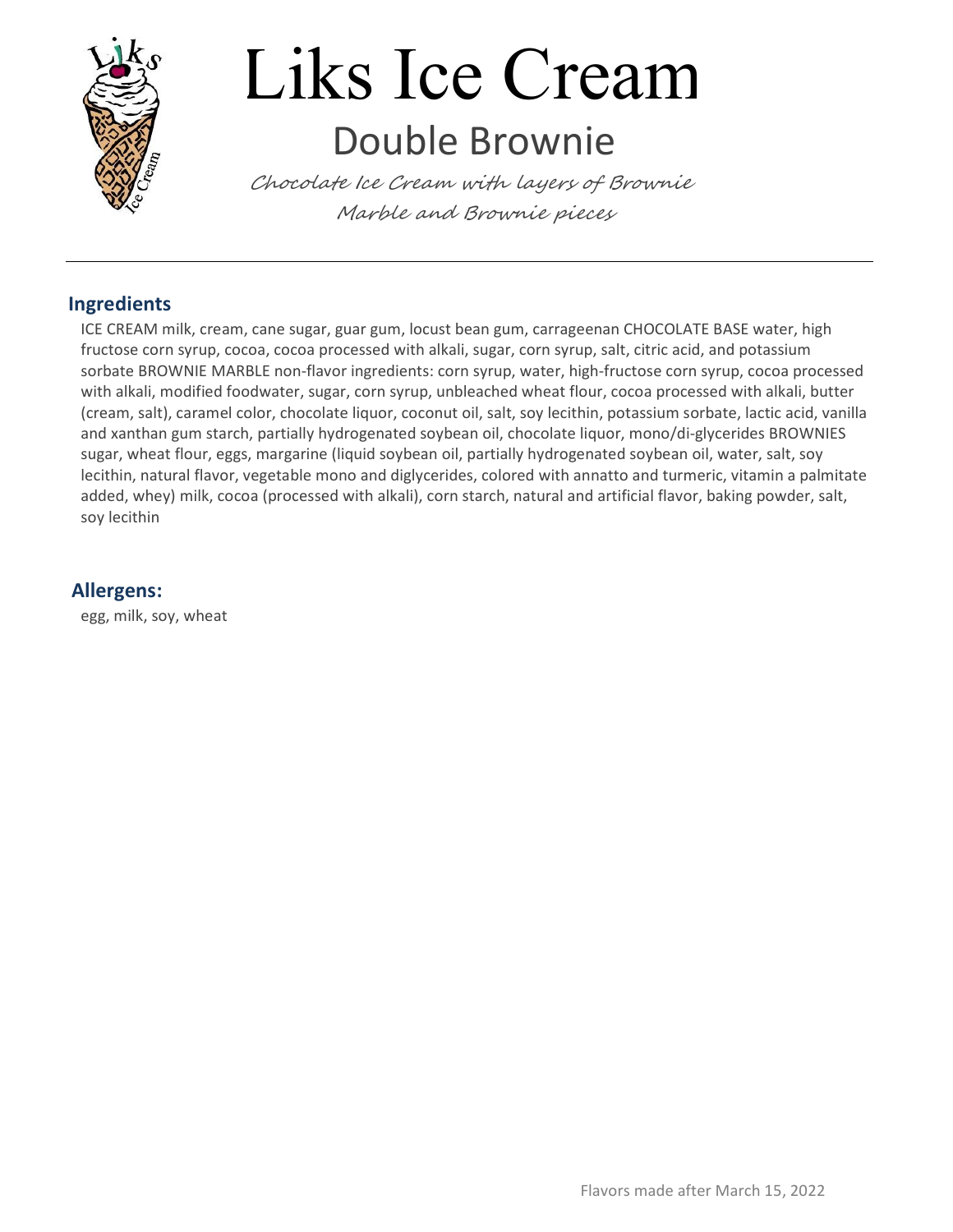

### Liks Ice Cream Dulce de Leche

Caramelized Ice Cream with swirls of Caramel Marble

#### Ingredients

ICE CREAM milk, cream, cane sugar, guar gum, locust bean gum, carrageenan CARAMEL BASE corn syrup, water, sugar, sweetened condensed skim milk (skim milk and sugar), hydrogenated coconut oil, whey, butter (pasteurized cream natural flavors), salt, propylene glycol, sodium alginate, mono & diglycerides with bht as preservative, soy lecithin, potassium sorbate (as perservative), baking soda, natural and artificial flavor, dextrin, sodium phosphate, caramel color, citric acid, sulfites. CARAMEL MARBLE sugar, water, corn syrup, high fructose corn syrup, non fat milk solids, tapioca starch, butter (cream, salt), salt, molasses, soy lecithin, sodium citrate, vanilla natural flavor and potassium sorbate

#### Allergens:

milk, soy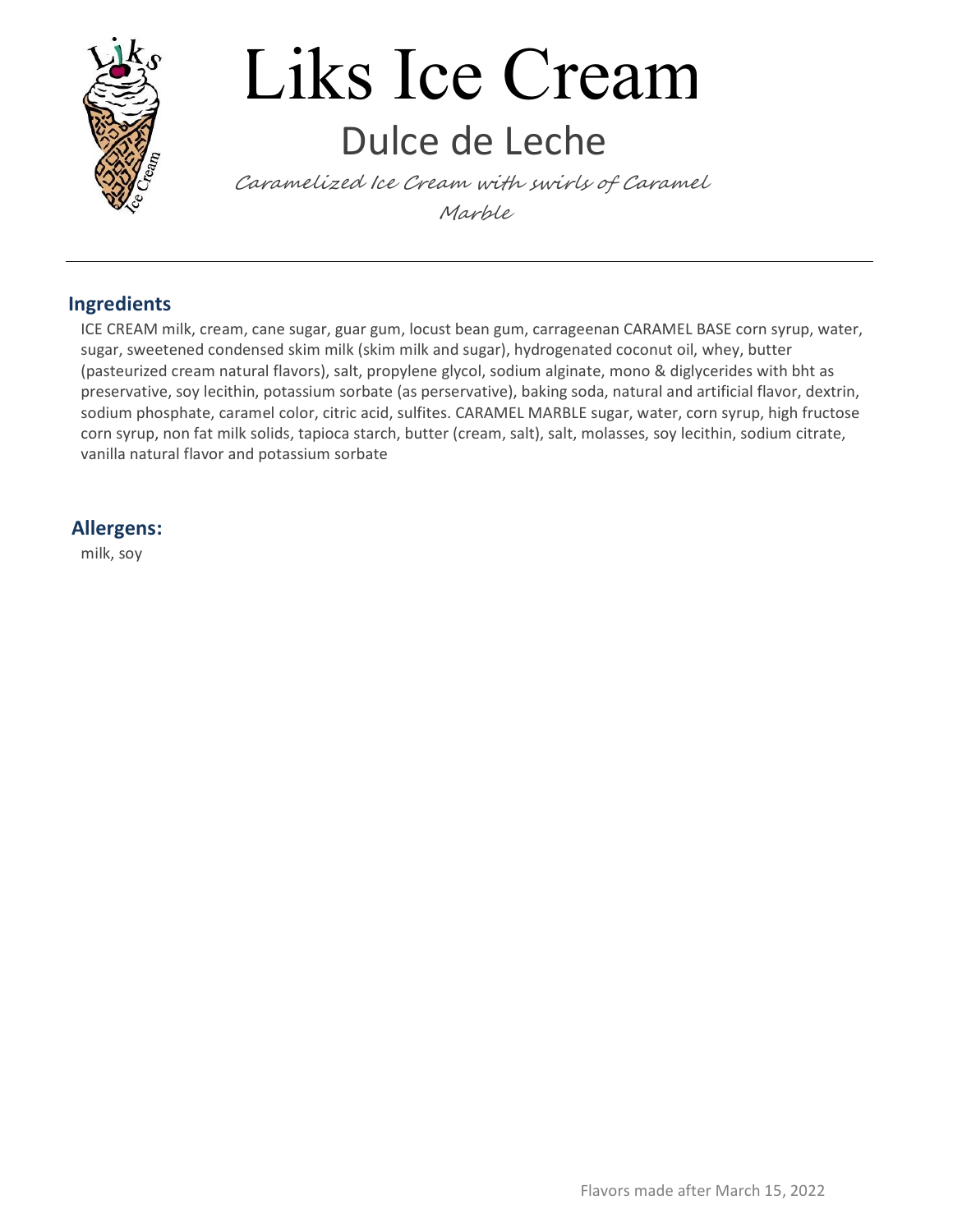

### Liks Ice Cream English Almond Toffee

Toffee Ice Cream with layers of Chocolate Fudge Marble and Chocolate Toffee

#### Ingredients

ICE CREAM milk, cream, cane sugar, guar gum, locust bean gum, carrageenan TOFFEE FLAVORING non-flavor ingredients: water, propylene glycol, caramel color, alcohol TOFFEE sugar, corn syrup, butter (cream, salt), brown sugar, salt, soy lecithin and vanilla ALMONDS almonds

#### Allergens:

alcohol, milk, soy, tree nuts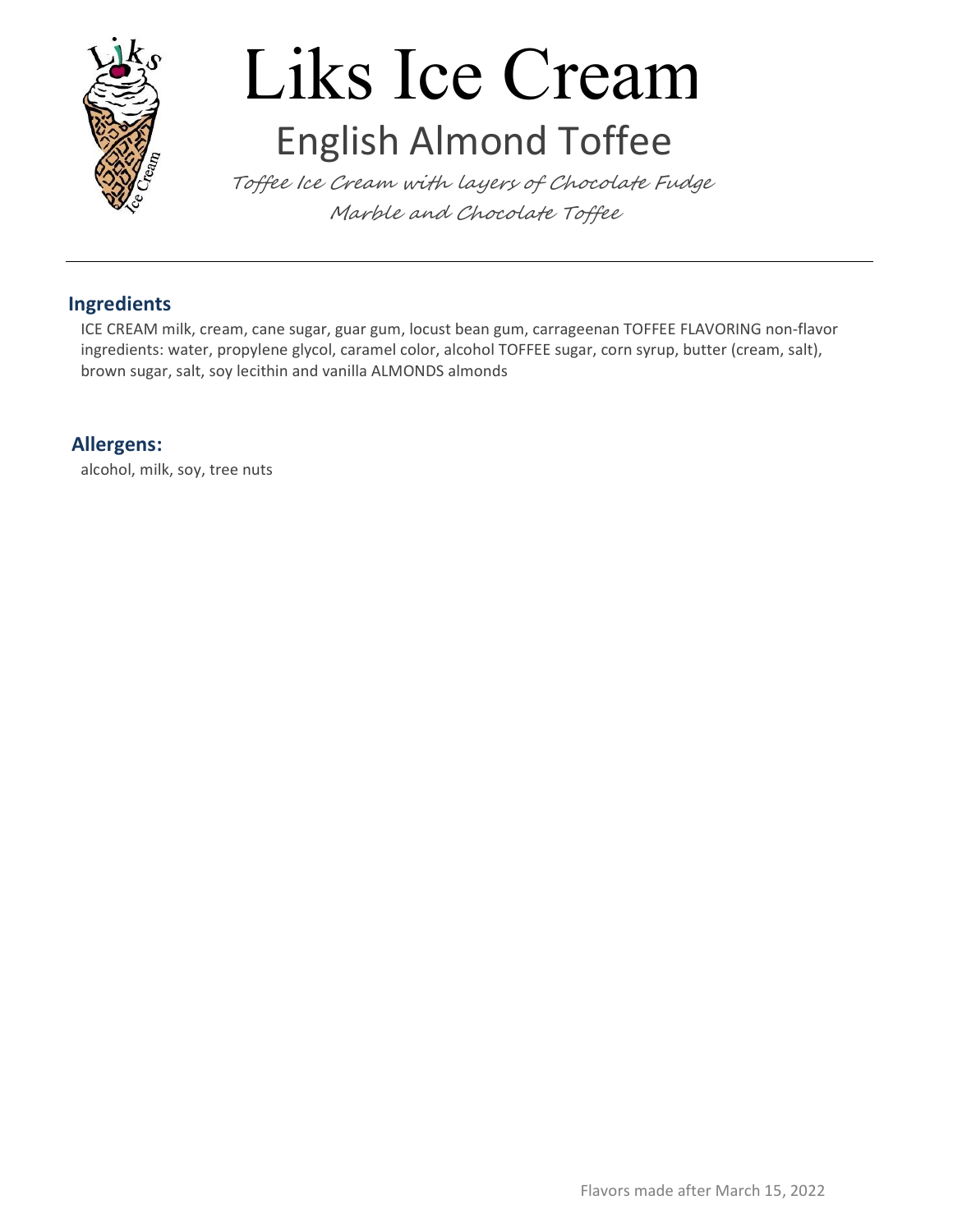

### Liks Ice Cream Espresso

Espresso Ice Cream

#### Ingredients

ICE CREAM milk, cream, cane sugar, guar gum, locust bean gum, carrageenan ESPRESSO FLAVORING non-flavor ingredients: water, propylene glycol, sodium benzoate COFFEE BEANS coffee bean

#### Allergens: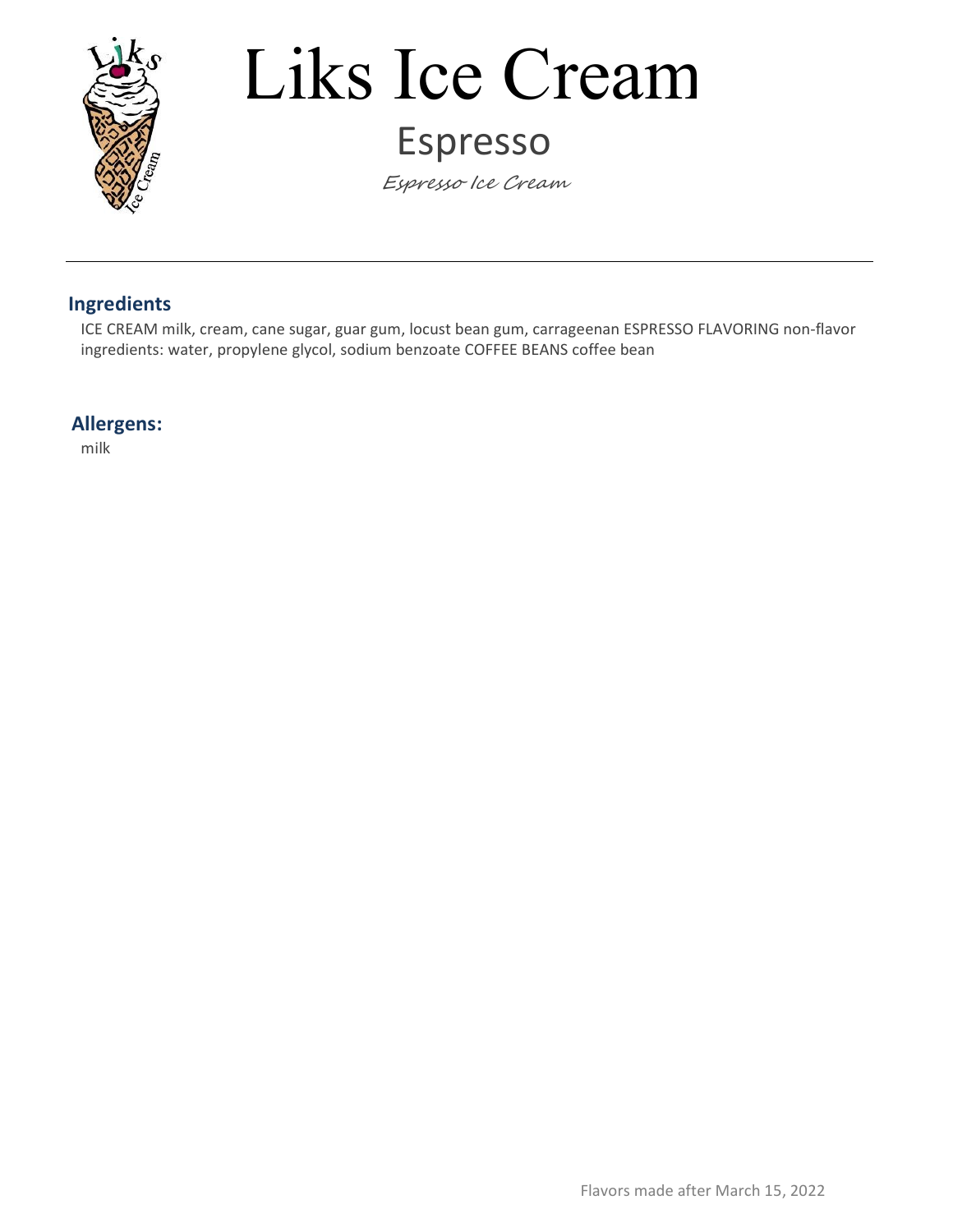

### Liks Ice Cream Espresso Almond Fudge

Espresso Ice Cream with a swirl of Chocolate Fudge Marble & chopped Almonds and ground

#### Ingredients

ICE CREAM milk, cream, cane sugar, guar gum, locust bean gum, carrageenan ESPRESSO FLAVORING non-flavor ingredients: water, propylene glycol, sodium benzoate COFFEE BEANS coffee bean ALMONDS almonds FUDGE MARBLE sugar, water, corn syrup, cocoa, coconut oil, modified food starch (corn), chocolate liquor, mono & diglycerides, salt, natural flavor, potassium sorbate, soy lecithin and citric acid

#### Allergens:

milk, soy, tree nuts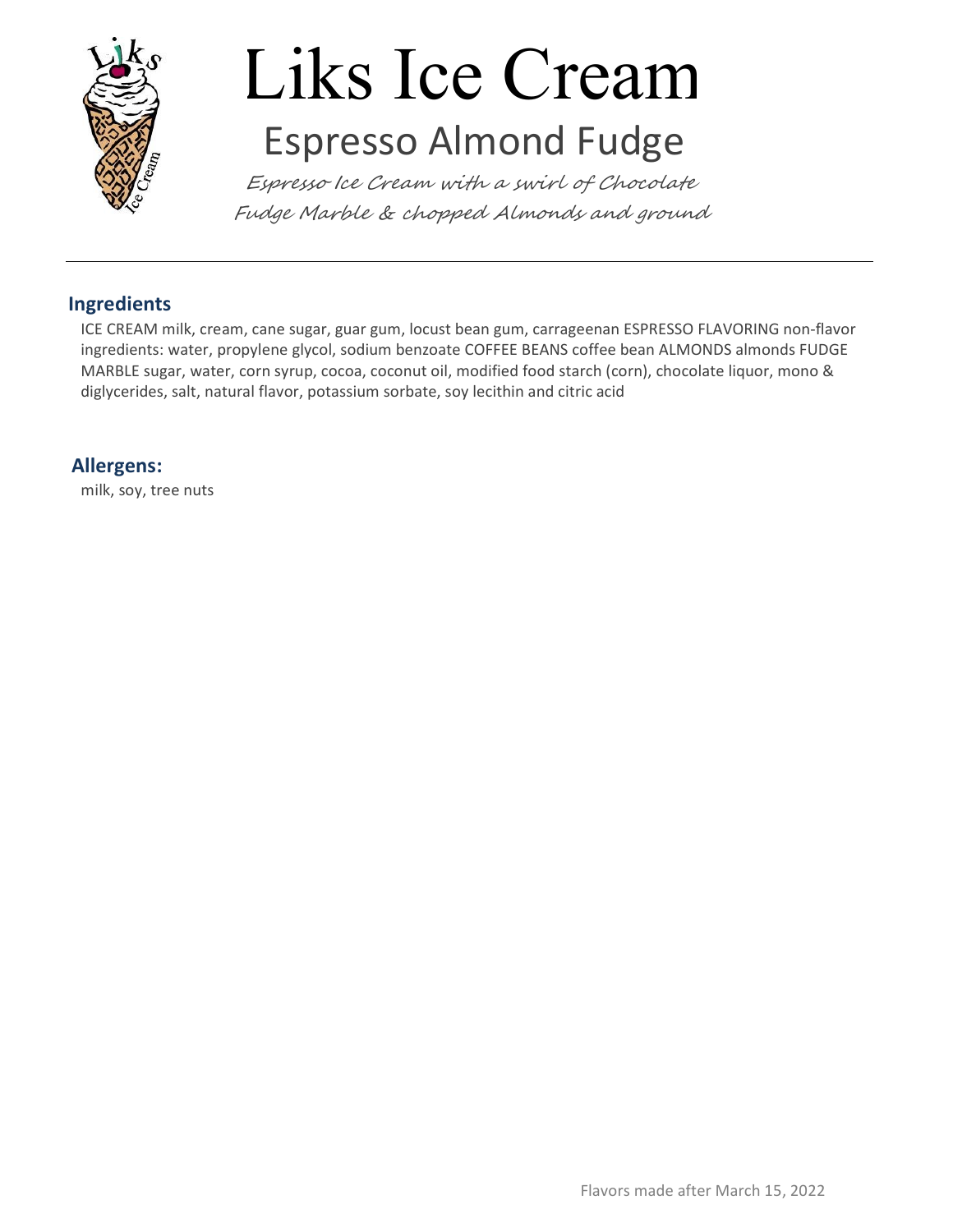

### Liks Ice Cream Fluffernutter

Vanilla Base with swirls of Marshmallow and Peanut Butter Marbles

#### Ingredients

ICE CREAM milk, cream, cane sugar, guar gum, locust bean gum, carrageenan VANILLA FLAVOR non-flavor ingredients: water, propylene glycol, alcohol, and caramel color PEANUT BUTTER roasted peanuts and sugar, contains 2% or less of: molasses, fully hydrogenated vegetable oils (rapeseed and soybean), mono and diglycerides, salt MALO MARBLE high fructose corn syrup, corn syrup, water, modified food starch, titanium dioxide (color), salt, artifical flavors, benzoic acid - a preservative , and xanthan gum

#### Allergens:

alcohol, milk, peanuts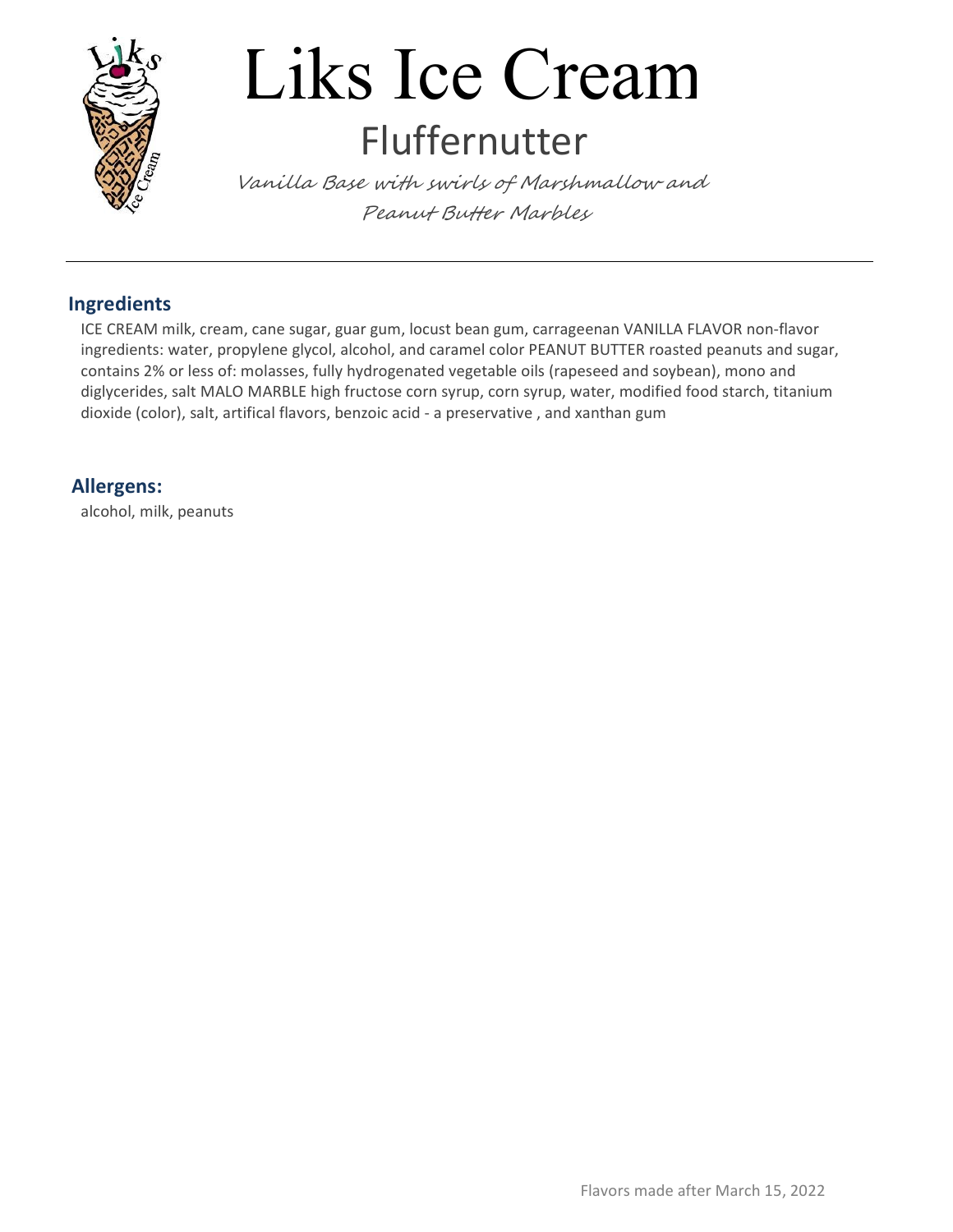

## Liks Ice Cream Ginger

Ginger Ice Cream loaded with Ginger pieces

#### Ingredients

ICE CREAM milk, cream, cane sugar, guar gum, locust bean gum, carrageenan GINGER ginger and sulfur dioxide (to retain color) high fructose corn syrup, corn syrup, water, sugar, salt, annatto color, citric acid, artificial flavor, and potassium sorbate

#### Allergens: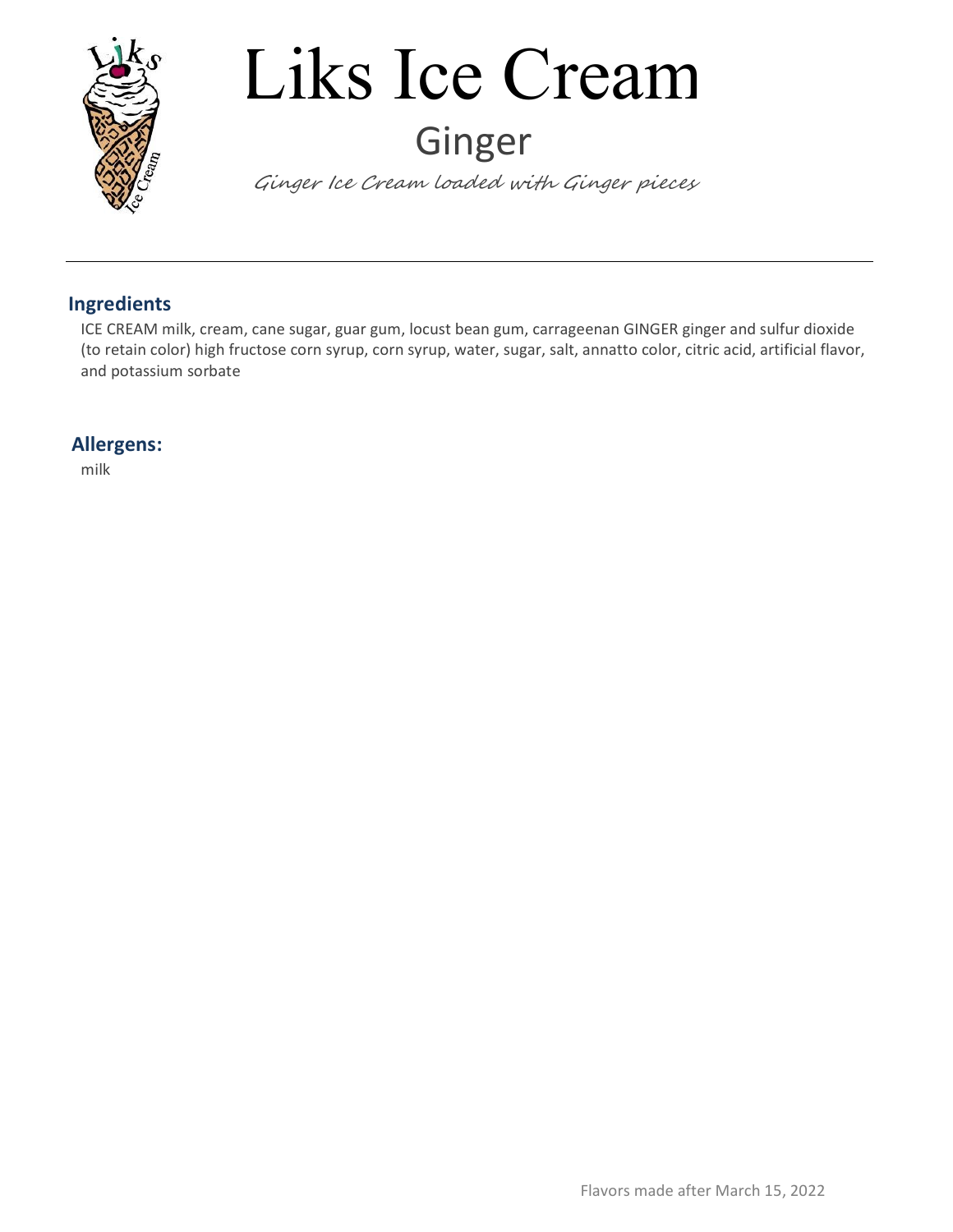

### Liks Ice Cream Graham Cracker Station

Graham Cracker Ice Cream with layers of Graham Cracker Marble and Chocolate Toffee

#### Ingredients

ICE CREAM milk, cream, cane sugar, guar gum, locust bean gum, carrageenan GRAHAM BASE corn syrup, water, sugar, modified food starch (corn), artificial flavor, caramel color, molasses, salt, yellow 5, yellow 6 and potassium sorbate CHOCOLATE TOFFEE sugar, butter (cream, salt), milk chocolate (sugar, cocoa butter, milk, chocolate liquor, soy lecithin and vanilla), corn syrup, almonds, brown sugar, cream, salt, vanilla and soy lecithin GRAHAM MARBLE graham cracker crumb (unbleached unenriched wheat flour, whole wheat/graham flour, sugar, palm and palm kernel oil, molasses, honey, salt, sodium bicarbonate), soybean oil, powdered sugar (sugar, cornstarch), coconut oil, mono & diglycerides, soy lecithin and salt

#### Allergens:

milk, soy, tree nuts, wheat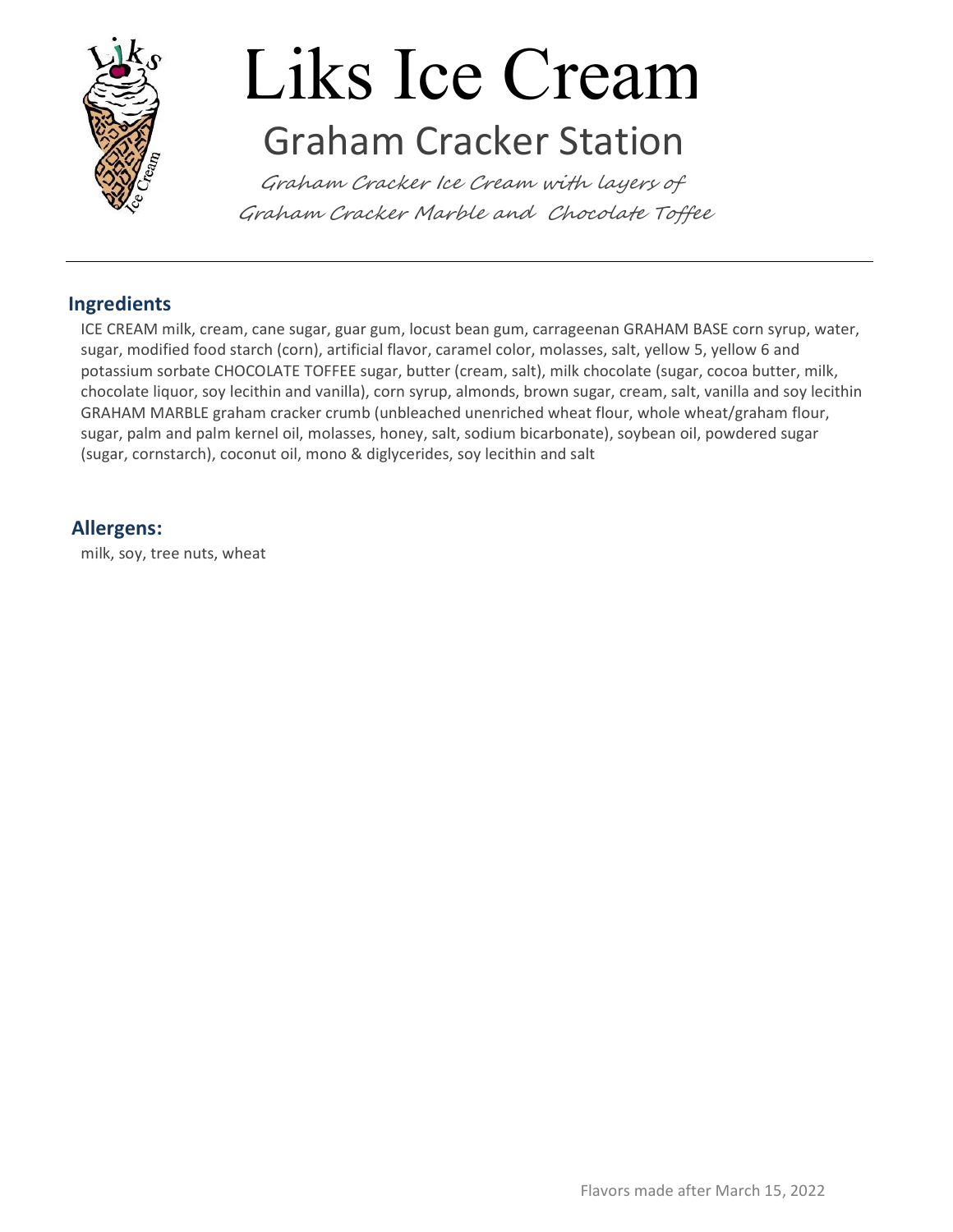

### Liks Ice Cream Green Apple Sorbet

Green Apple Sorbet

#### Ingredients

SORBET water, sugar, corn syrup, water sugar, guar gum, xanthan gum, citric acid, sodium benzoate as a preservative CITRIC ACID non-flavor ingredients: water, citric acid GREEN APPLE apple juice concentrate, sugar, natural and artificial flavors, corn syrup solids, citric acid, carrageenan, fd&c yellow #5, fd&c blue #1

#### Allergens: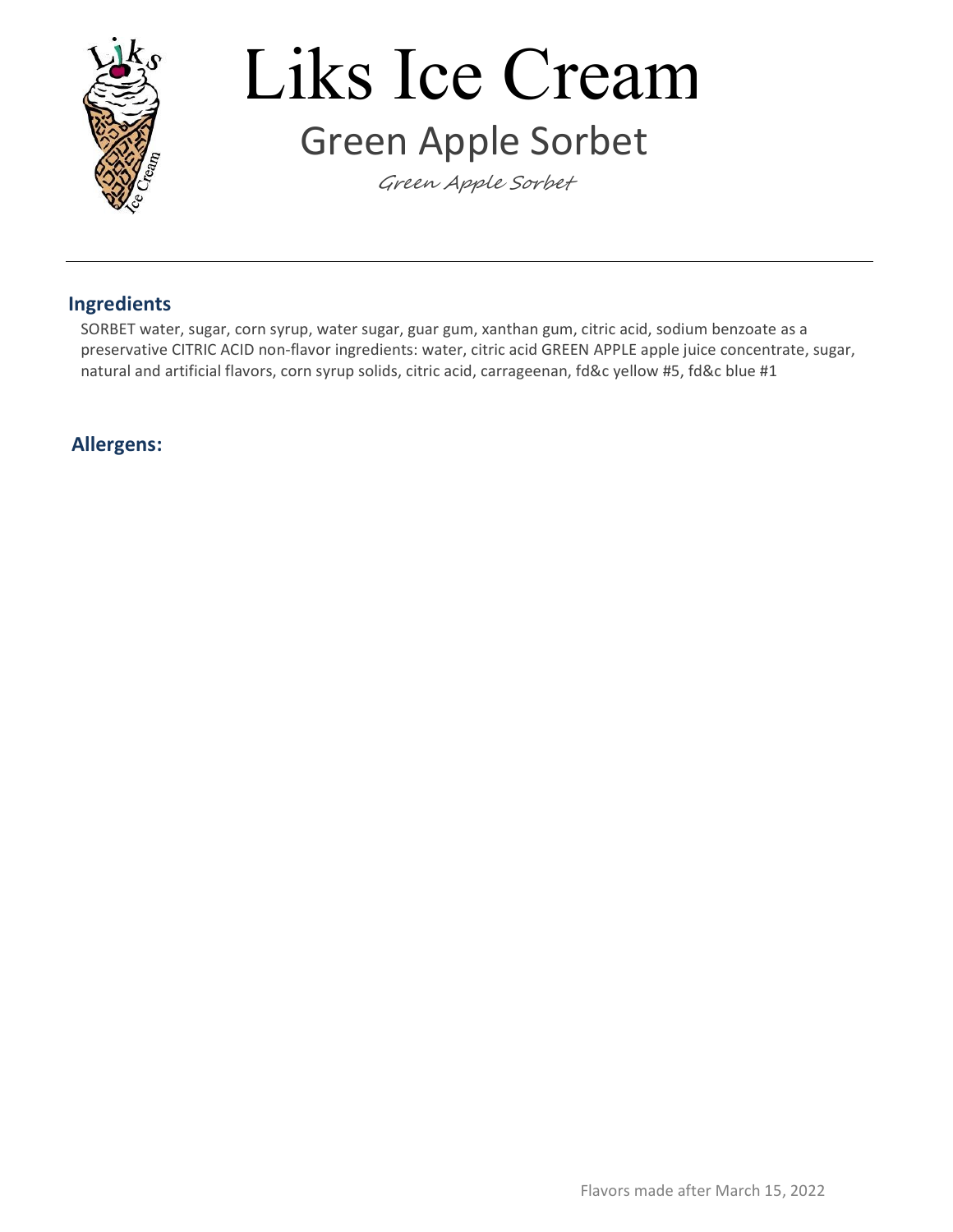

### Liks Ice Cream Green Nerds

Blue Moon Ice Cream loaded with Nerd® Candies

#### Ingredients

ICE CREAM milk, cream, cane sugar, guar gum, locust bean gum, carrageenan GREEN COLOR water, yellow 5, blue 1, citric acid, sodium benzoate FLAVORING water, propylene glycol, sugar, salt, guar gum, xanthan gum, blue #1 NERD CANDIES dextrose, sugar, malic acid, and less than 2% of corn syrup, artificial flavors, carnauba wax, color added, carmine color, blue 1, blue 1 lake, blue 2, blue 2 lake, red 40, red 40 lake, yellow 5, yellow 5 lake, yellow 6, yellow 6 lake

#### Allergens: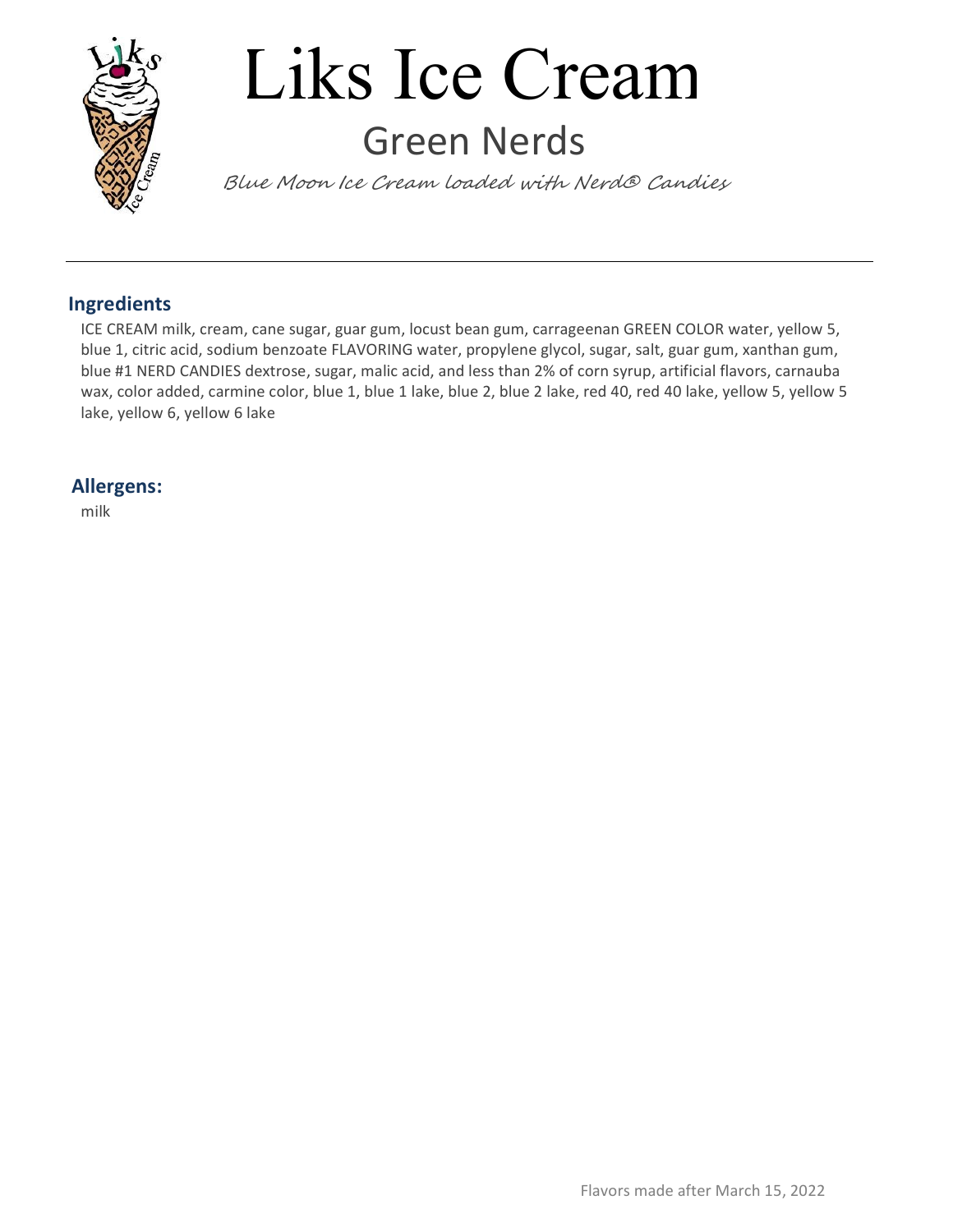

### Liks Ice Cream Green Tea

Green Tea Ice Cream

#### Ingredients

ICE CREAM milk, cream, cane sugar, guar gum, locust bean gum, carrageenan GREEN TEA green tea

#### Allergens: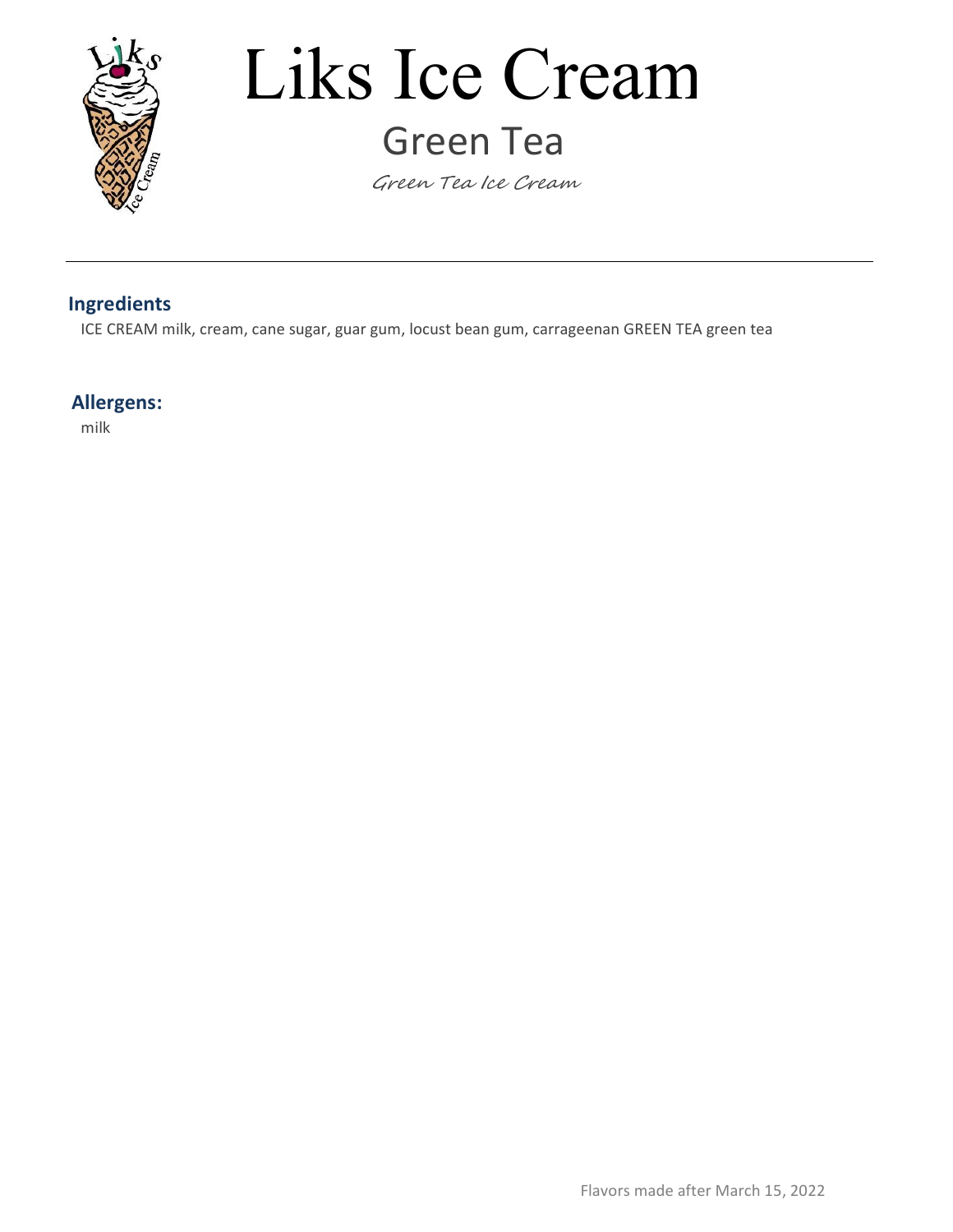

### Liks Ice Cream Honey Vanilla

Honey Vanilla Ice Cream

#### Ingredients

ICE CREAM milk, cream, cane sugar, guar gum, locust bean gum, carrageenan VANILLA FLAVOR non-flavor ingredients: water, propylene glycol, alcohol, and caramel color HONEY raw and unfiltered honey

#### Allergens:

alcohol, milk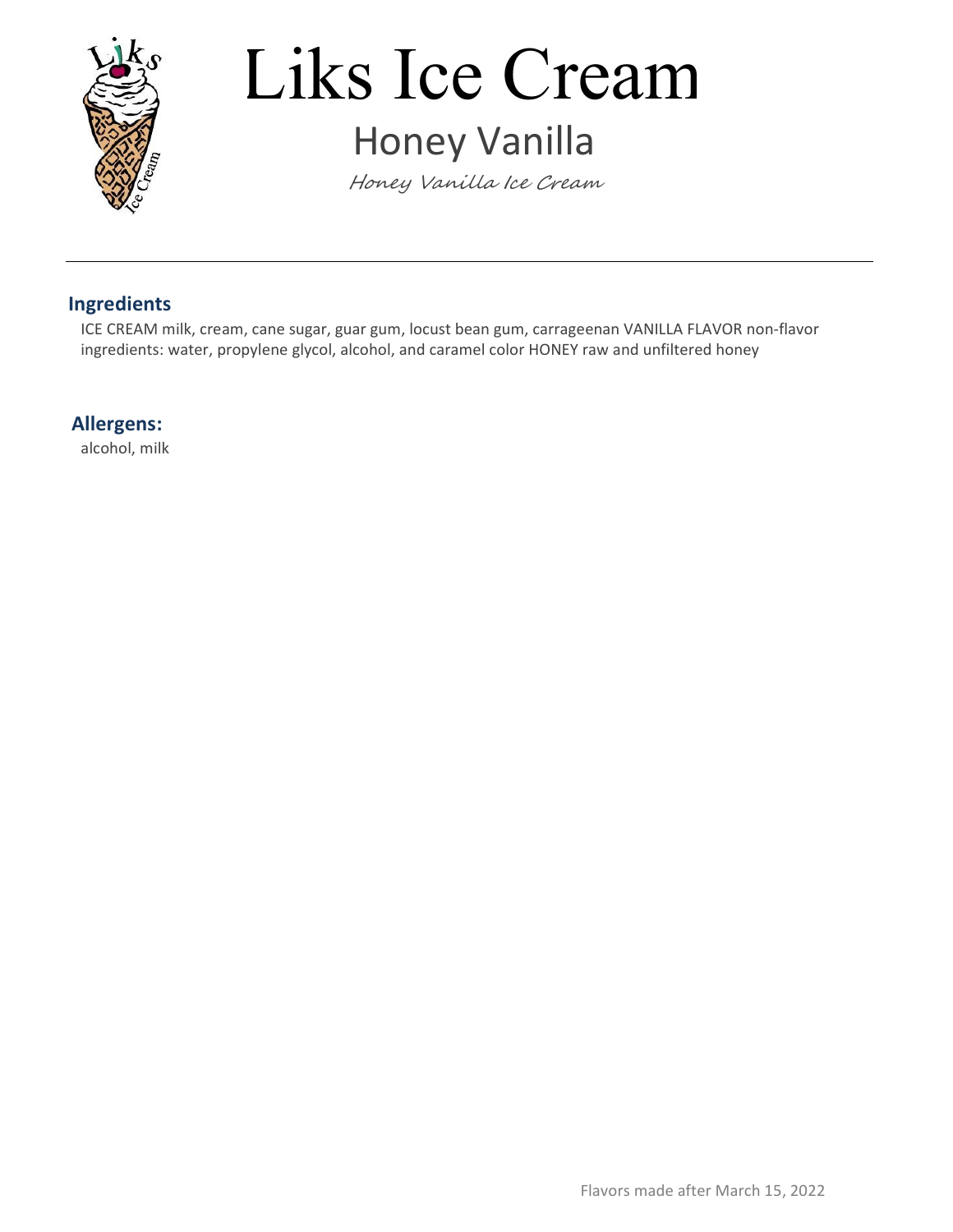

### Liks Ice Cream Huckleberry

Huckleberry Ice Cream

#### Ingredients

ICE CREAM milk, cream, cane sugar, guar gum, locust bean gum, carrageenan HUCKLEBERRY FLAVORING nonflavor ingredients: sugar, water, citric acid, sodium benzoate BLUE COLOR water, blue 1, citric acid, sodium benzoate

#### Allergens: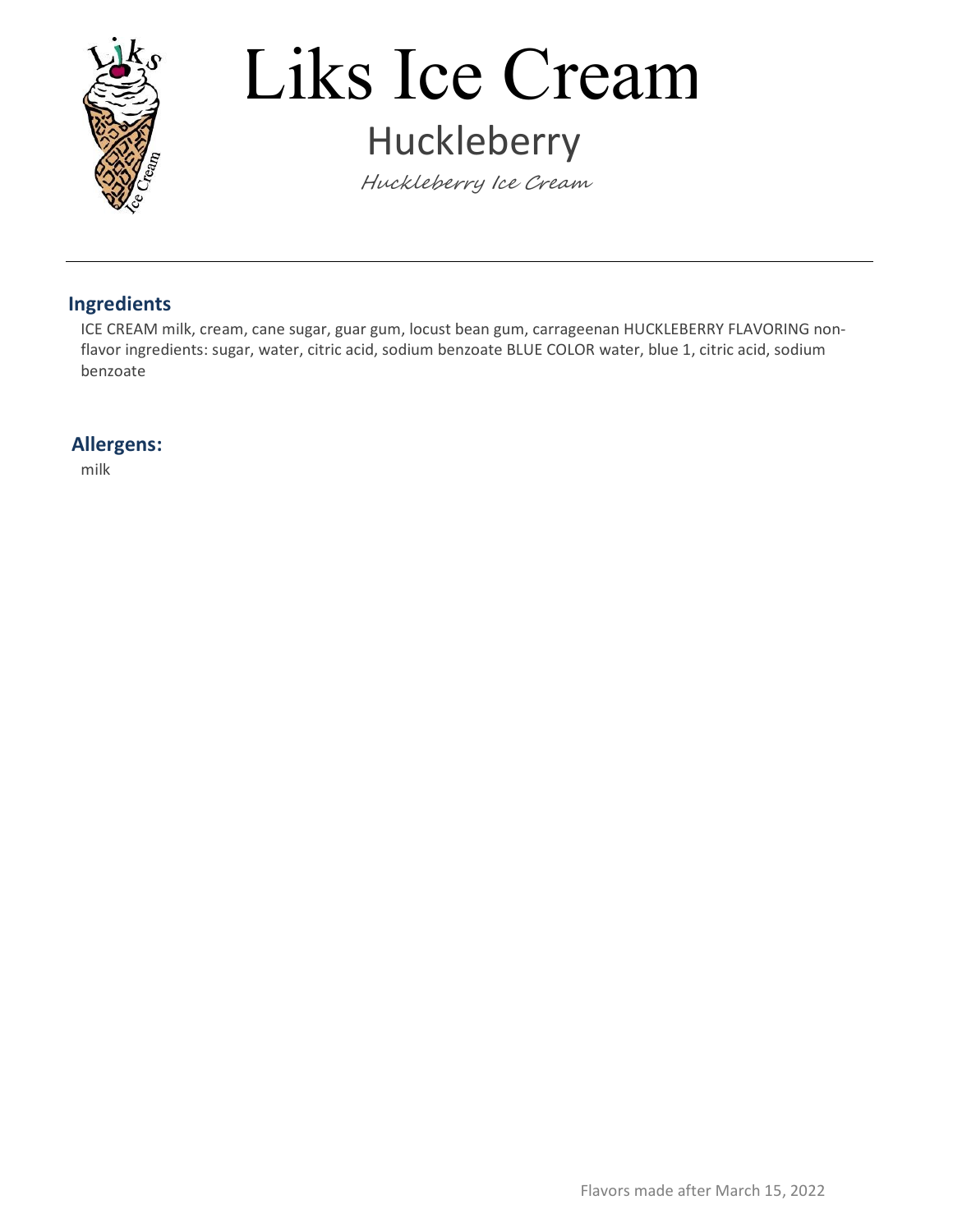

### Liks Ice Cream Jack Daniels® Chocolate Chip

Chocolate Ice Cream loaded with Jack Daniel's® Whiskey and Chocolate Chunks

#### Ingredients

ICE CREAM milk, cream, cane sugar, guar gum, locust bean gum, carrageenan CHOCOLATE BASE water, high fructose corn syrup, cocoa, cocoa processed with alkali, sugar, corn syrup, salt, citric acid, and potassium sorbate JACK DANIEL'S WHISKEY jack daniel's whiskey WHISKEY FLAVORING non-flavor ingredients: water, sugar, propylene glycol, alcohol CHOCOLATE CHUNKS sugar, coconut oil, cocoa processed with alkali, palm kernel oil, cocoa, milk fat, soy lecithin (an emulsifier), natural flavors

#### Allergens:

alcohol, milk, soy, tree nuts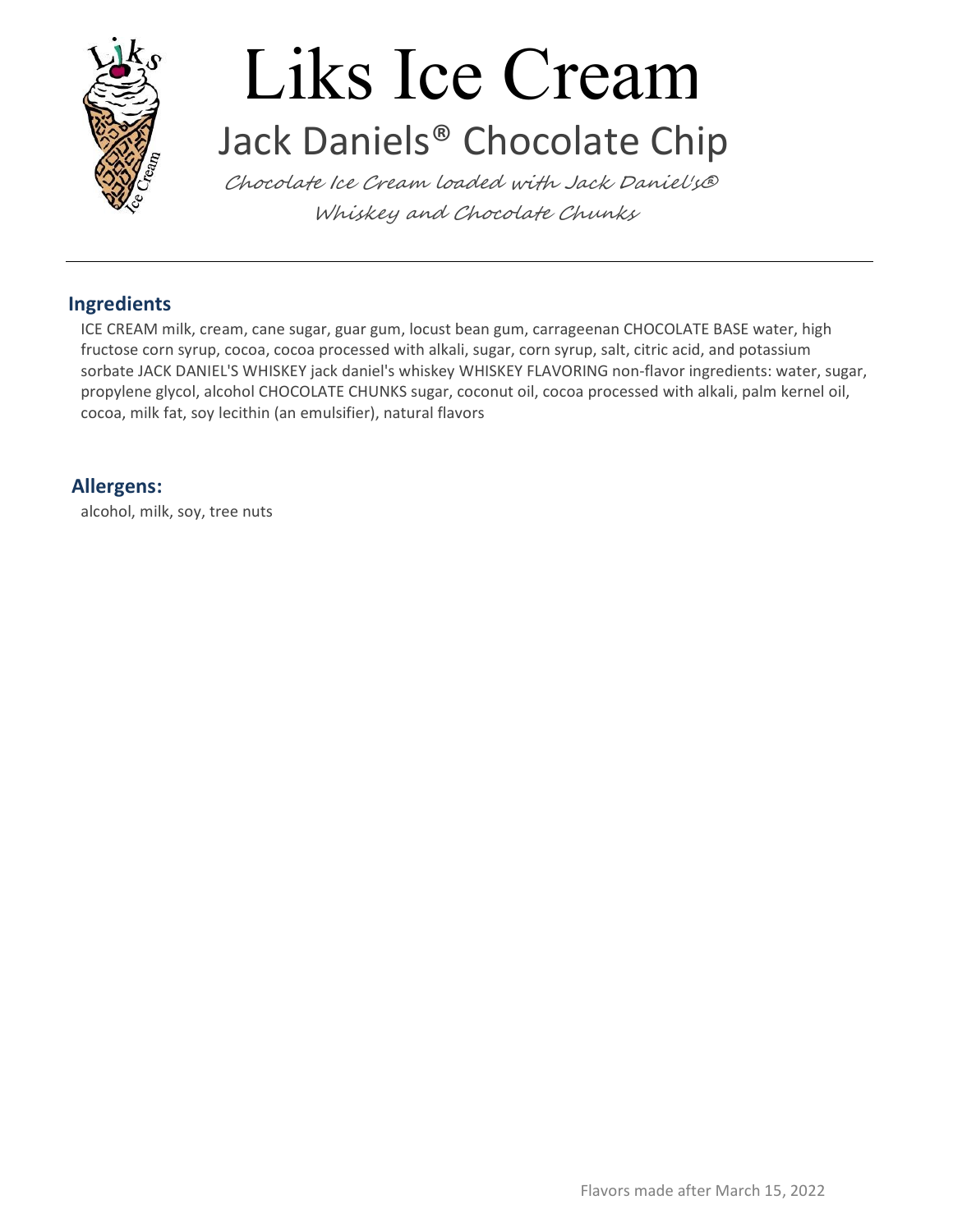

### Liks Ice Cream Lemon Raspberry Swirl

Lemon Ice Cream with a swirl of Raspberry Marble

#### Ingredients

ICE CREAM milk, cream, cane sugar, guar gum, locust bean gum, carrageenan LEMON FLAVORING non-flavor ingredients: water, modified starch, citric acid, xanthan gum, sodium benzoate BLACK RASPBERRY MARBLE raspberry puree (seedless), corn syrup, sugar, high fructose corn syrup, water, tapioca starch, citric acid, salt, natural flavor, guar gum, xanthan gum, locust bean gum, red 40, blue 2, and sodium benzoate

#### Allergens: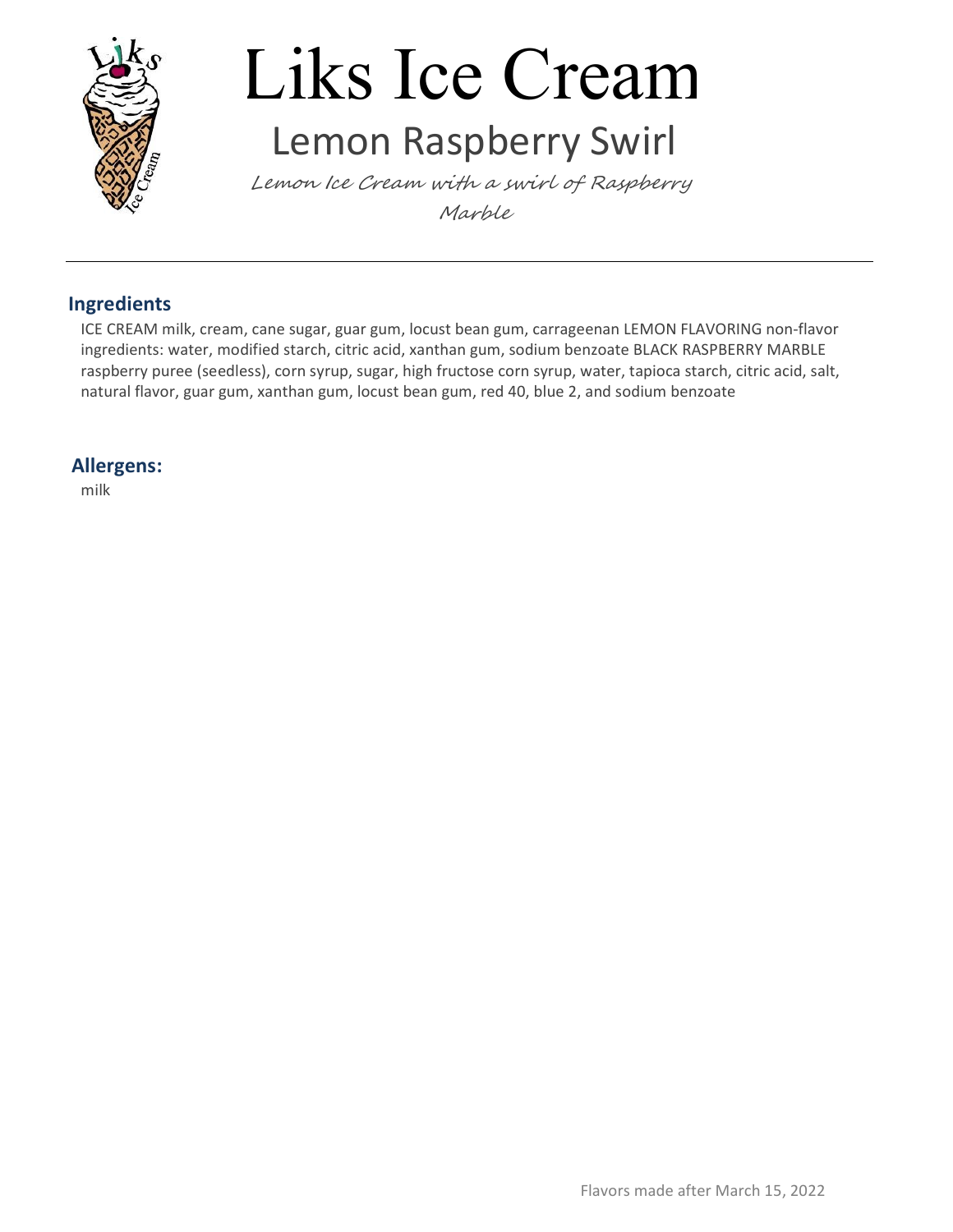

### Liks Ice Cream Lemon Sorbet

Lemon Sorbet

#### Ingredients

SORBET water, sugar, corn syrup, water sugar, guar gum, xanthan gum, citric acid, sodium benzoate as a preservative LEMON FLAVORING non-flavor ingredients: water, modified starch, citric acid, xanthan gum, sodium benzoate CITRIC ACID non-flavor ingredients: water, citric acid

#### Allergens: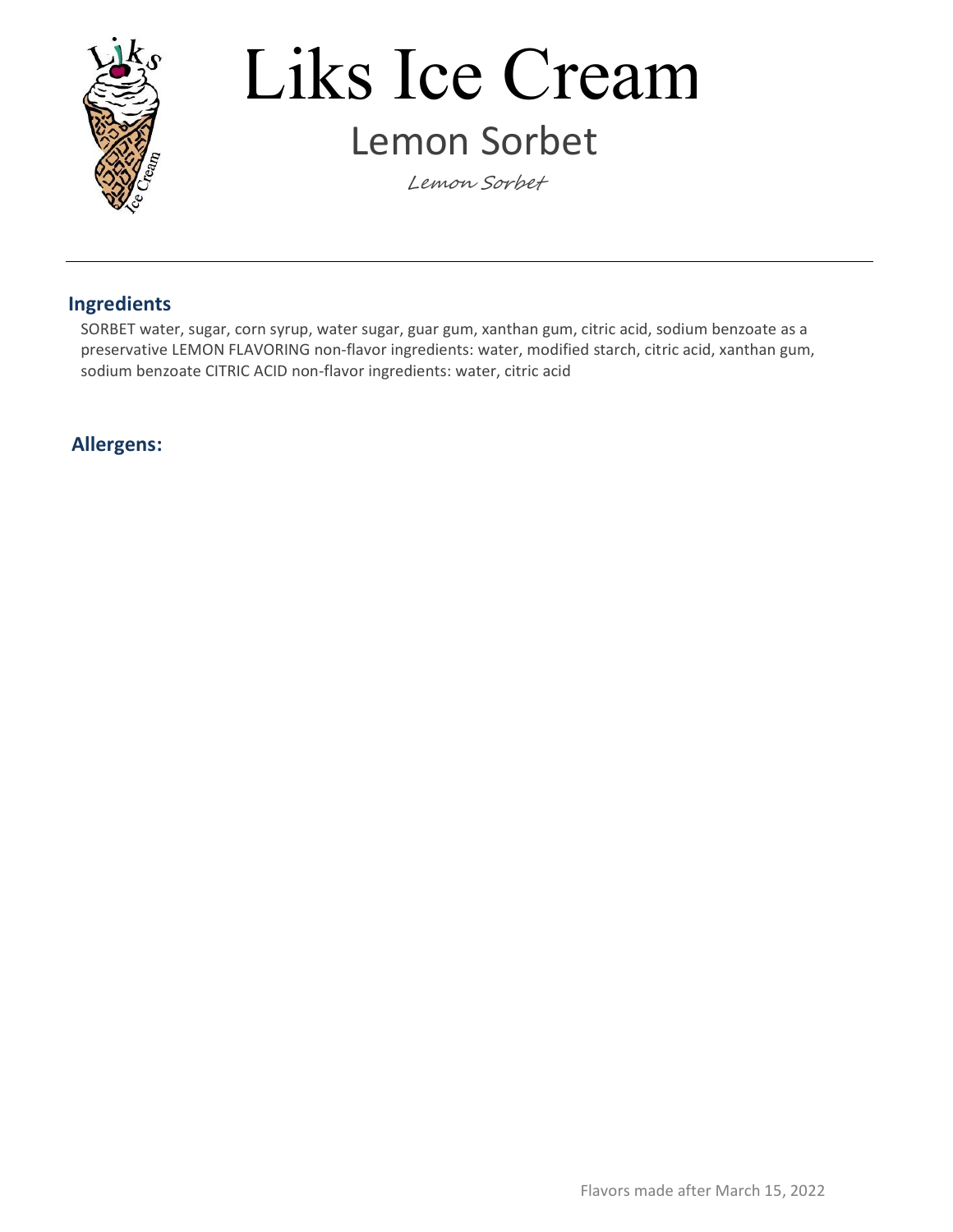

### Liks Ice Cream Mango Sorbet

Mango Sorbet

#### Ingredients

SORBET water, sugar, corn syrup, water sugar, guar gum, xanthan gum, citric acid, sodium benzoate as a preservative CITRIC ACID non-flavor ingredients: water, citric acid

#### Allergens: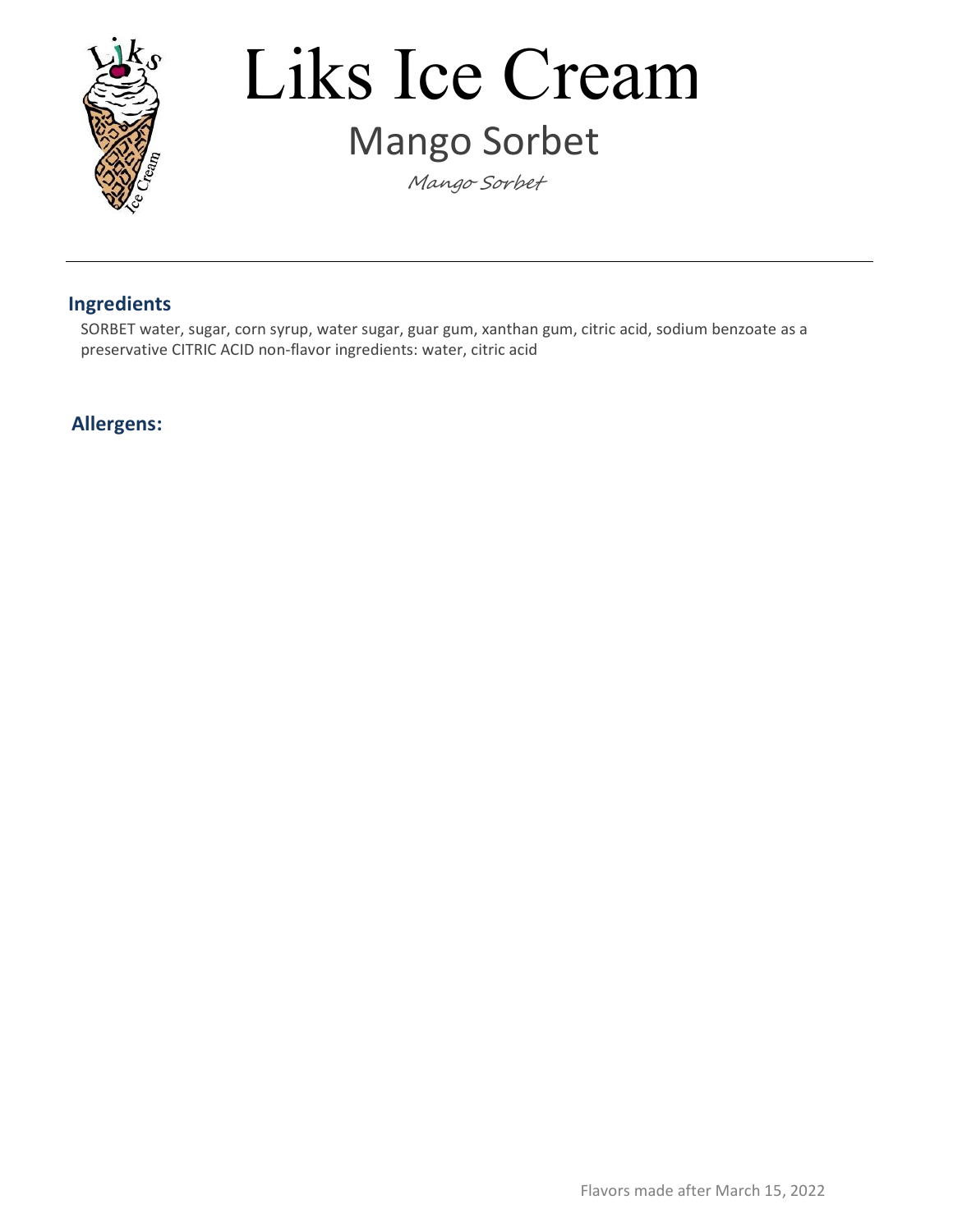

### Liks Ice Cream Maple Walnut

Maple Ice Cream loaded with chopped Walnuts

#### Ingredients

ICE CREAM milk, cream, cane sugar, guar gum, locust bean gum, carrageenan MAPLE FLAVORING non-flavor ingredients: water, propylene glycol, sugar, alcohol, caramel color, sodium benzoate WALNUTS walnuts

#### Allergens:

alcohol, milk, tree nuts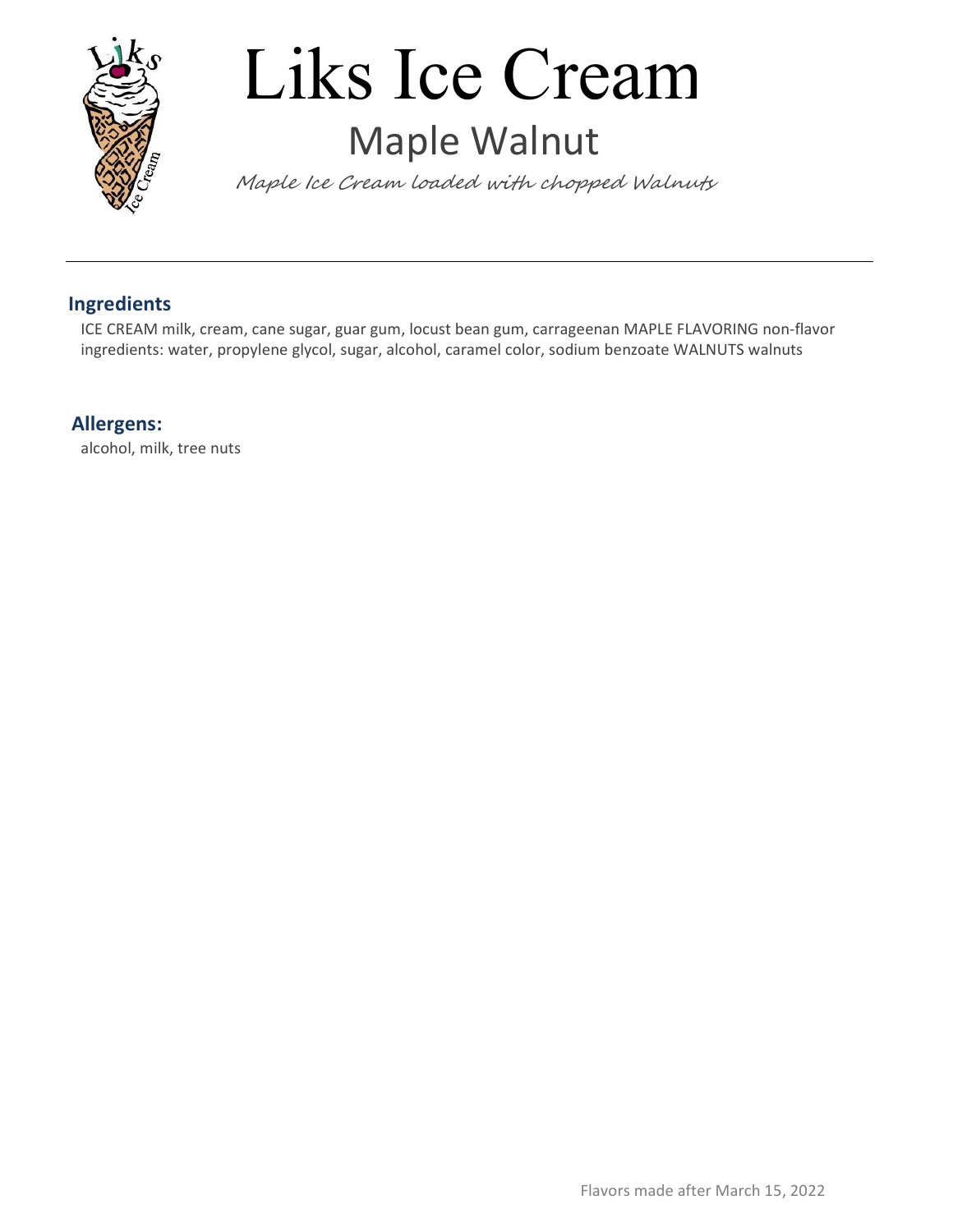

### Liks Ice Cream Mexican Chocolate

Chocolate Cinnamon Ice Cream

#### Ingredients

ICE CREAM milk, cream, cane sugar, guar gum, locust bean gum, carrageenan CHOCOLATE BASE water, high fructose corn syrup, cocoa, cocoa processed with alkali, sugar, corn syrup, salt, citric acid, and potassium sorbate CINNAMON ground cinnamon

#### Allergens: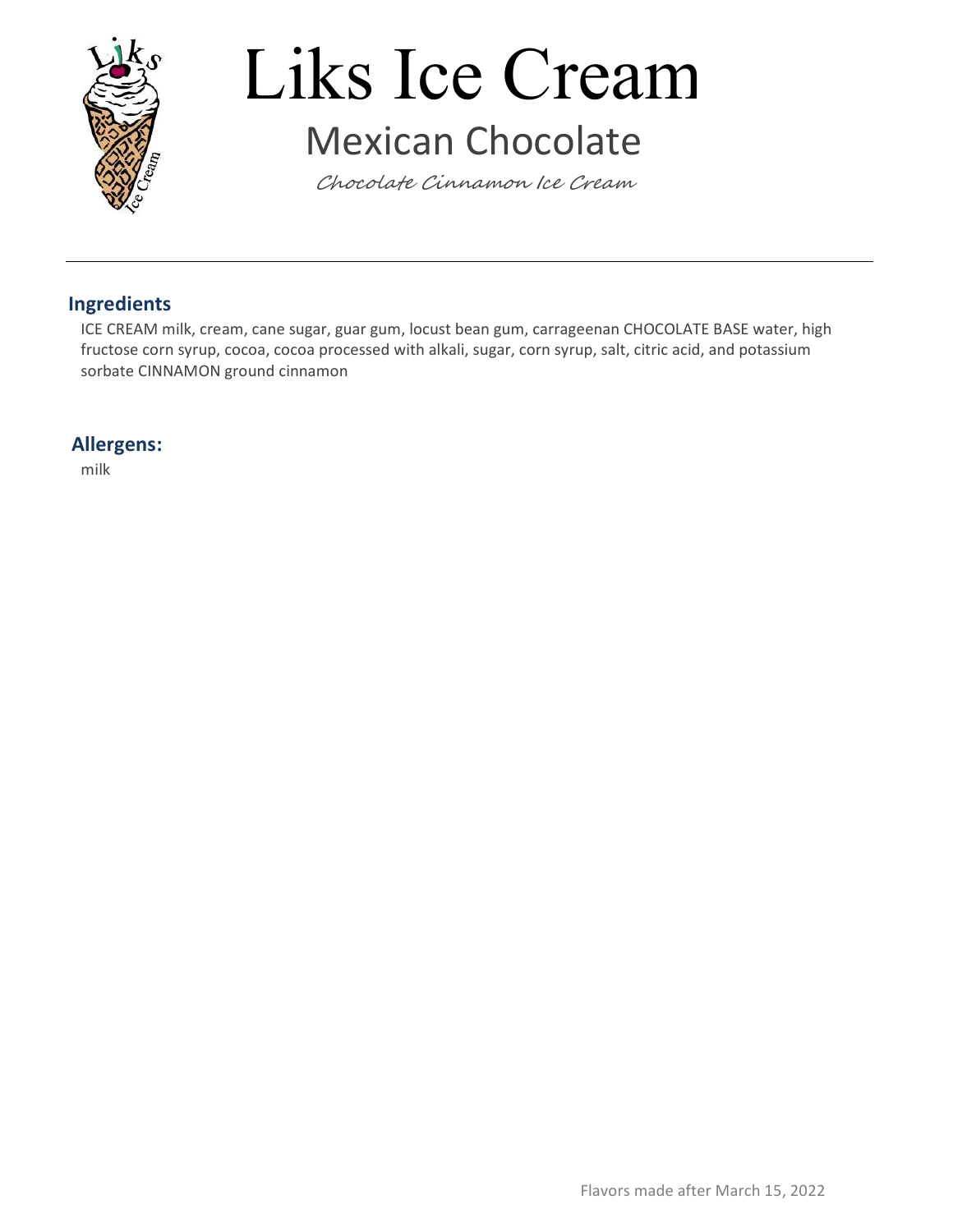

### Liks Ice Cream Mexican Flan

Caramel Ice Cream loaded with Cinnamon flavor

#### Ingredients

ICE CREAM milk, cream, cane sugar, guar gum, locust bean gum, carrageenan CARAMEL BASE corn syrup, water, sugar, sweetened condensed skim milk (skim milk and sugar), hydrogenated coconut oil, whey, butter (pasteurized cream natural flavors), salt, propylene glycol, sodium alginate, mono & diglycerides with bht as preservative, soy lecithin, potassium sorbate (as perservative), baking soda, natural and artificial flavor, dextrin, sodium phosphate, caramel color, citric acid, sulfites. CINNAMON ground cinnamon

#### Allergens:

milk, soy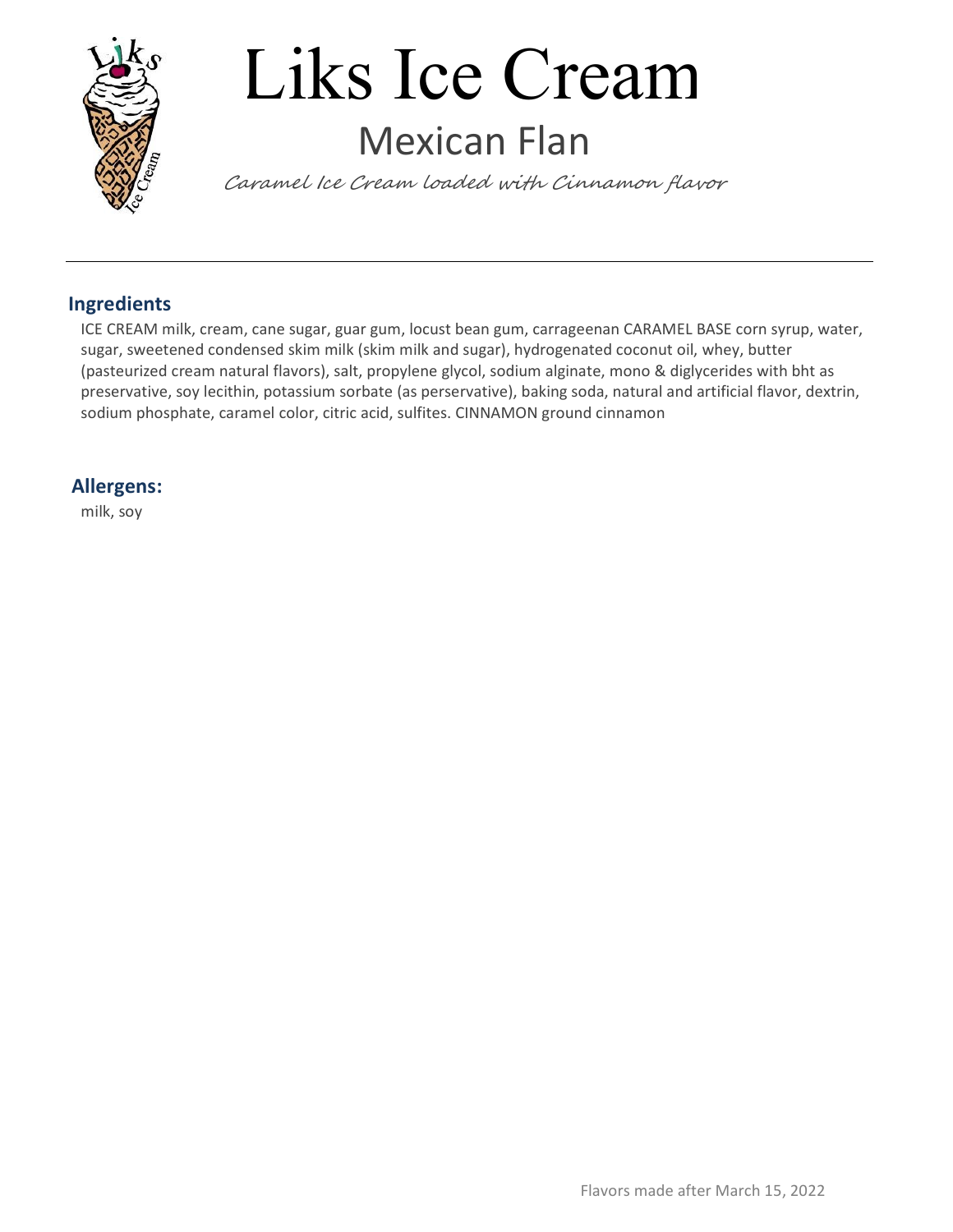

### Liks Ice Cream Millionaires

Chocolate Ice Cream with layers of Butterscotch Marble and chopped Pecans

#### Ingredients

ICE CREAM milk, cream, cane sugar, guar gum, locust bean gum, carrageenan CHOCOLATE BASE water, high fructose corn syrup, cocoa, cocoa processed with alkali, sugar, corn syrup, salt, citric acid, and potassium sorbate PECANS pecans BUTTERSCOTCH MARBLE corn syrup, water, sugar, high fructose corn syrup, non fat milk solids, butter (cream, salt), salt, carrageenan, soy lecithin, vanilla, natural flavor, and potassium sorbate

#### Allergens:

milk, soy, tree nuts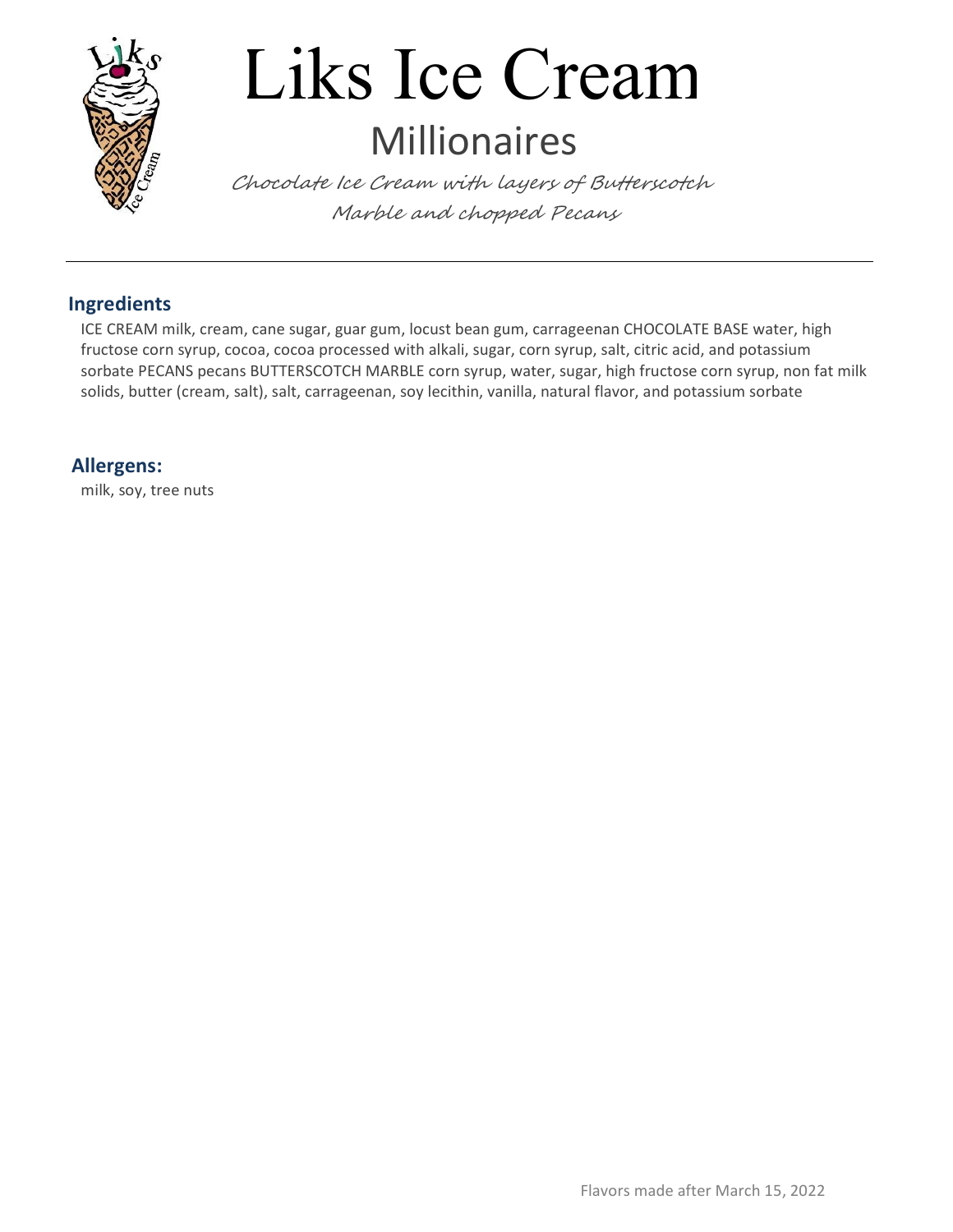

### Liks Ice Cream Mint Chocolate Chip

Crème De Menthe Ice Cream loaded with Chocolate Chunks

#### Ingredients

ICE CREAM milk, cream, cane sugar, guar gum, locust bean gum, carrageenan CRÈME DE MENTHE propylene glycol, alcohol, yellow 5, blue 1, caramel color, water CHOCOLATE CHUNKS sugar, coconut oil, cocoa processed with alkali, palm kernel oil, cocoa, milk fat, soy lecithin (an emulsifier), natural flavors

#### Allergens:

alcohol, milk, soy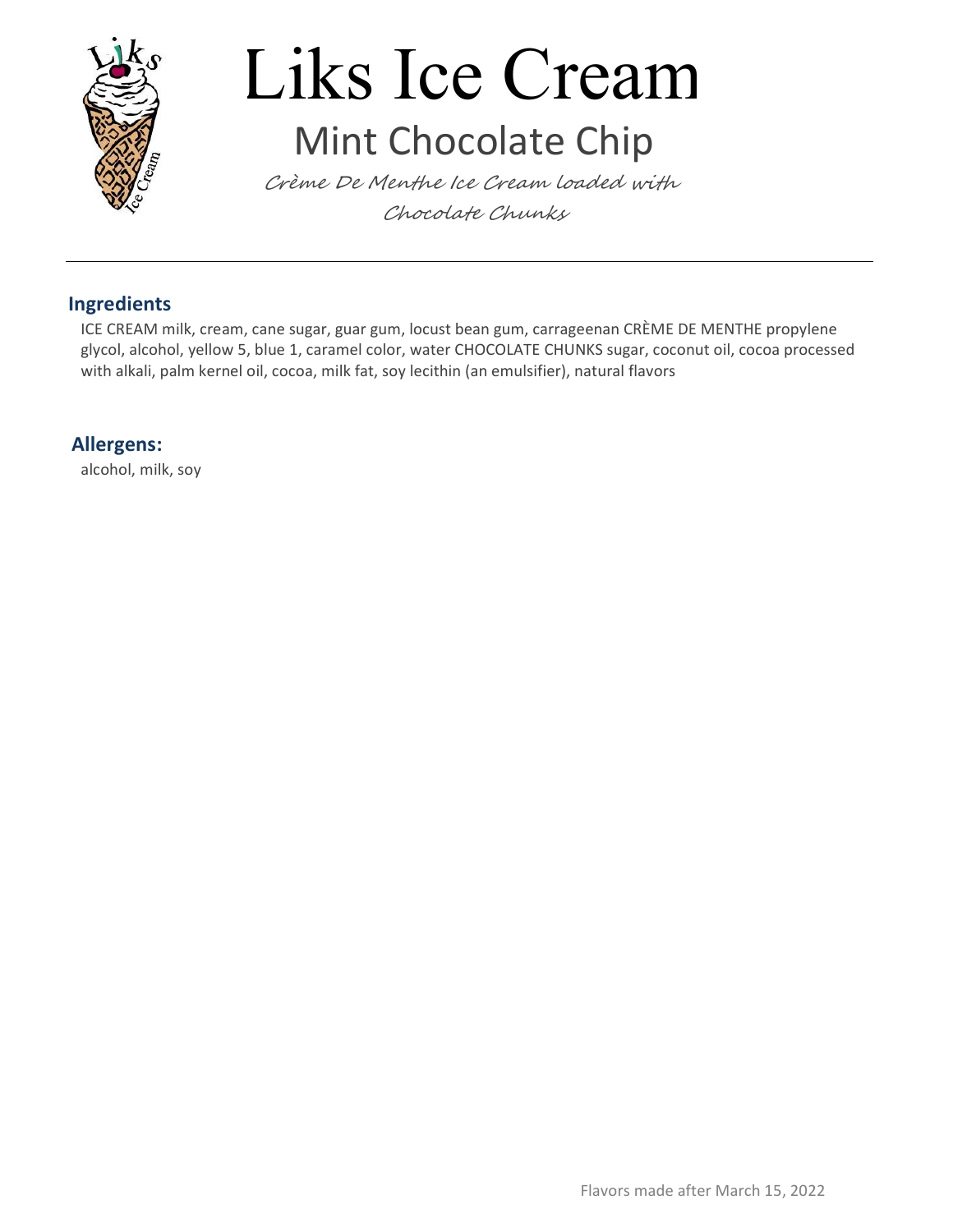

### Liks Ice Cream Mint Cookie

Crème De Menthe Yogurt loaded with Chocolate Chunks

#### Ingredients

ICE CREAM milk, cream, cane sugar, guar gum, locust bean gum, carrageenan CRÈME DE MENTHE propylene glycol, alcohol, yellow 5, blue 1, caramel color, water COOKIE MARBLE soybean oil, powdered sugar (sugar, cornstarch), chocolate cookie crumb (unbleached, unenriched wheat flour, sugar, palm and palm kernel oil, cocoa processed with alkali, salt, sodium bicarbonate, natural flavor and soy lecithin), cocoa processed w/ alkali, salt, soy lecithin and natural flavor

#### Allergens:

alcohol, milk, soy, wheat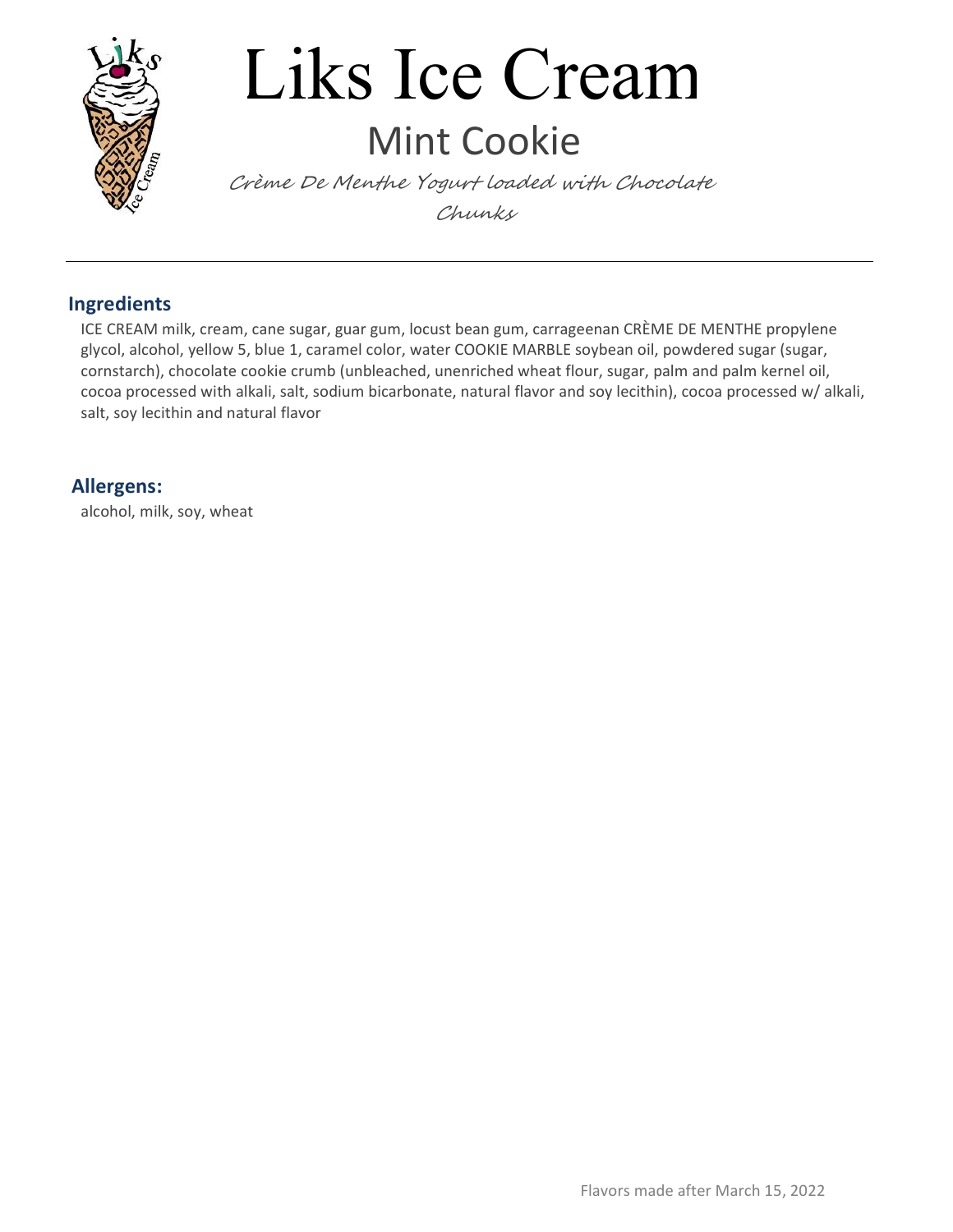

# Liks Ice Cream

### Peanut Butter Fudge

Peanut Butter Ice Cream with a swirl of Chocolate Fudge Marble

#### Ingredients

ICE CREAM milk, cream, cane sugar, guar gum, locust bean gum, carrageenan PEANUT BUTTER peanuts, sugar, and salt FUDGE MARBLE sugar, water, corn syrup, cocoa, coconut oil, modified food starch (corn), chocolate liquor, mono & diglycerides, salt, natural flavor, potassium sorbate, soy lecithin and citric acid

#### Allergens:

milk, peanuts, soy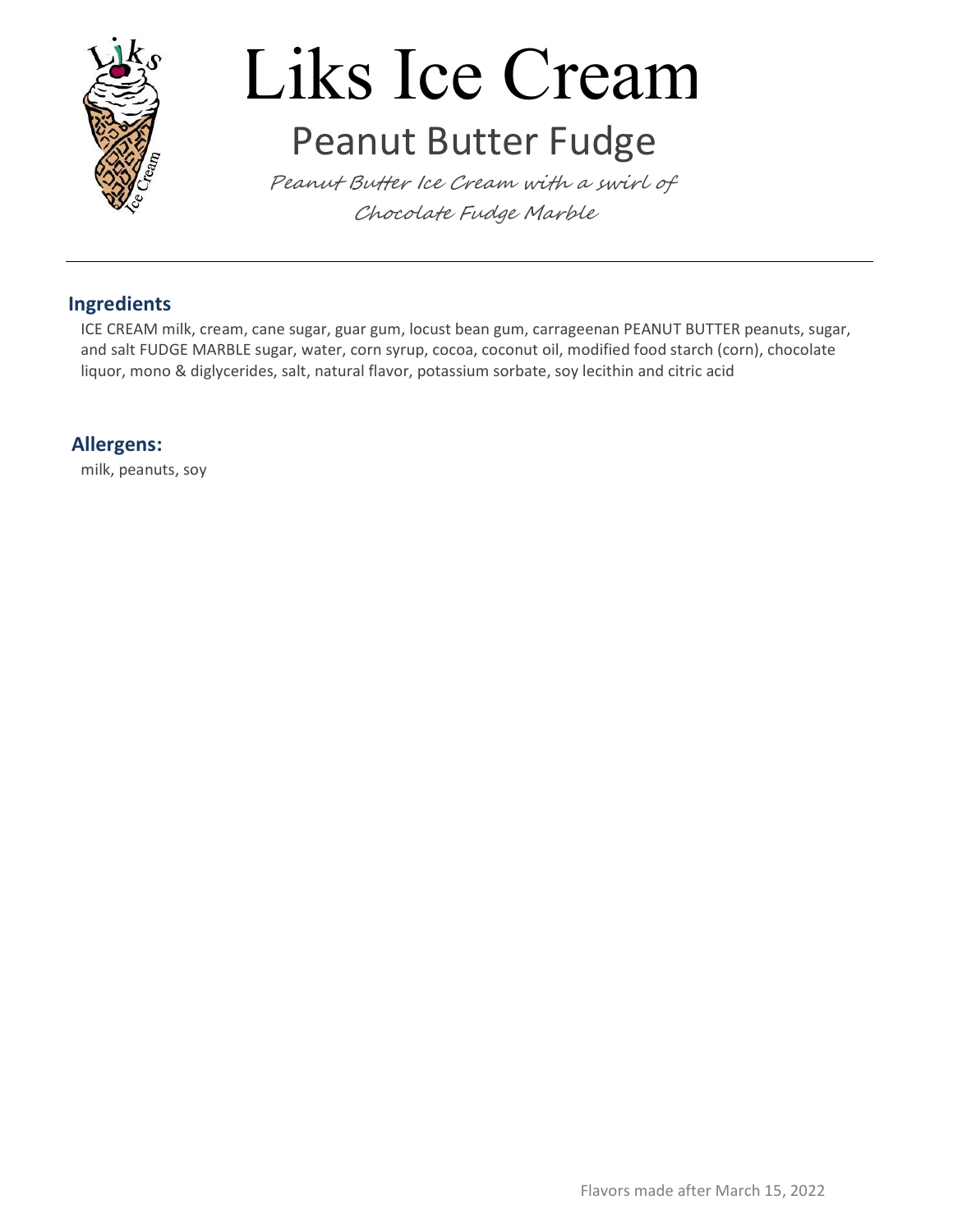

### Liks Ice Cream Pecan Pie

Maple Ice Cream with layers of Graham Cracker Marble and chopped Pecans

#### Ingredients

ICE CREAM milk, cream, cane sugar, guar gum, locust bean gum, carrageenan BROWN SUGAR FLAVORING nonflavor ingredients: water, sugar, salt, alcohol MAPLE FLAVORING non-flavor ingredients: water, propylene glycol, sugar, alcohol, caramel color, sodium benzoate PECANS pecans GRAHAM MARBLE graham cracker crumb (unbleached unenriched wheat flour, whole wheat/graham flour, sugar, palm and palm kernel oil, molasses, honey, salt, sodium bicarbonate), soybean oil, powdered sugar (sugar, cornstarch), coconut oil, mono & diglycerides, soy lecithin and salt

#### Allergens:

alcohol, milk, soy, tree nuts, wheat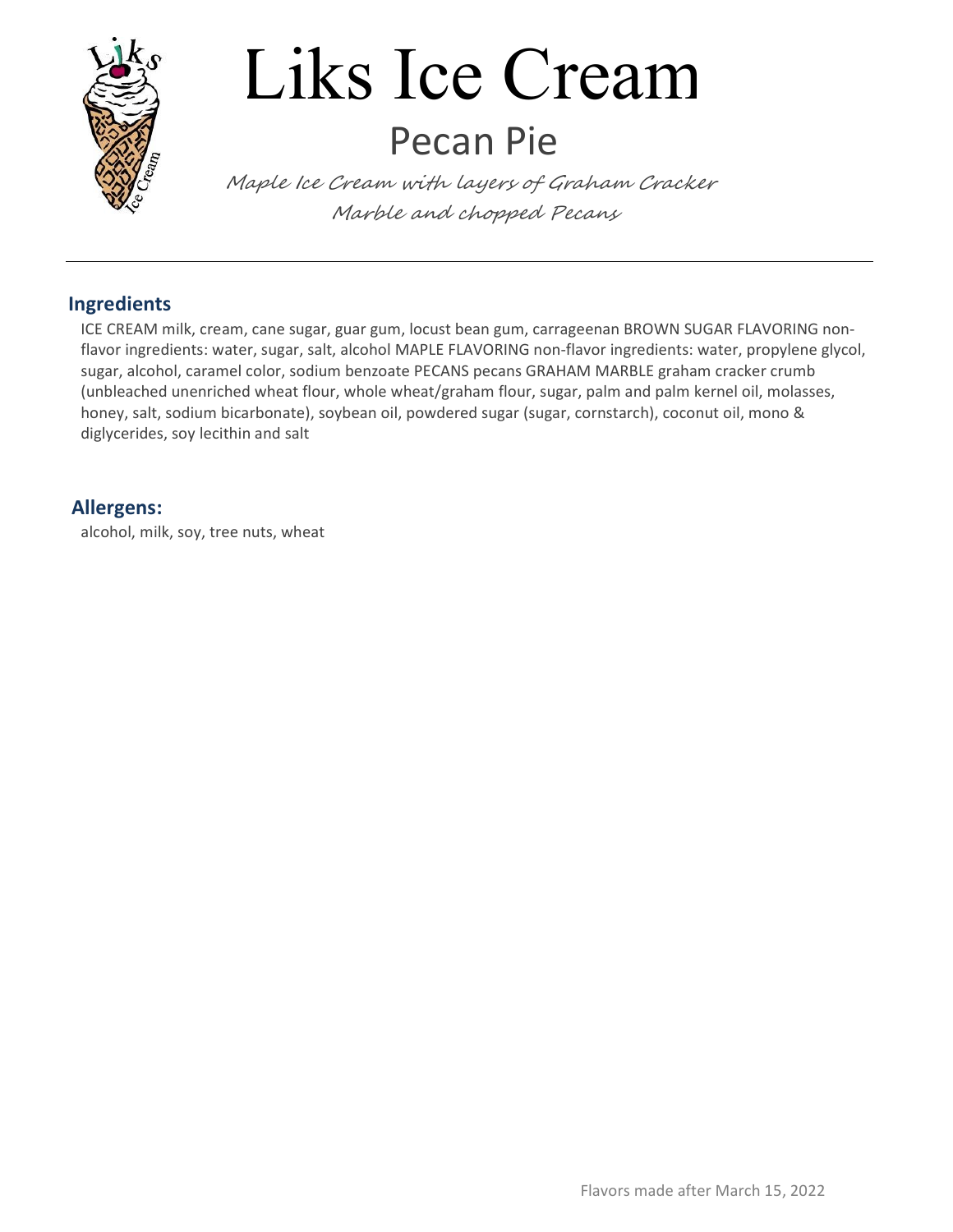

### Liks Ice Cream Pineapple Upside Down Cake

Pound Cake Ice Cream with a swirl of Caramel Marble & gobs of Pineapple pieces and

#### Ingredients

ICE CREAM milk, cream, cane sugar, guar gum, locust bean gum, carrageenan CAKE FLAVORING non-flavor ingredients: propylene glycol, alcohol CINNAMON ground cinnamon PINEAPPLES pineapple and pineapple juice, corn syrup, high fructose corn syrup, citric acid, pectin, sodium benzoate and sodium erythorbate (as preservatives), sugar, pineapple concentrate, water, natural flavor, yellow 5, yellow 6, salt sulfites (d) 093008 CARAMEL MARBLE sugar, water, corn syrup, high fructose corn syrup, non fat milk solids, tapioca starch, butter (cream, salt), salt, molasses, soy lecithin, sodium citrate, vanilla natural flavor and potassium sorbate

#### Allergens:

alcohol, milk, soy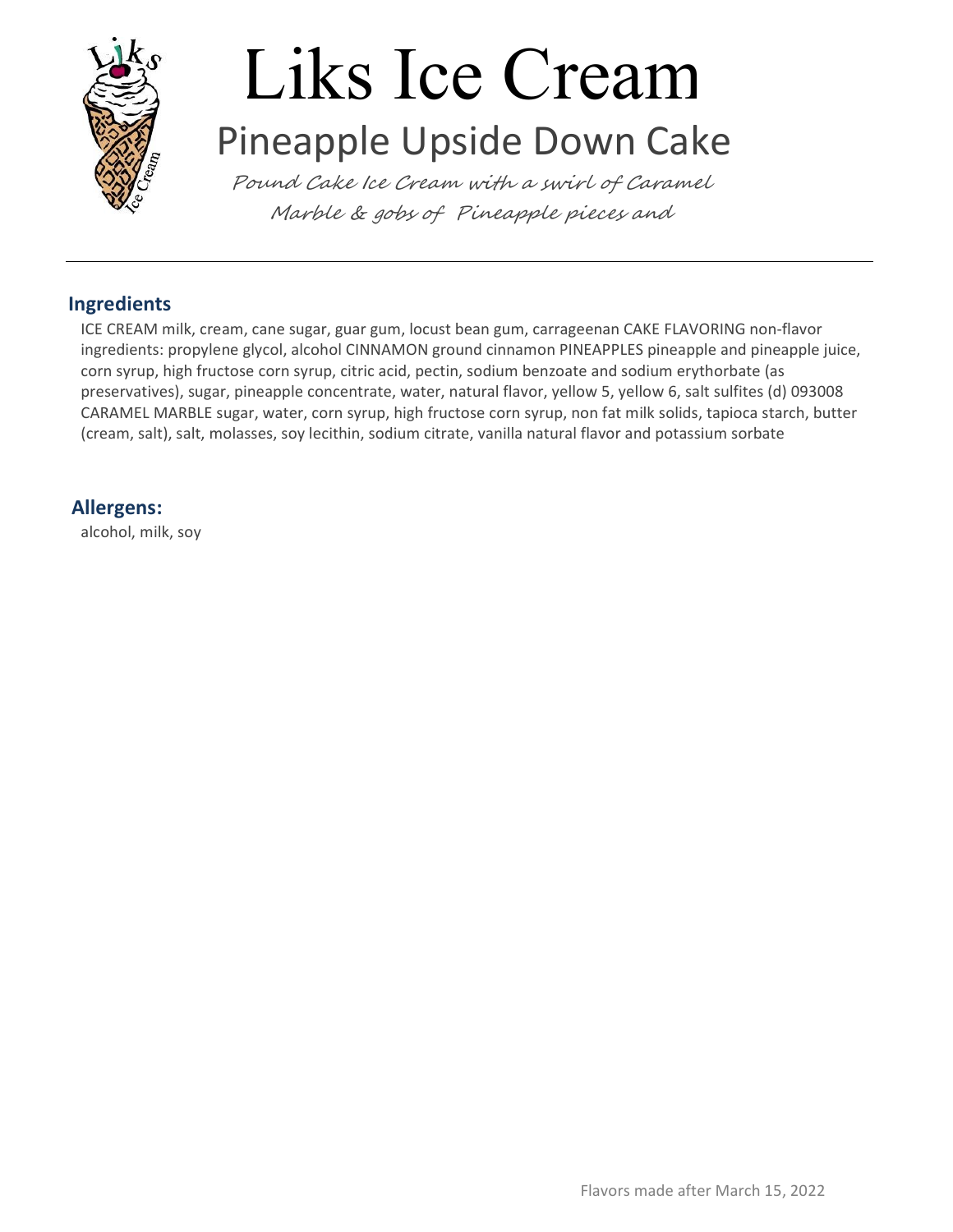

### Liks Ice Cream Pistachio

Pistachio Ice Cream loaded with chopped Pistachios

#### Ingredients

ICE CREAM milk, cream, cane sugar, guar gum, locust bean gum, carrageenan PISTACHIO FLAVORING non-flavor ingredients: propylene glycol, water, alcohol PISTACHIOS pistachios

#### Allergens:

alcohol, milk, tree nuts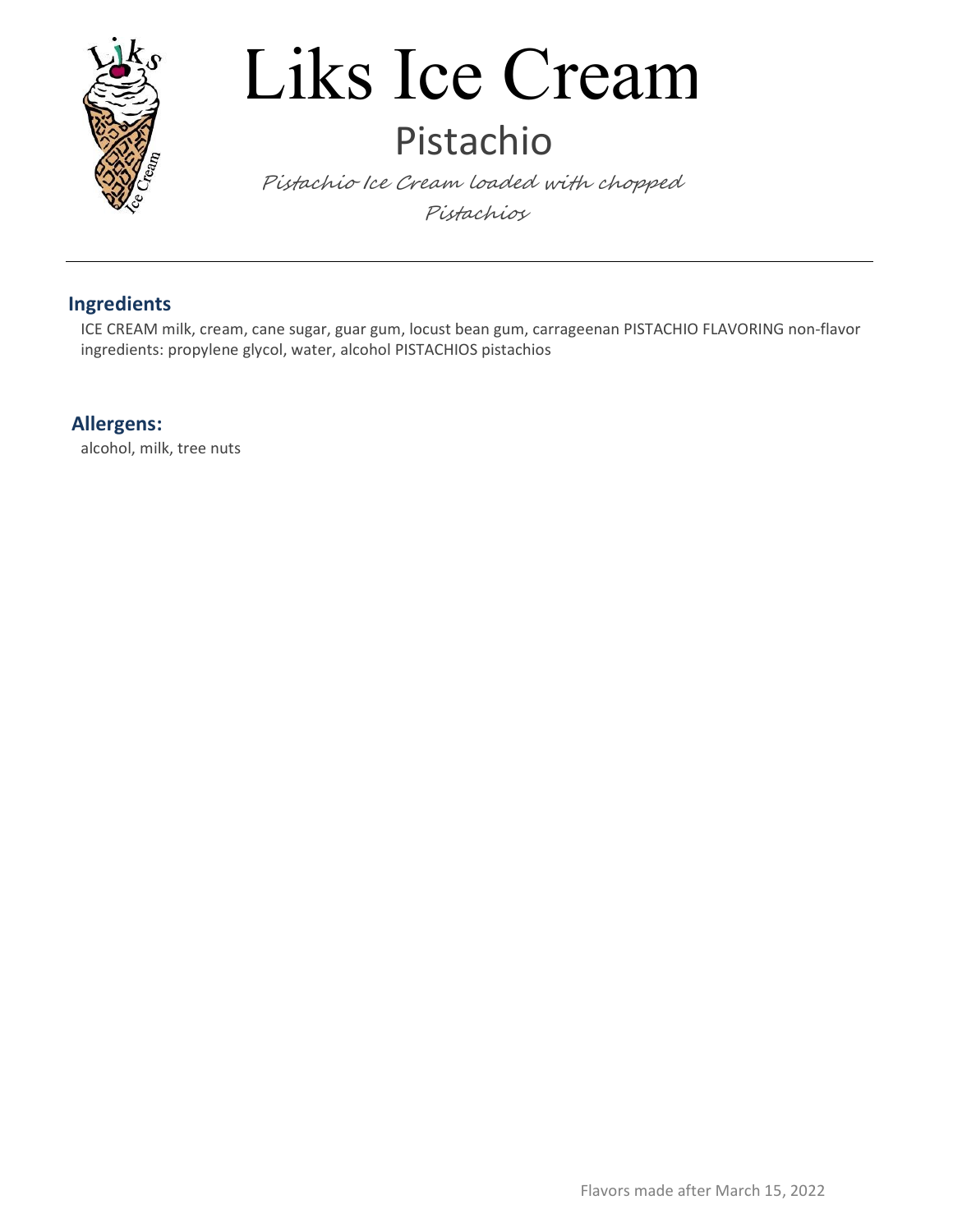

## Liks Ice Cream Pumpkin

Pumpkin Ice Cream

#### Ingredients

ICE CREAM milk, cream, cane sugar, guar gum, locust bean gum, carrageenan PUMPKIN BASE corn syrup, pumpkin, sugar, water, food starch-modified, natural flavor, salt, spice, ginger, citric acid, sodium benzoate, cloves, yellow 6

#### Allergens: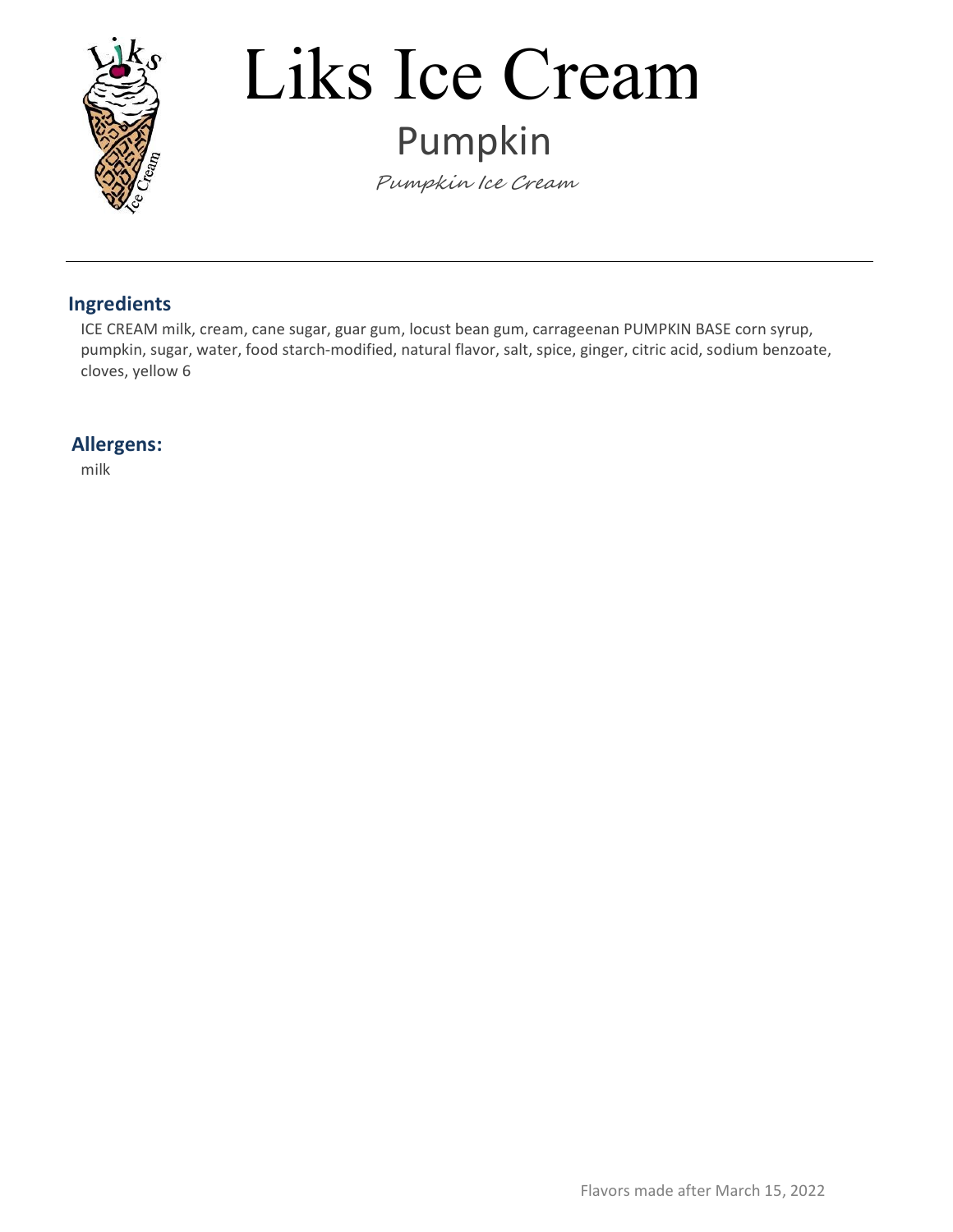

### Liks Ice Cream Pumpkin Pie

Pumpkin Ice Cream with layers of Graham Cracker Marble and Marshmallows

#### Ingredients

ICE CREAM milk, cream, cane sugar, guar gum, locust bean gum, carrageenan PUMPKIN BASE corn syrup, pumpkin, sugar, water, food starch-modified, natural flavor, salt, spice, ginger, citric acid, sodium benzoate, cloves, yellow 6 GRAHAM MARBLE graham cracker crumb (unbleached unenriched wheat flour, whole wheat/graham flour, sugar, palm and palm kernel oil, molasses, honey, salt, sodium bicarbonate), soybean oil, powdered sugar (sugar, cornstarch), coconut oil, mono & diglycerides, soy lecithin and salt MALO MARBLE high fructose corn syrup, corn syrup, water, modified food starch, titanium dioxide (color), salt, artifical flavors, benzoic acid - a preservative , and xanthan gum

#### Allergens:

milk, soy, wheat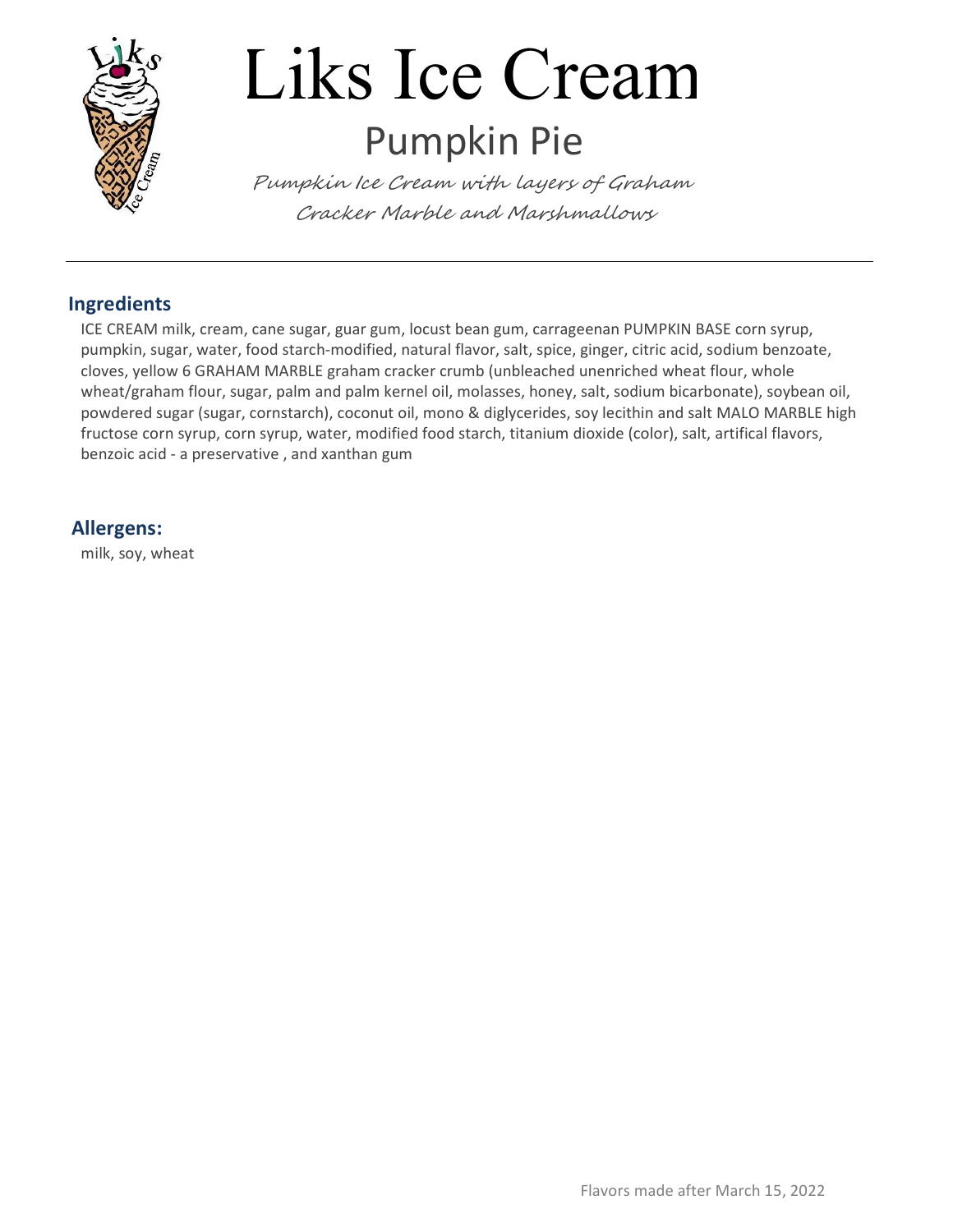

### Liks Ice Cream Raspberry Chocolate Chip

Raspberry Ice Cream loaded with Chocolate Chunks

#### Ingredients

ICE CREAM milk, cream, cane sugar, guar gum, locust bean gum, carrageenan RASPBERRY BASE raspberry puree (seedless), corn syrup, sugar, high fructose corn syrup, water, tapioca starch, citric acid, salt, guar gum, xanthan gum, locust bean gum, natural flavor, red 40 and sodium benzoate CHOCOLATE CHUNKS sugar, coconut oil, cocoa processed with alkali, palm kernel oil, cocoa, milk fat, soy lecithin (an emulsifier), natural flavors

#### Allergens:

milk, soy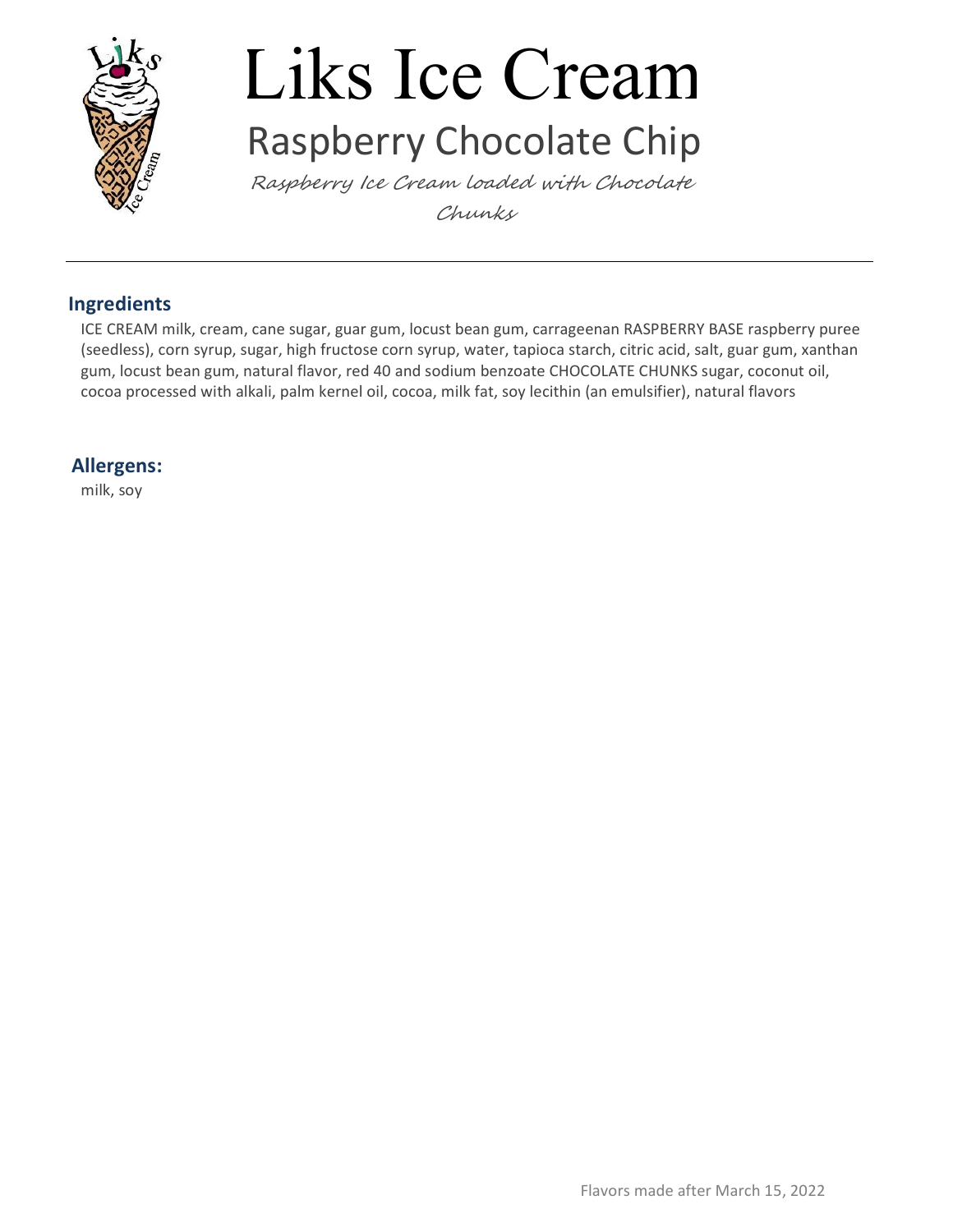

### Liks Ice Cream Rice Crispy

Marshmallow Ice Cream loaded with Rice Crispies

#### Ingredients

ICE CREAM milk, cream, cane sugar, guar gum, locust bean gum, carrageenan MALO MARBLE high fructose corn syrup, corn syrup, water, modified food starch, titanium dioxide (color), salt, artifical flavors, benzoic acid - a preservative , and xanthan gum RICE CRISPY rice, sugar, contains 2% or less of salt, malt flavor. bht added to packaging for freshness.

#### Allergens:

milk, soy, wheat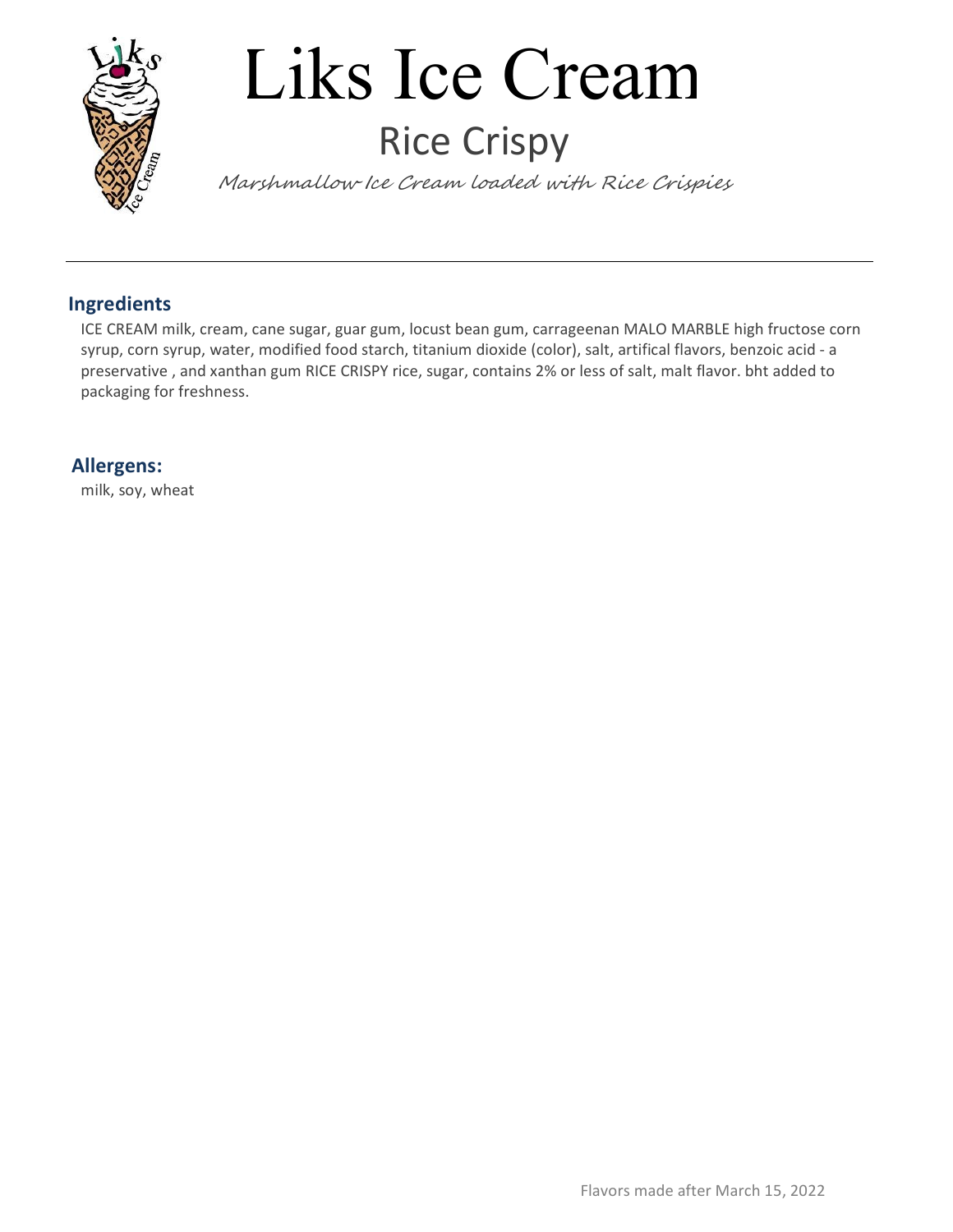

# Liks Ice Cream

### Rocky Mountain

Chocolate Ice Cream with layers of Caramel Marble and chopped Peanuts

#### Ingredients

ICE CREAM milk, cream, cane sugar, guar gum, locust bean gum, carrageenan CHOCOLATE BASE water, high fructose corn syrup, cocoa, cocoa processed with alkali, sugar, corn syrup, salt, citric acid, and potassium sorbate PEANUT NUTS peanuts CARAMEL MARBLE sugar, water, corn syrup, high fructose corn syrup, non fat milk solids, tapioca starch, butter (cream, salt), salt, molasses, soy lecithin, sodium citrate, vanilla natural flavor and potassium sorbate

#### Allergens:

milk, peanuts, soy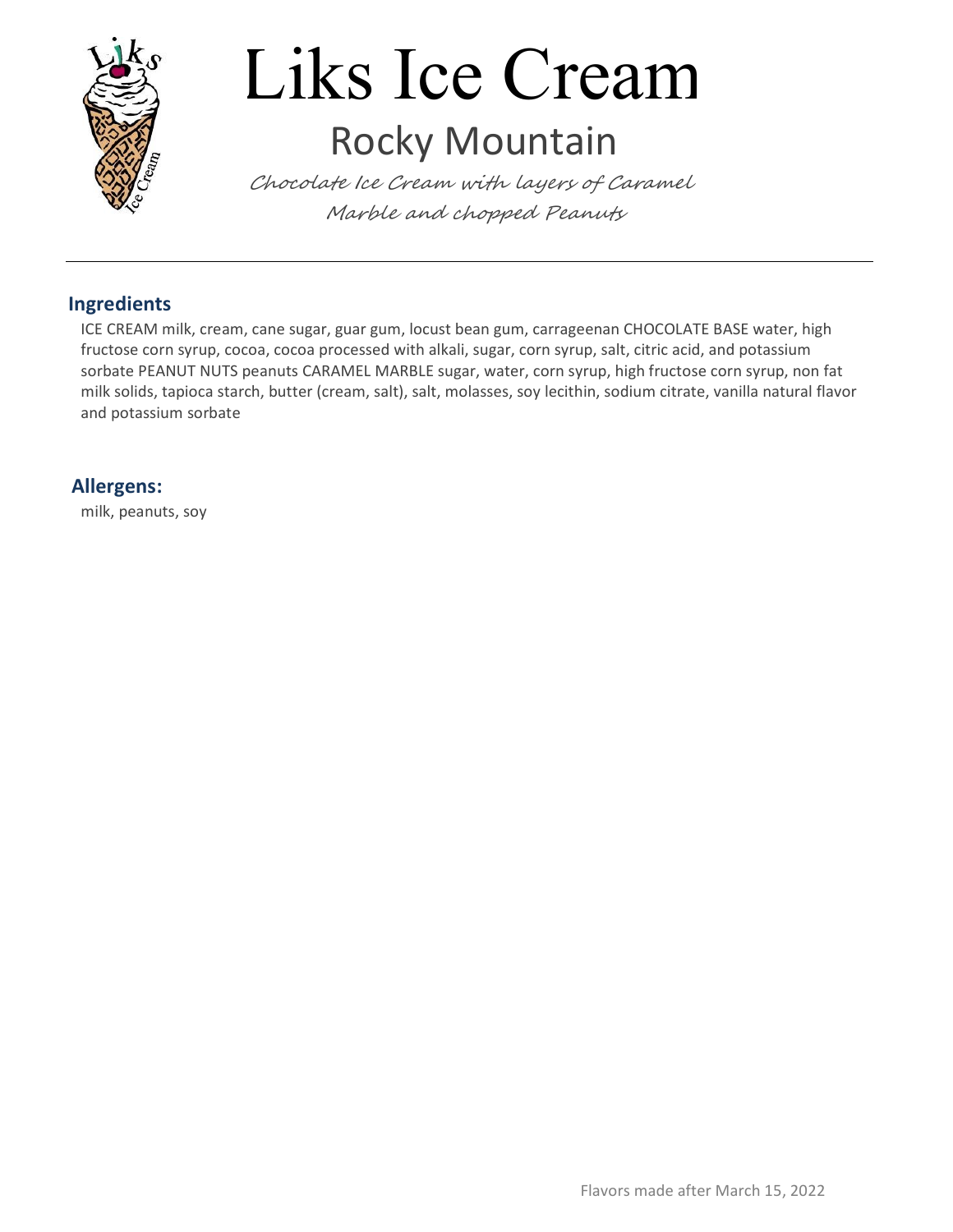

### Liks Ice Cream Rocky Road

Chocolate Ice Cream with gobs of Marshmallows and chopped Walnuts

#### Ingredients

ICE CREAM milk, cream, cane sugar, guar gum, locust bean gum, carrageenan CHOCOLATE BASE water, high fructose corn syrup, cocoa, cocoa processed with alkali, sugar, corn syrup, salt, citric acid, and potassium sorbate MARSHMALLOW corn syrup, sugar, modified corn starch, dextrose, water, gelatine, artificial color, blue 1, natural & artificial flavor, tetrasodium, pyrophosphate WALNUTS walnuts

#### Allergens:

milk, tree nuts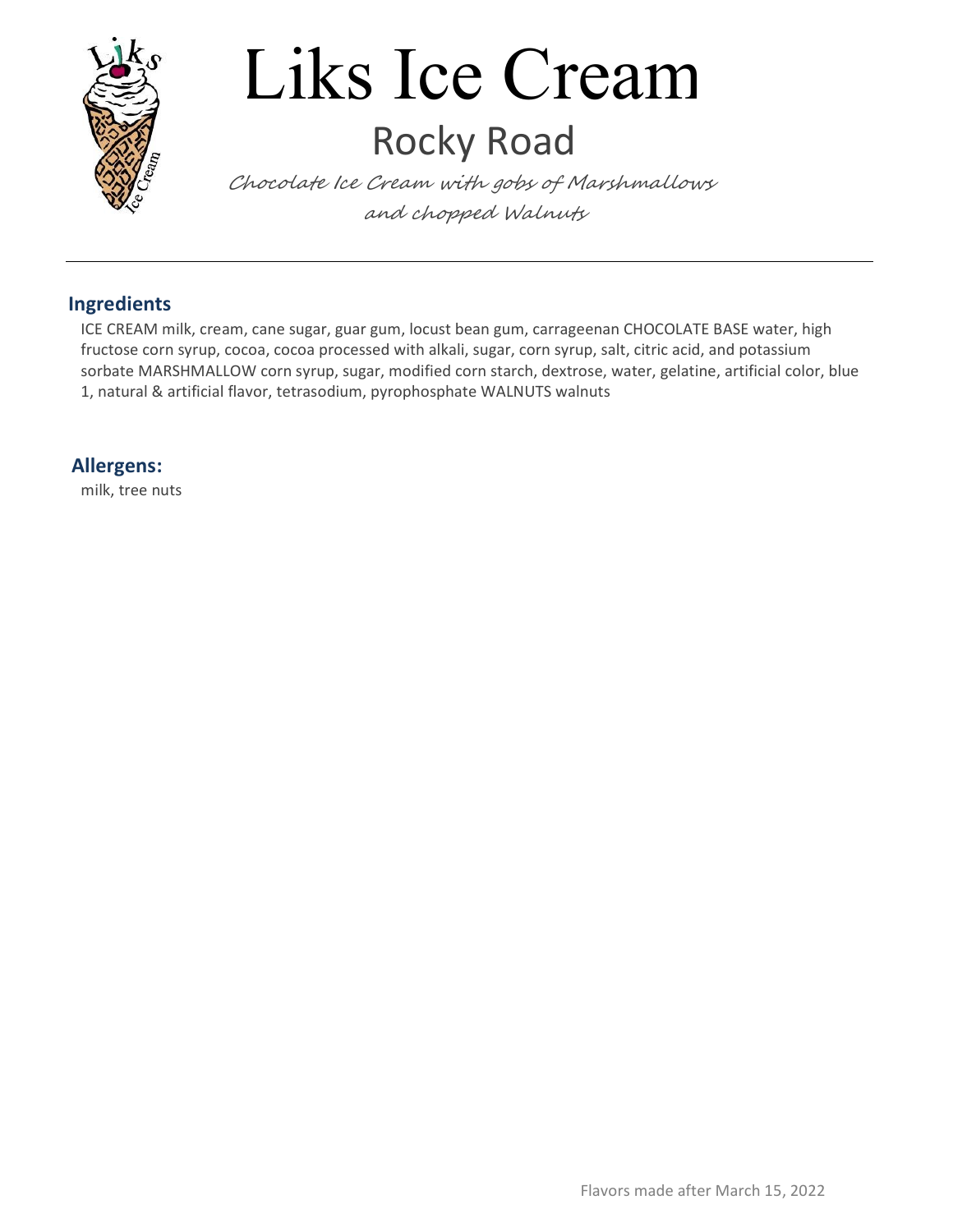

### Liks Ice Cream Salty Butter Caramel

Salty Caramel Ice Cream loaded with Toffee Candies

#### Ingredients

ICE CREAM milk, cream, cane sugar, guar gum, locust bean gum, carrageenan TOFFEE sugar, corn syrup, butter (cream, salt), brown sugar, salt, soy lecithin and vanilla SALT salt, yellow prussiate of soda CARAMEL BASE corn syrup, water, sugar, sweetened condensed skim milk (skim milk and sugar), hydrogenated coconut oil, whey, butter (pasteurized cream natural flavors), salt, propylene glycol, sodium alginate, mono & diglycerides with bht as preservative, soy lecithin, potassium sorbate (as perservative), baking soda, natural and artificial flavor, dextrin, sodium phosphate, caramel color, citric acid, sulfites.

#### Allergens:

milk, soy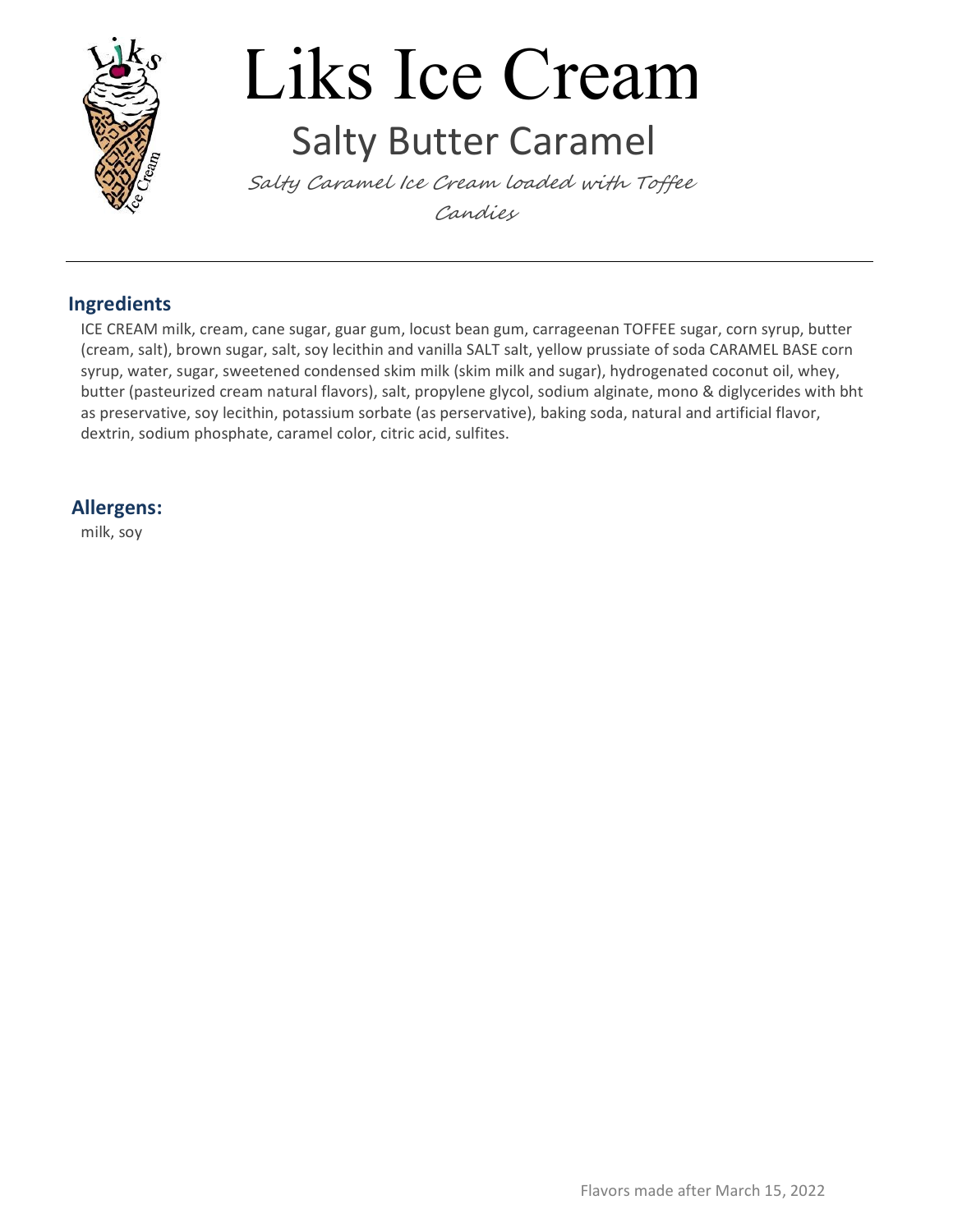

### Liks Ice Cream Salty Cookie

Salty Caramel Ice Cream with a swirl of Chocolate Cookie Marble

#### Ingredients

ICE CREAM milk, cream, cane sugar, guar gum, locust bean gum, carrageenan SALT salt, yellow prussiate of soda CARAMEL BASE corn syrup, water, sugar, sweetened condensed skim milk (skim milk and sugar), hydrogenated coconut oil, whey, butter (pasteurized cream natural flavors), salt, propylene glycol, sodium alginate, mono & diglycerides with bht as preservative, soy lecithin, potassium sorbate (as perservative), baking soda, natural and artificial flavor, dextrin, sodium phosphate, caramel color, citric acid, sulfites. COOKIE MARBLE soybean oil, powdered sugar (sugar, cornstarch), chocolate cookie crumb (unbleached, unenriched wheat flour, sugar, palm and palm kernel oil, cocoa processed with alkali, salt, sodium bicarbonate, natural flavor and soy lecithin), cocoa processed w/ alkali, salt, soy lecithin and natural flavor

#### Allergens:

milk, wheat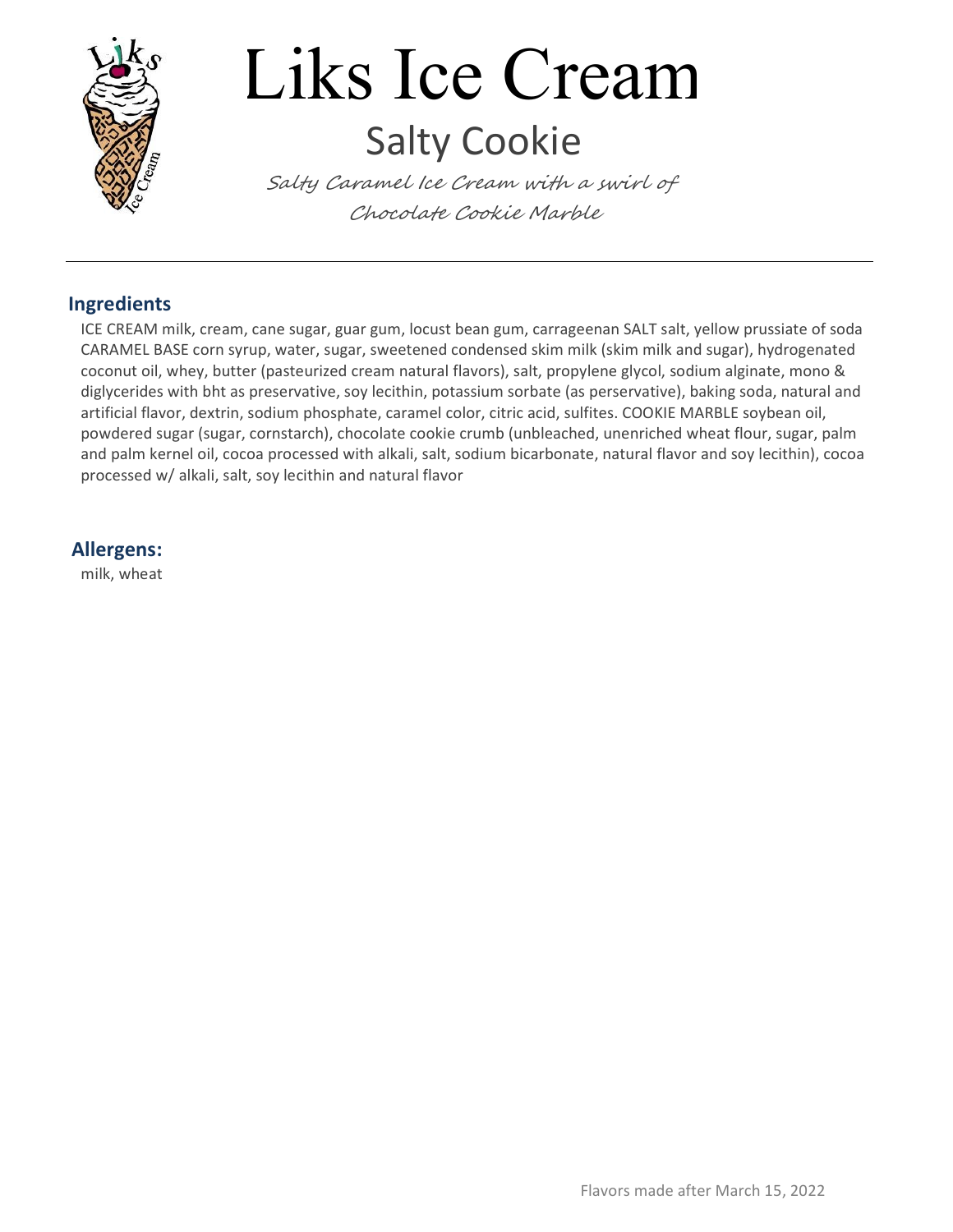

### Liks Ice Cream Samoan Cookie

Coconut Ice Cream with swirls of Caramel and Graham Cracker Marbles & gobs of Chocolate

#### Ingredients

ICE CREAM milk, cream, cane sugar, guar gum, locust bean gum, carrageenan COCONUT FLAVORING non-flavor ingredients: water, propylene glycol, xanthan gum COCONUT coconut GRAHAM MARBLE graham cracker crumb (unbleached unenriched wheat flour, whole wheat/graham flour, sugar, palm and palm kernel oil, molasses, honey, salt, sodium bicarbonate), soybean oil, powdered sugar (sugar, cornstarch), coconut oil, mono & diglycerides, soy lecithin and salt CARAMEL MARBLE sugar, water, corn syrup, high fructose corn syrup, non fat milk solids, tapioca starch, butter (cream, salt), salt, molasses, soy lecithin, sodium citrate, vanilla natural flavor and potassium sorbate CHOCOLATE CHUNKS sugar, coconut oil, cocoa processed with alkali, palm kernel oil, cocoa, milk fat, soy lecithin (an emulsifier), natural flavors

#### Allergens:

milk, soy, tree nut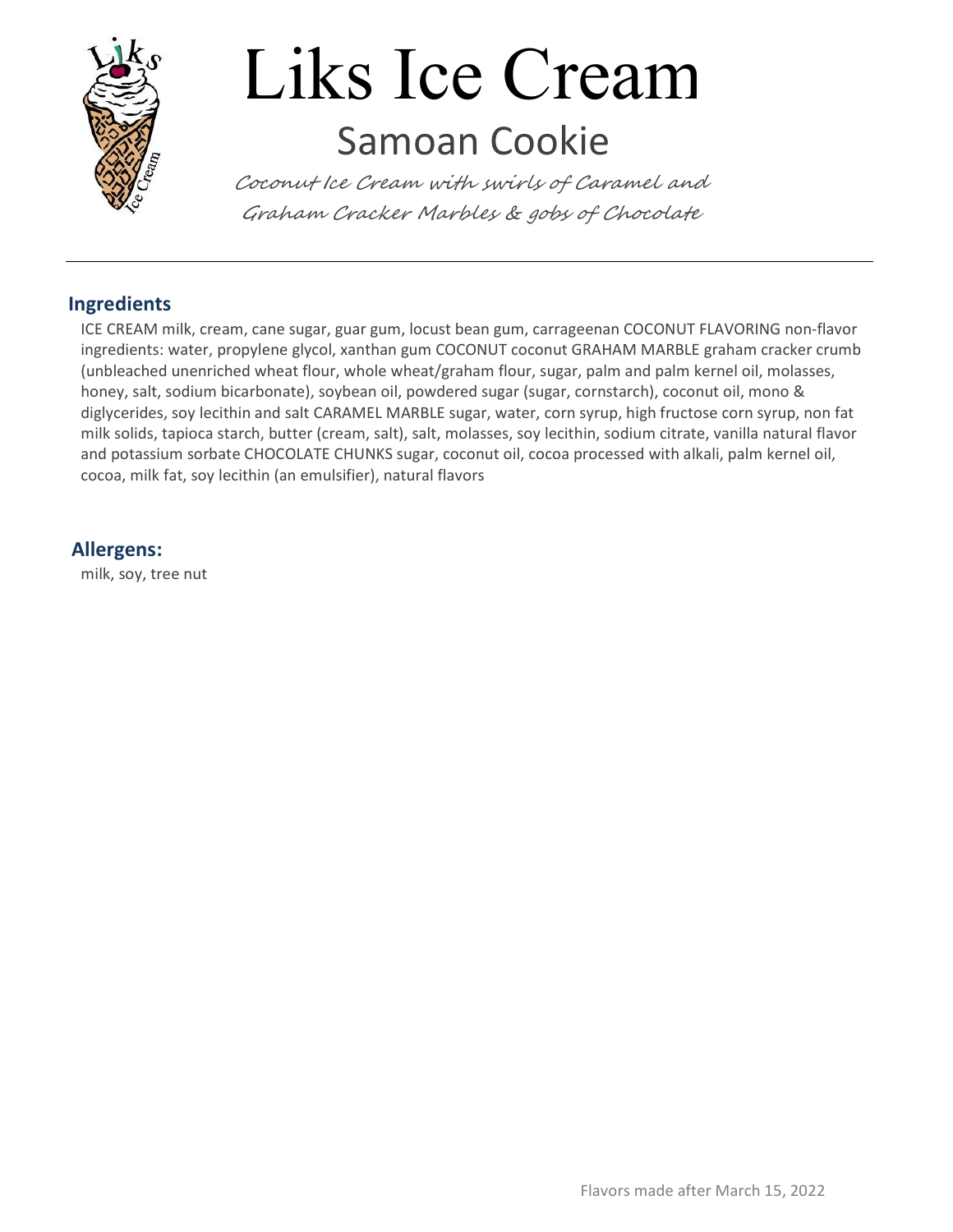

### Liks Ice Cream Sleepless

Espresso Ice Cream loaded with Chocolate Espresso Beans

#### Ingredients

ICE CREAM milk, cream, cane sugar, guar gum, locust bean gum, carrageenan COFFEE coffee beans ESPRESSO FLAVORING non-flavor ingredients: water, propylene glycol, sodium benzoate CHOCOLATE ESPRESSO chocolate (sugar, chocolate liquor, cocoa butter, and soy lecithin), sugar, glucose syrup, butter (cream, salt), coffee, brown sugar, cream, salt, and soy lecithin

#### Allergens:

milk, soy, wheat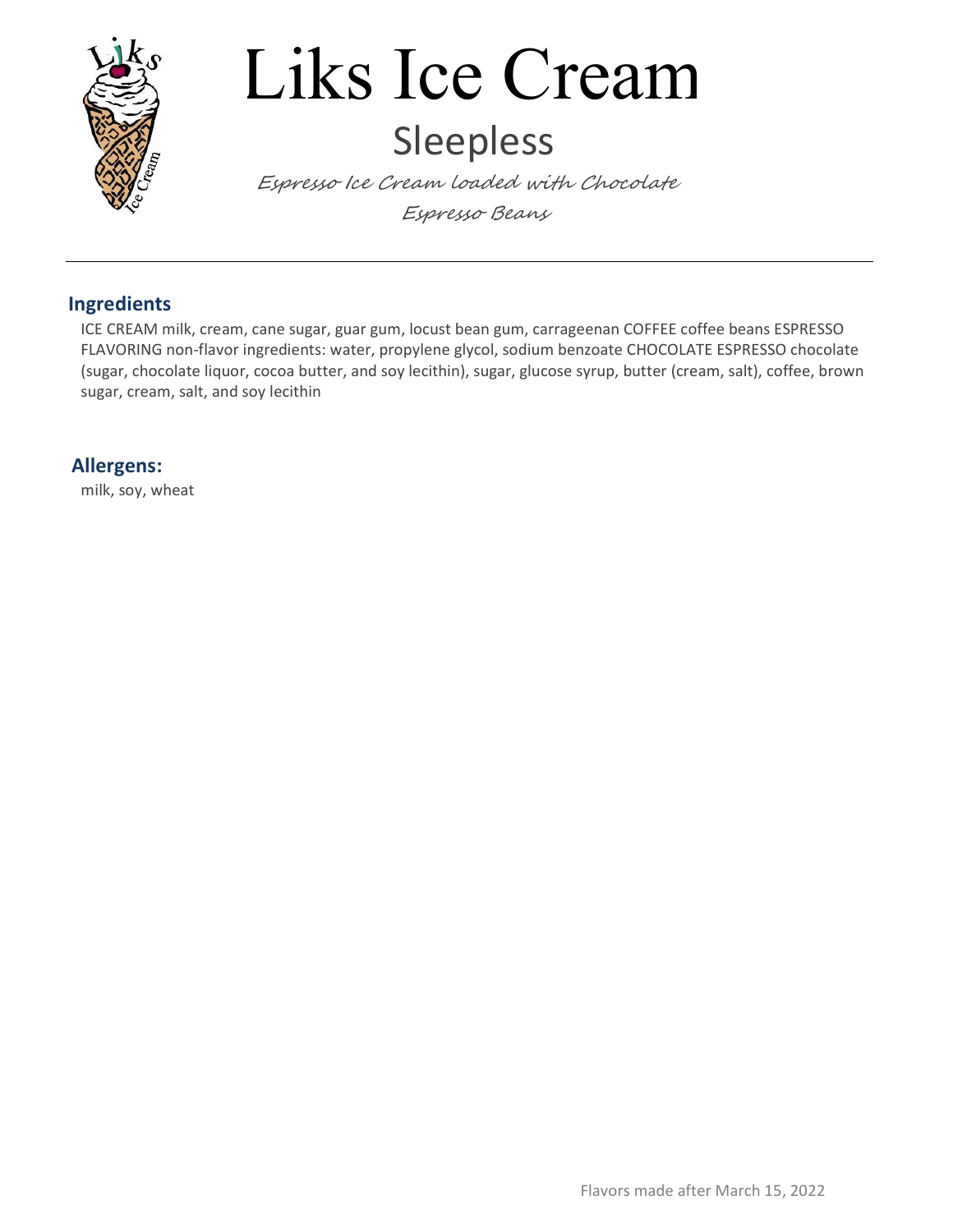

### Liks Ice Cream S'mores

Graham Ice Cream with gobs of Marshmallows and Chocolate Chunks

#### Ingredients

ICE CREAM milk, cream, cane sugar, guar gum, locust bean gum, carrageenan GRAHAM BASE corn syrup, water, sugar, modified food starch (corn), artificial flavor, caramel color, molasses, salt, yellow 5, yellow 6 and potassium sorbate MARSHMALLOW corn syrup, sugar, modified corn starch, dextrose, water, gelatine, artificial color, blue 1, natural & artificial flavor, tetrasodium, pyrophosphate CHOCOLATE CHUNKS sugar, coconut oil, cocoa processed with alkali, palm kernel oil, cocoa, milk fat, soy lecithin (an emulsifier), natural flavors

#### Allergens:

milk, soy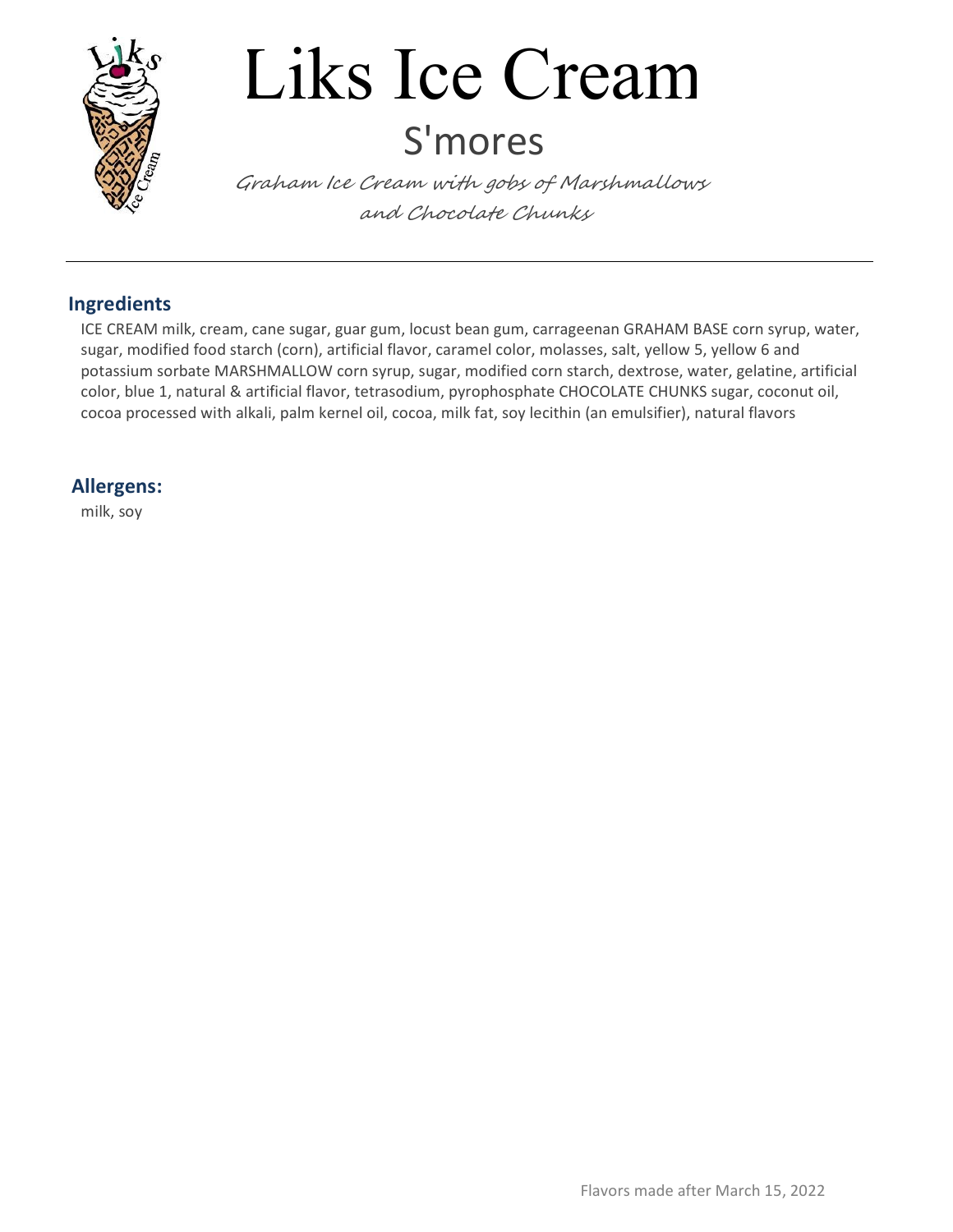

### Liks Ice Cream Spumoni

Swirls of Pistachio, Chocolate Rum, and Cherry Ice Creams

#### Ingredients

ICE CREAM milk, cream, cane sugar, guar gum, locust bean gum, carrageenan PISTACHIO ICE CREAM refer to liks' pistachio ice cream CHOCOLATE RUM ICE CREAM refer to liks' chocolate rum ice cream CHERRY ICE CREAM refer to liks'' cherry ice cream

#### Allergens:

alcohol, milk, tree nuts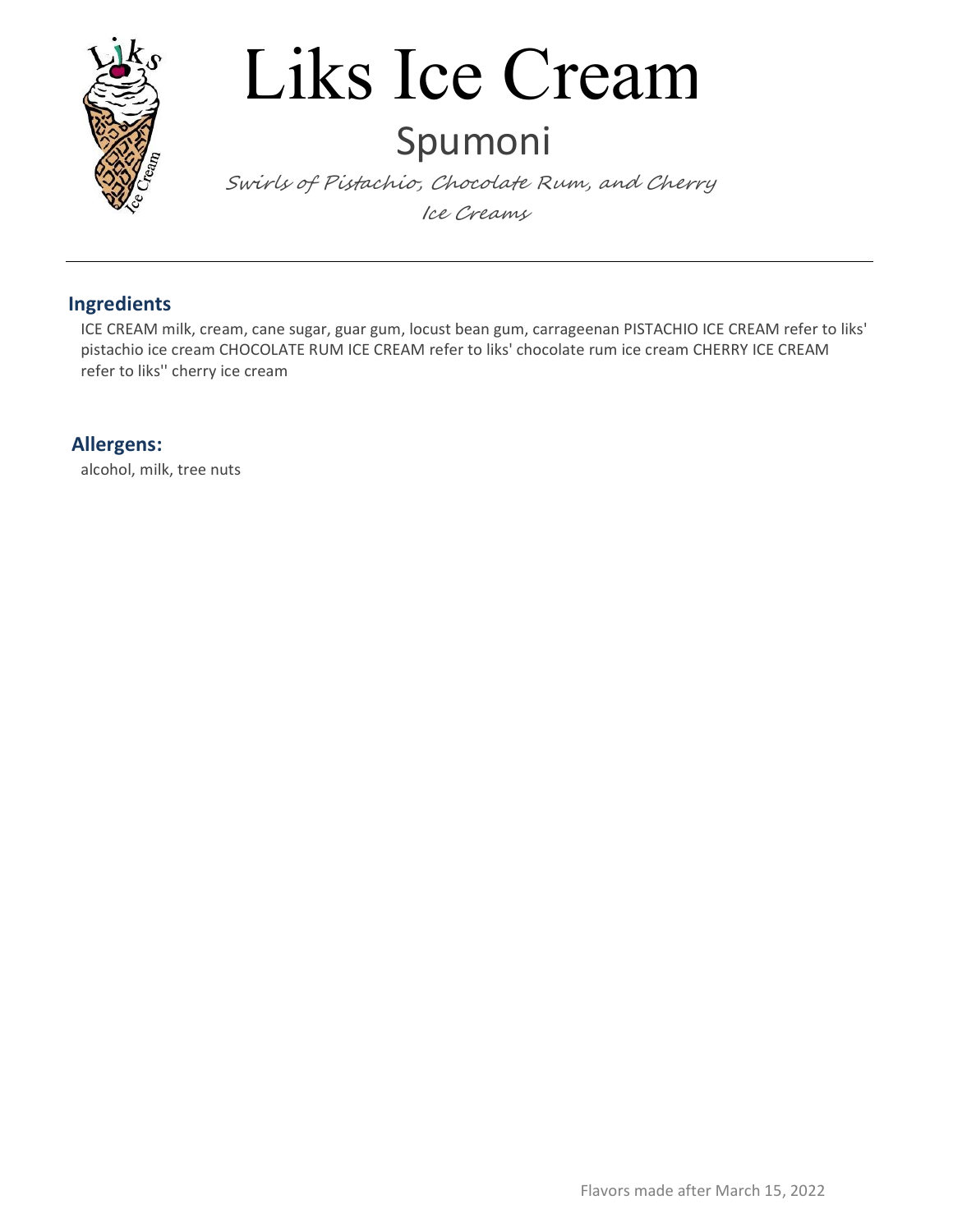

### Liks Ice Cream **Strawberry**

Strawberry Ice Cream loaded with Strawberry pieces

#### Ingredients

ICE CREAM milk, cream, cane sugar, guar gum, locust bean gum, carrageenan STRAWBERRIES strawberries, sugar, corn starch-modified, propynlene glycol, water, propylene glycol alginate, natural flavor, citric acid, sodium benzoate and potassium sorbate as preservatives, red 40, yellow 6, and blue 1

#### Allergens:

alcohol, milk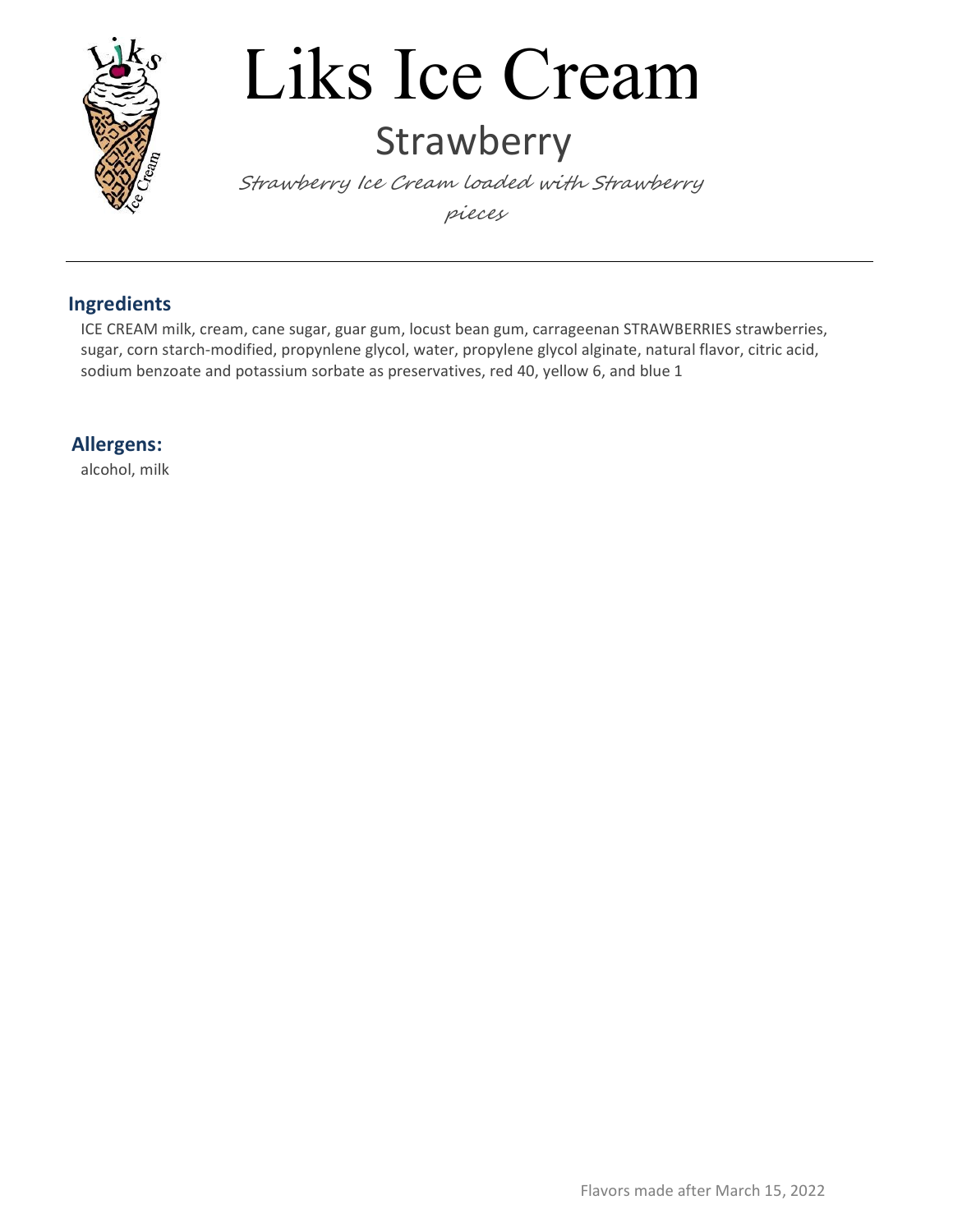

### Liks Ice Cream Strawberry Sorbet

Strawberry Sorbet

#### Ingredients

SORBET water, sugar, corn syrup, water sugar, guar gum, xanthan gum, citric acid, sodium benzoate as a preservative CITRIC ACID non-flavor ingredients: water, citric acid STRAWBERRIES strawberries, sugar, corn starch-modified, propynlene glycol, water, propylene glycol alginate, natural flavor, citric acid, sodium benzoate and potassium sorbate as preservatives, red 40, yellow 6, and blue 1

#### Allergens:

alcohol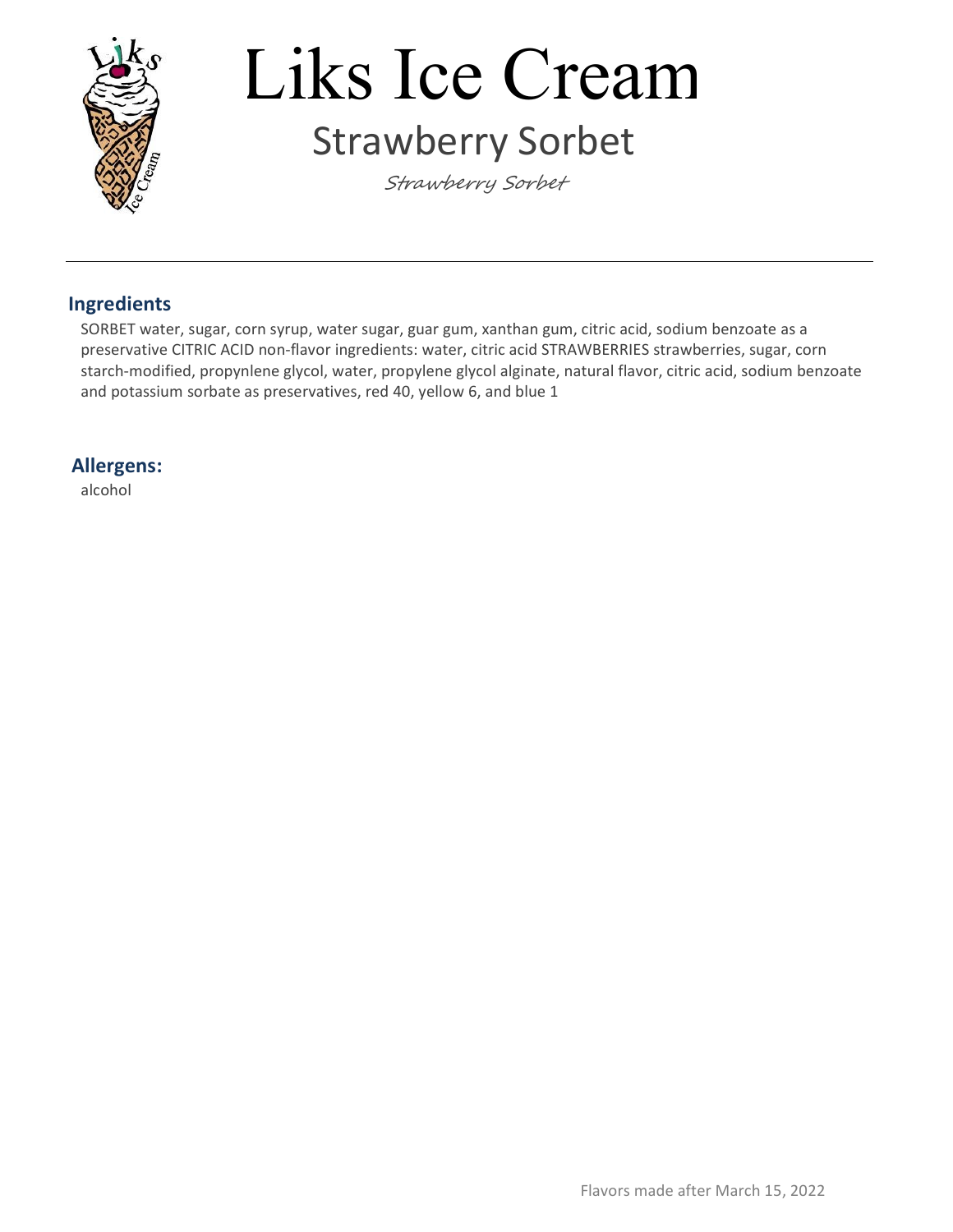

### Liks Ice Cream Texas Pecan

Toffee Ice Cream loaded with chopped Pecans

#### Ingredients

ICE CREAM milk, cream, cane sugar, guar gum, locust bean gum, carrageenan TOFFEE FLAVORING non-flavor ingredients: water, propylene glycol, caramel color, alcohol PECANS pecans

#### Allergens:

alcohol, milk, tree nuts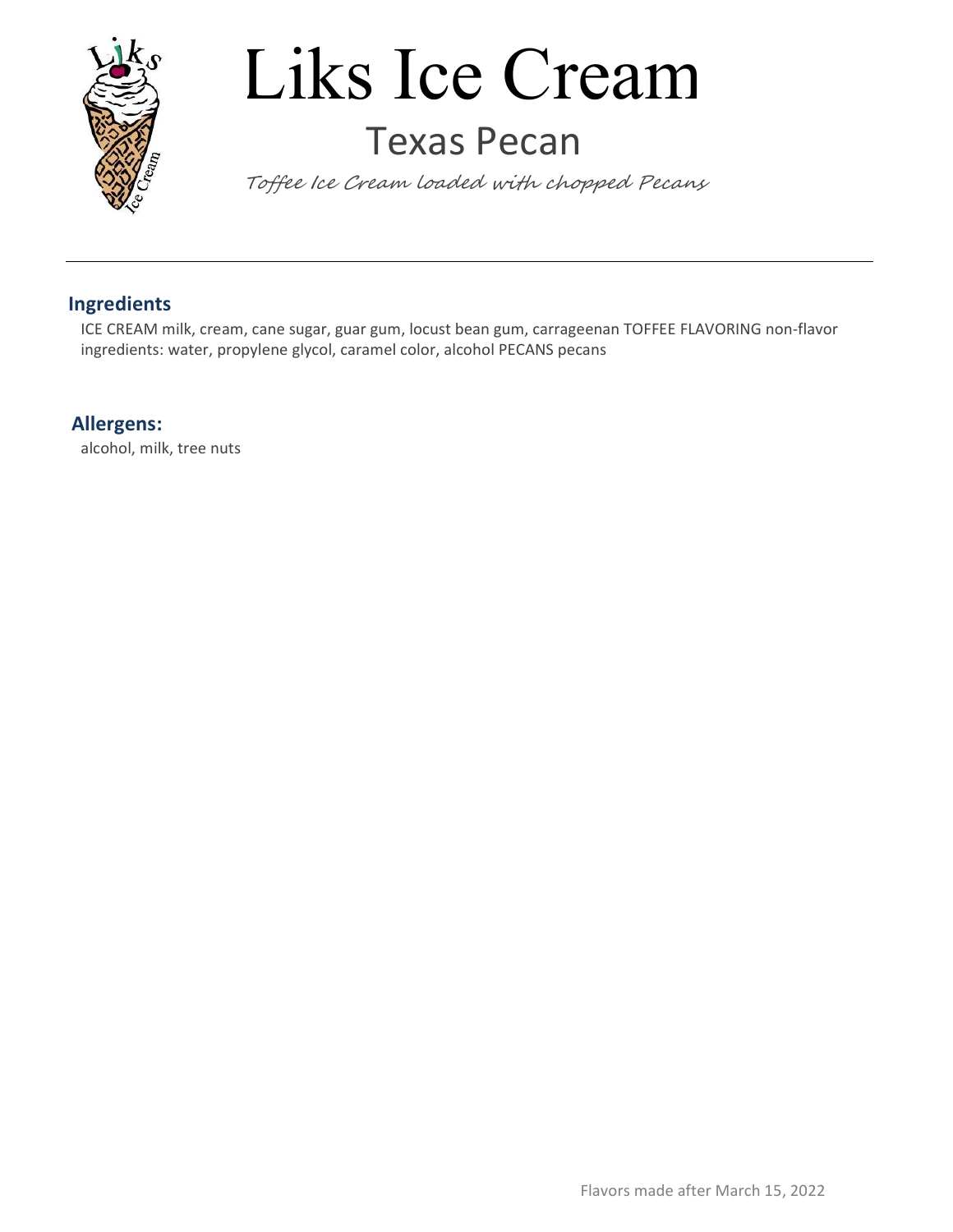

### Liks Ice Cream Texas Turtle

Chocolate Ice Cream with layers of Caramel Marble and chopped Pecans

#### Ingredients

ICE CREAM milk, cream, cane sugar, guar gum, locust bean gum, carrageenan CHOCOLATE BASE water, high fructose corn syrup, cocoa, cocoa processed with alkali, sugar, corn syrup, salt, citric acid, and potassium sorbate PECANS pecans CARAMEL MARBLE sugar, water, corn syrup, high fructose corn syrup, non fat milk solids, tapioca starch, butter (cream, salt), salt, molasses, soy lecithin, sodium citrate, vanilla natural flavor and potassium sorbate

#### Allergens:

milk, soy, tree nuts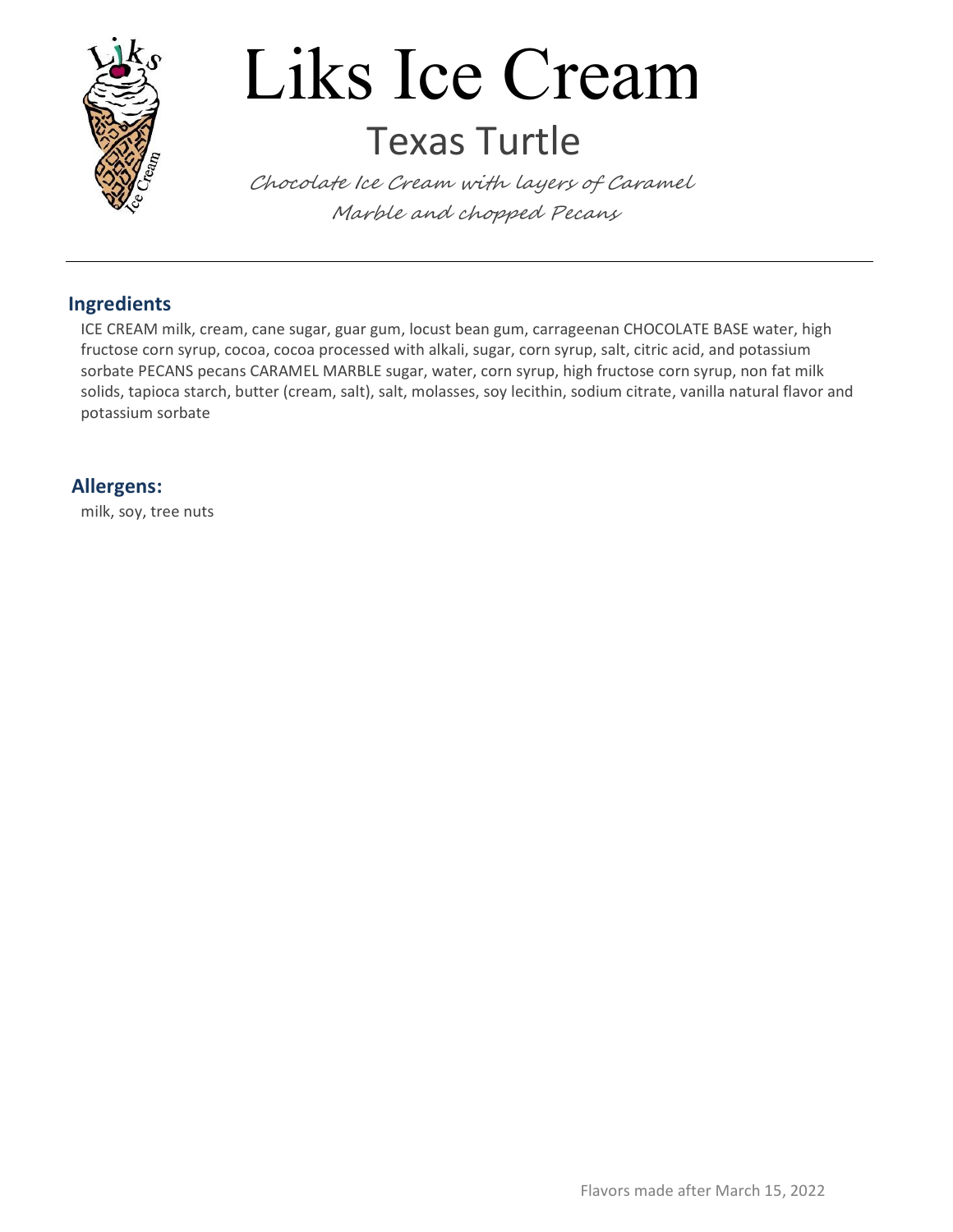

### Liks Ice Cream Tin Roof

Vanilla Ice Cream with layers of Chocolate Fudge Marble and chopped Peanuts

#### Ingredients

ICE CREAM milk, cream, cane sugar, guar gum, locust bean gum, carrageenan VANILLA FLAVOR non-flavor ingredients: water, propylene glycol, alcohol, and caramel color PEANUT NUTS peanuts FUDGE MARBLE sugar, water, corn syrup, cocoa, coconut oil, modified food starch (corn), chocolate liquor, mono & diglycerides, salt, natural flavor, potassium sorbate, soy lecithin and citric acid

#### Allergens:

alcohol, milk, peanuts, soy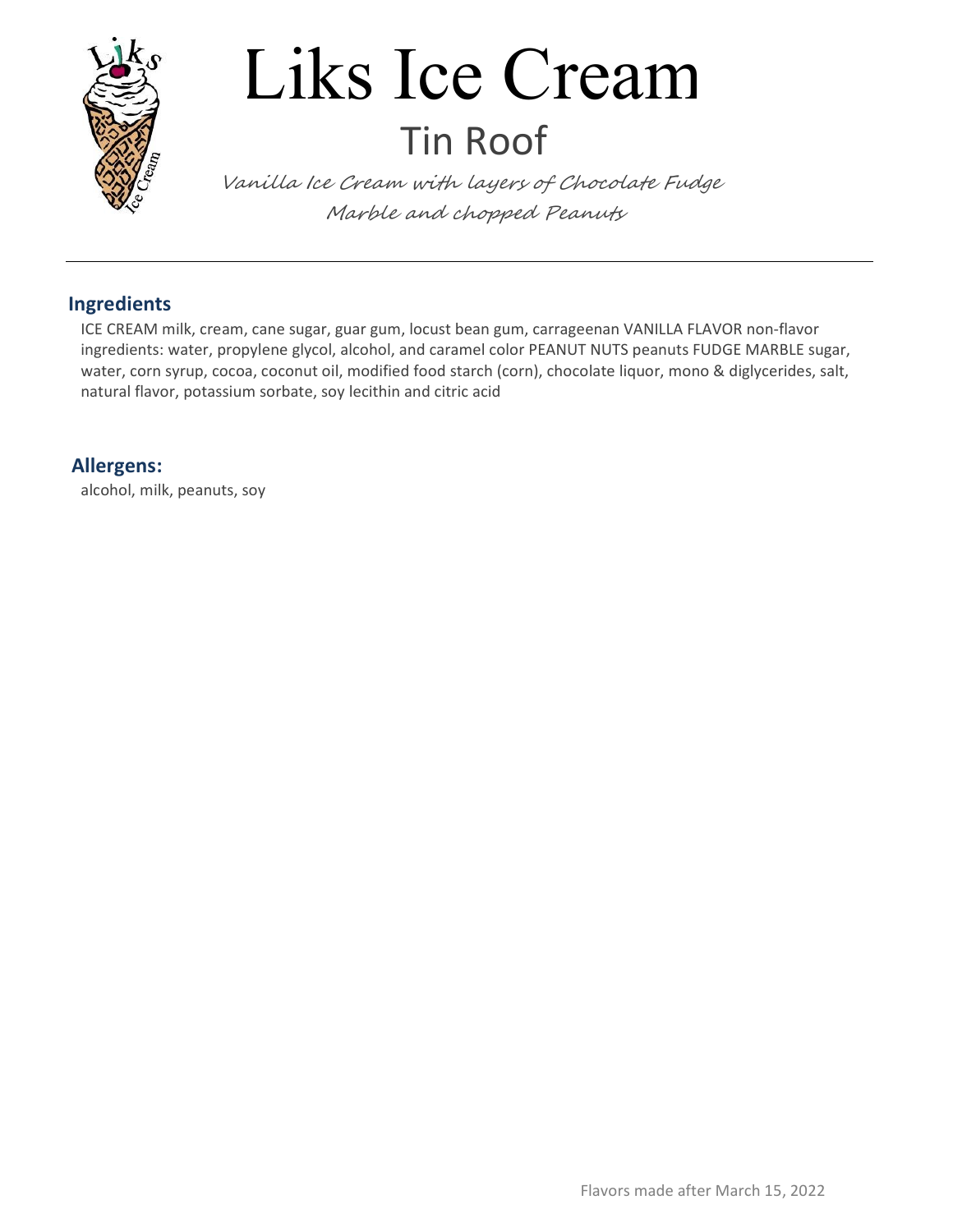

### Liks Ice Cream Tropical Fudge

Coconut Ice Cream with layers of Chocolate Fudge Marble and chopped Almonds

#### Ingredients

ICE CREAM milk, cream, cane sugar, guar gum, locust bean gum, carrageenan COCONUT FLAVORING non-flavor ingredients: water, propylene glycol, xanthan gum COCONUT coconut ALMONDS almonds FUDGE MARBLE sugar, water, corn syrup, cocoa, coconut oil, modified food starch (corn), chocolate liquor, mono & diglycerides, salt, natural flavor, potassium sorbate, soy lecithin and citric acid

#### Allergens:

milk, soy, tree nuts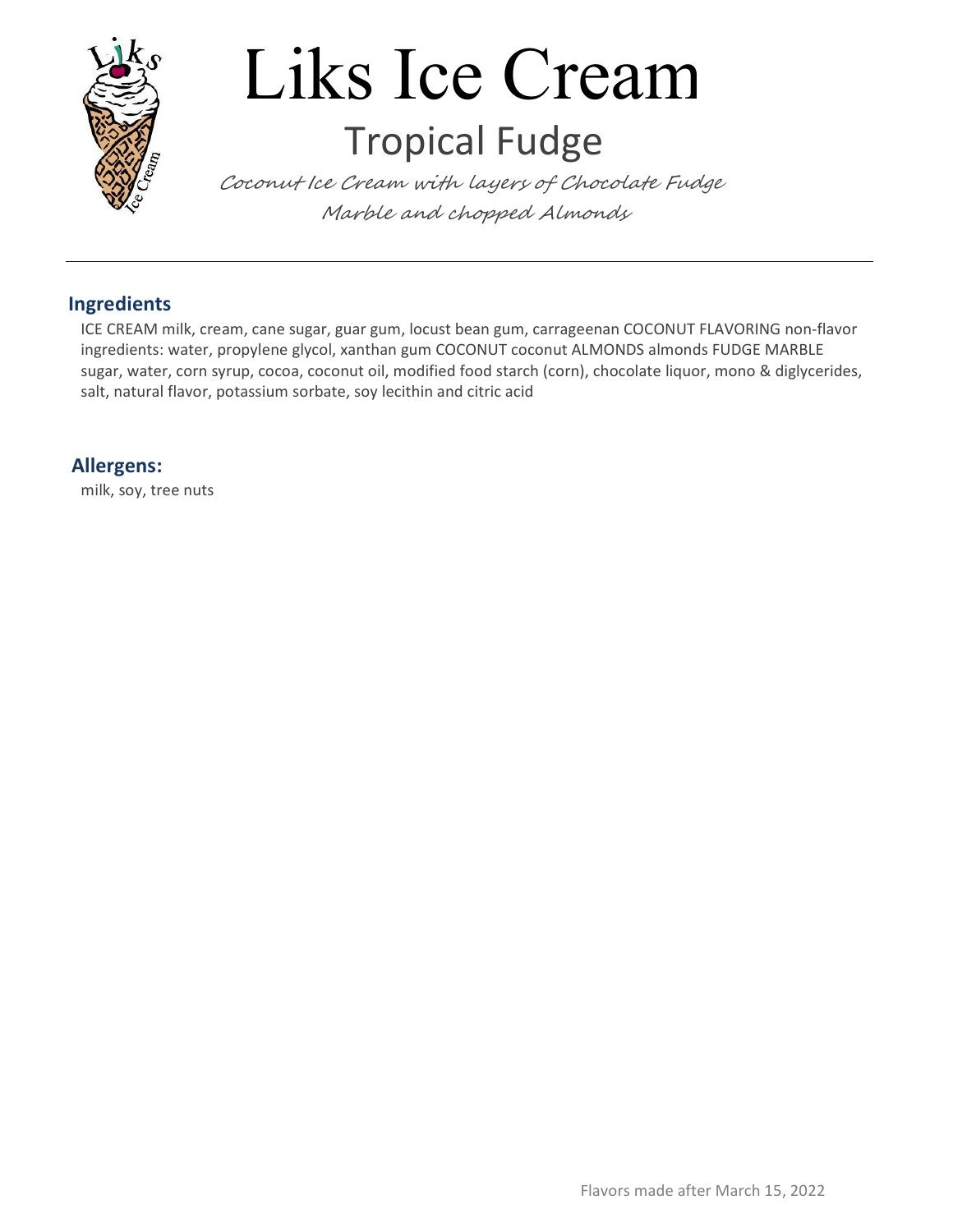

### Liks Ice Cream Vanilla

Vanilla Ice Cream

#### Ingredients

ICE CREAM milk, cream, cane sugar, guar gum, locust bean gum, carrageenan VANILLA FLAVOR non-flavor ingredients: water, propylene glycol, alcohol, and caramel color

#### Allergens:

alcohol, milk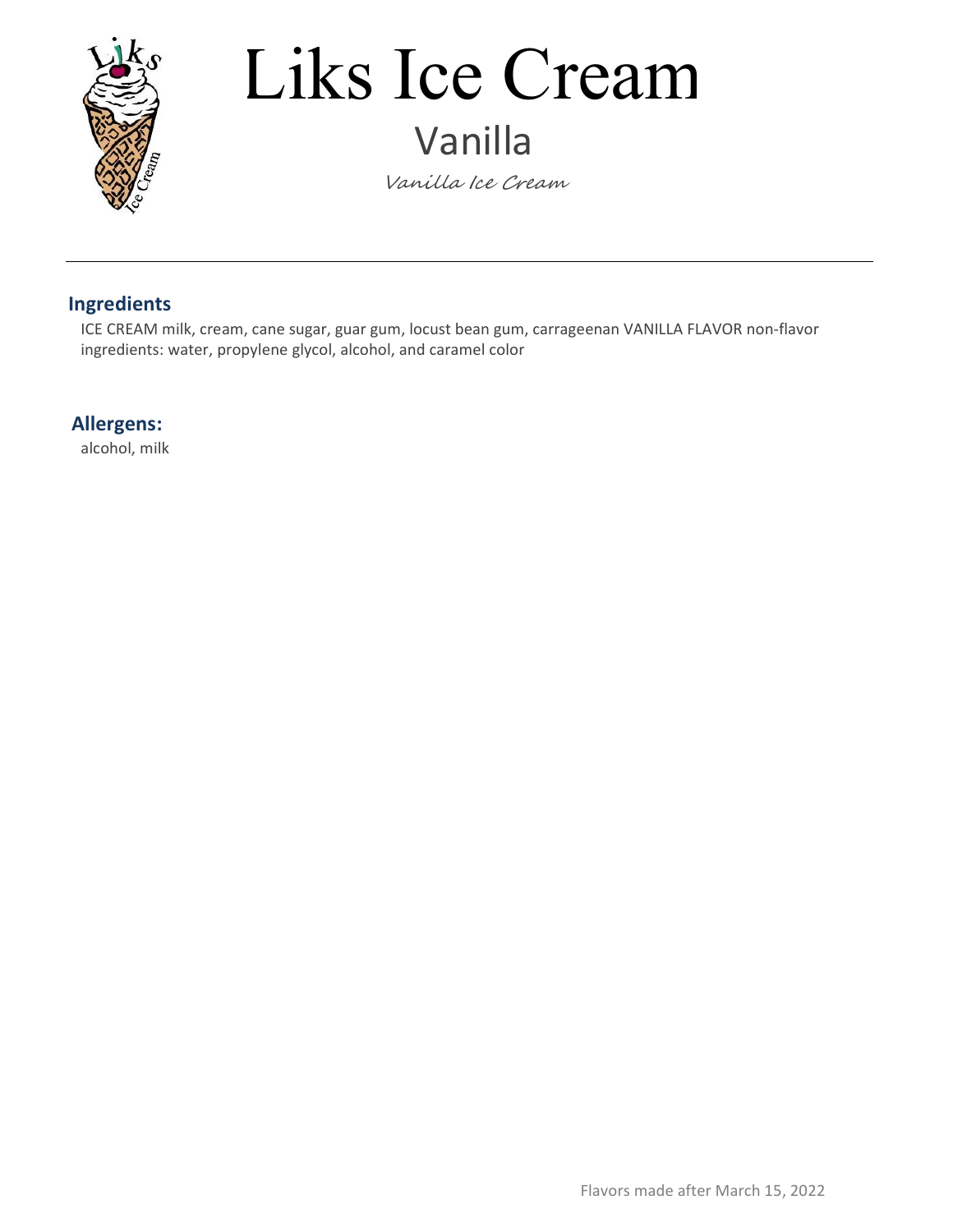

### Liks Ice Cream Vanilla Bean

Vanilla Ice Cream loaded with Ground Vanilla Beans

#### Ingredients

ICE CREAM milk, cream, cane sugar, guar gum, locust bean gum, carrageenan VANILLA FLAVOR non-flavor ingredients: water, propylene glycol, alcohol, and caramel color VANILLA BEAN vanilla beans, sucrose

Allergens:

alcohol, milk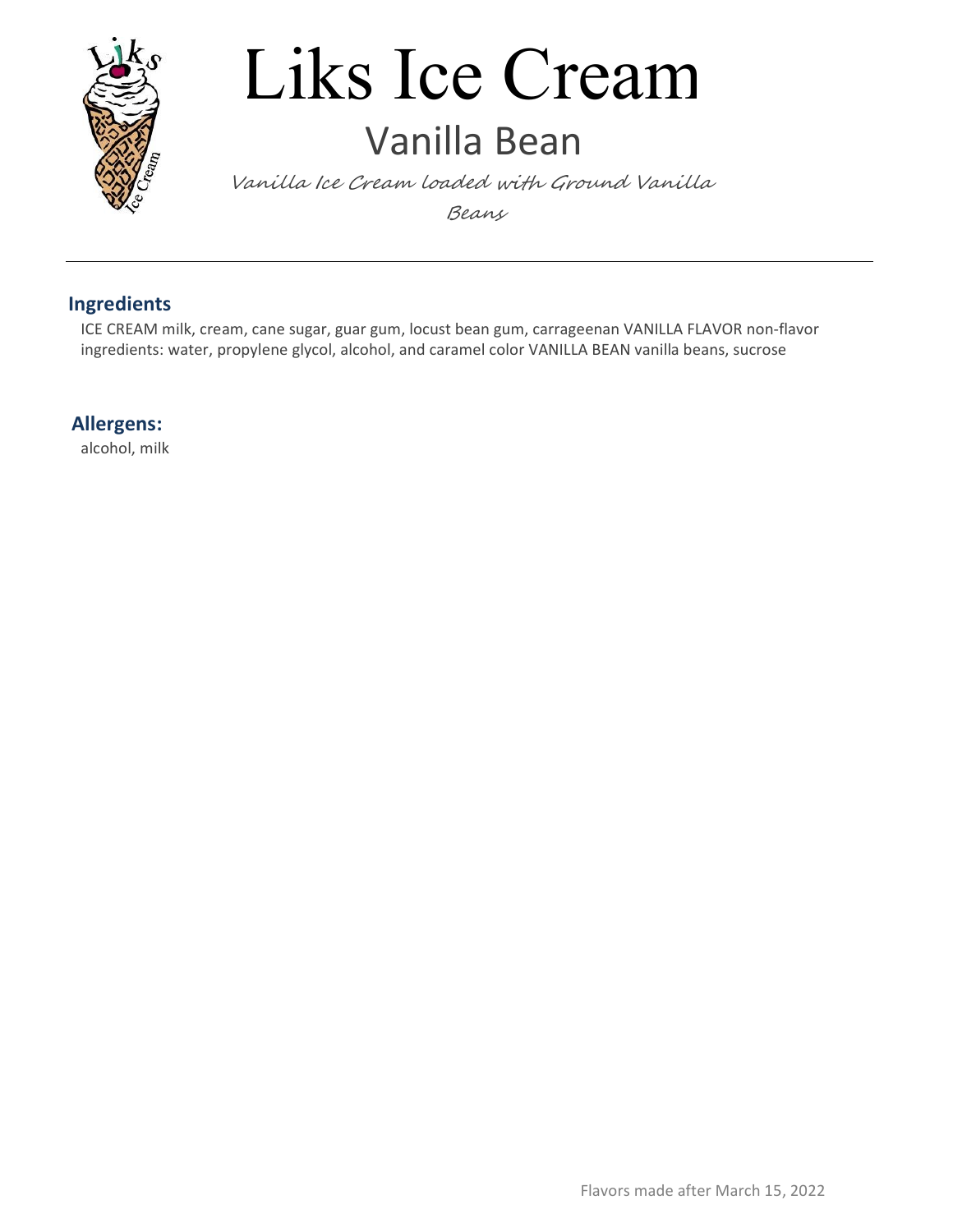

### Liks Ice Cream Vanilla Orange Swirl

Vanilla Ice Cream with Orange Sherbet Swirl

#### Ingredients

ICE CREAM milk, cream, cane sugar, guar gum, locust bean gum, carrageenan VANILLA FLAVOR non-flavor ingredients: water, propylene glycol, alcohol, and caramel color SHERBET water, sugar, milk, cream, cane sugar, guar gum, locust bean gum, carrageenan , xanthan gum, citric acid, sodium benzoate as a preservative CITRIC ACID non-flavor ingredients: water, citric acid ORANGE FLAVORING non-flavor ingredients: water, sugar, salt, yellow #6, xanthan gum, guar gum, span 60, polysorbate 60

#### Allergens: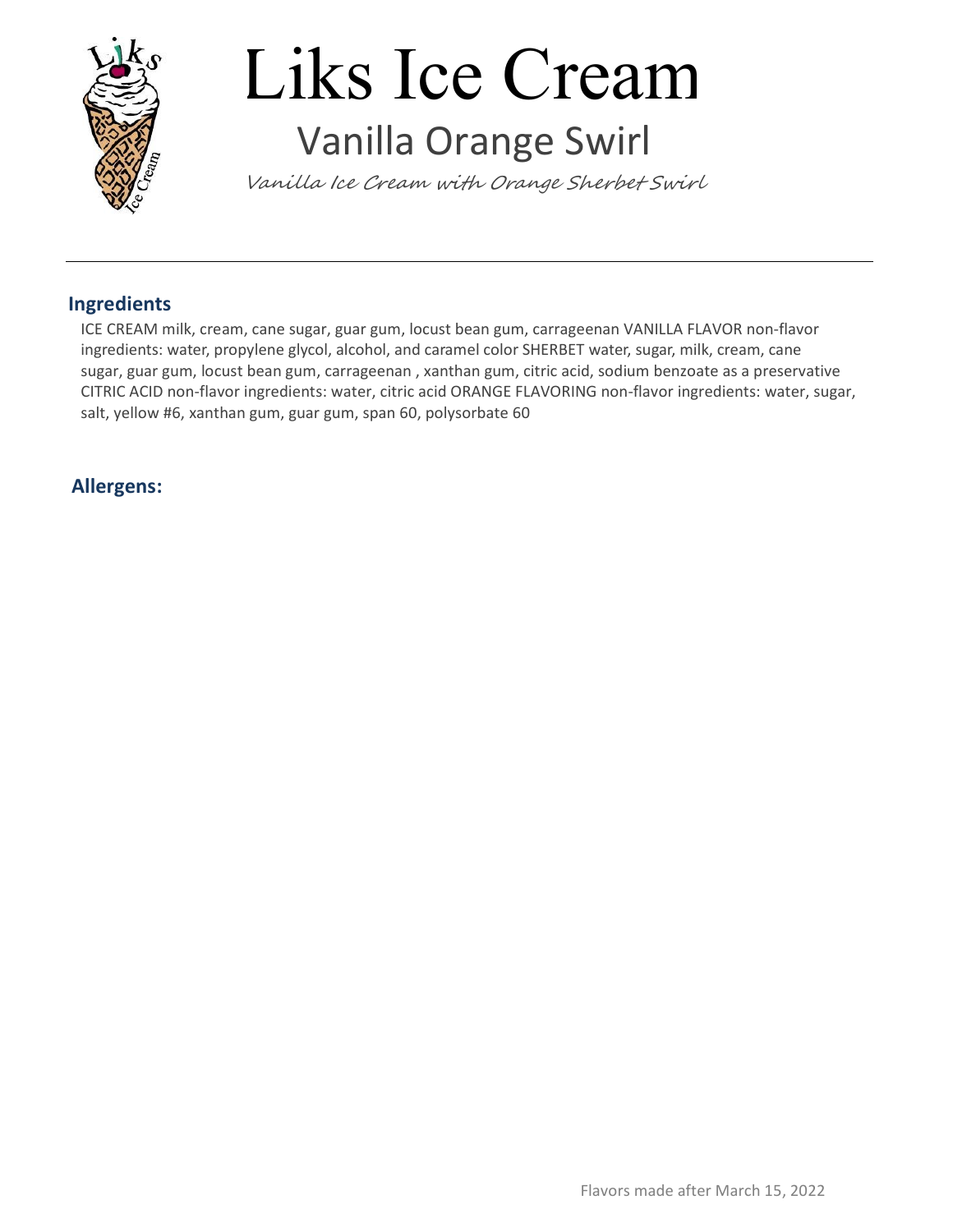

## Liks Ice Cream Vegan Chocolate Cookie

Coconut milk base with a rich chocolate flavor and loads of Oreo Cookie pieces

#### Ingredients

VEGAN MIX coconut milk, coconut oil, water, sugar, dark cocoa, sunflower lecithin, guar gum, COCOA POWDER dark cocoa processed with alkali OREO sugar, enriched flour (wheat flour, niacin, reduced iron, thiamine, monoitrate [vitamin B1], riboflavin [vitamin B2], folic acid), high oleic canola oil and/or palm oil and/or canola oil, cocoa (processed with alkali), high fructose corn syrup, baking soda, cornstarch, salt, soy lecithin (emulsifer), vanillin-an artificial flavor, chocolate

#### Allergens:

wheat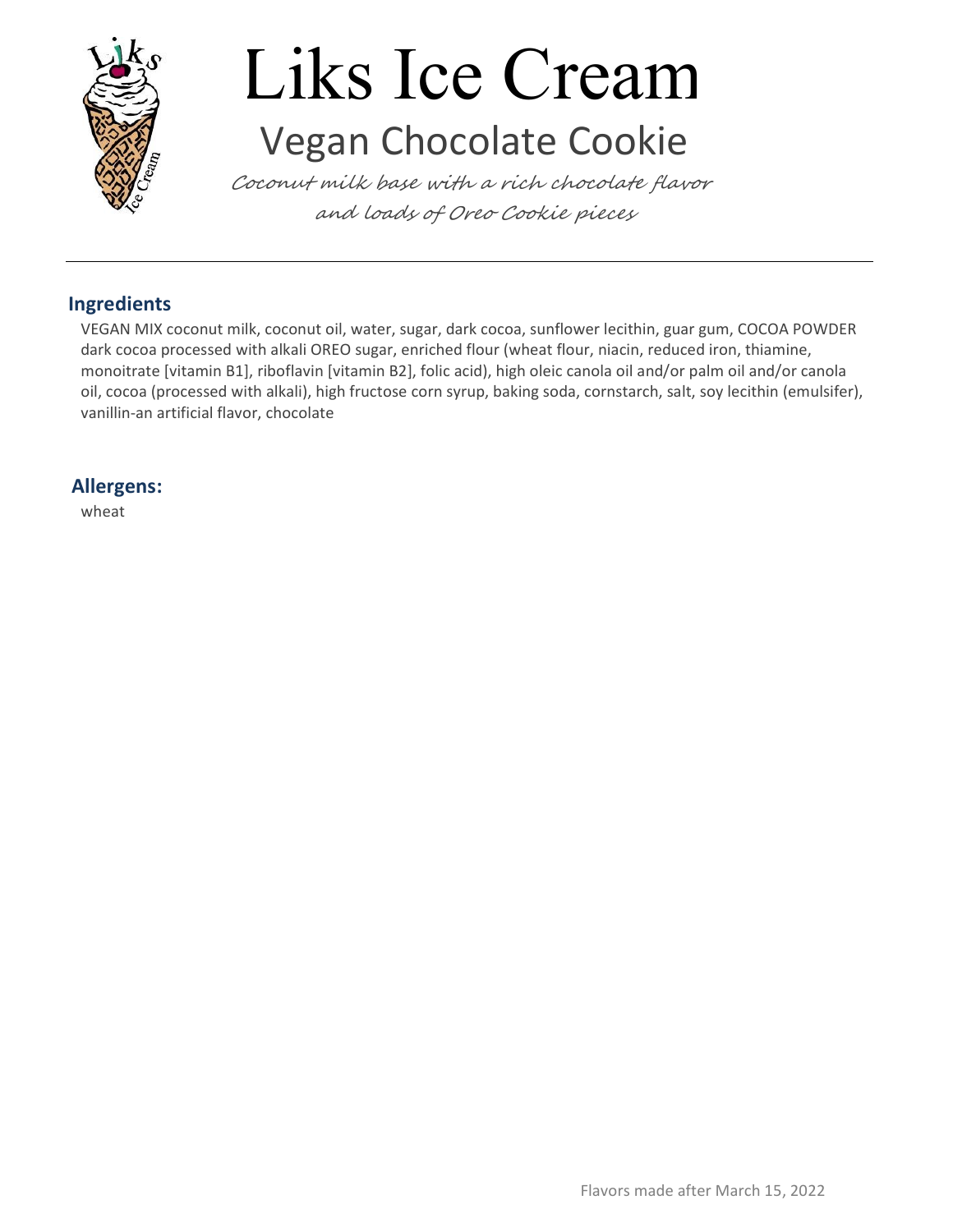

## Liks Ice Cream Vegan Coffee Cookie

Coconut milk base with a smooth coffee flavor and swirls of Oreo Cookie pieces

#### Ingredients

VEGAN MIX coconut milk, coconut oil, water, sugar, dark cocoa, sunflower lecithin, guar gum, COFFEE coffee beans OREO sugar, enriched flour (wheat flour, niacin, reduced iron, thiamine, monoitrate [vitamin B1], riboflavin [vitamin B2], folic acid), high oleic canola oil and/or palm oil and/or canola oil, cocoa (processed with alkali), high fructose corn syrup, baking soda, cornstarch, salt, soy lecithin (emulsifer), vanillin-an artificial flavor, chocolate

#### Allergens:

wheat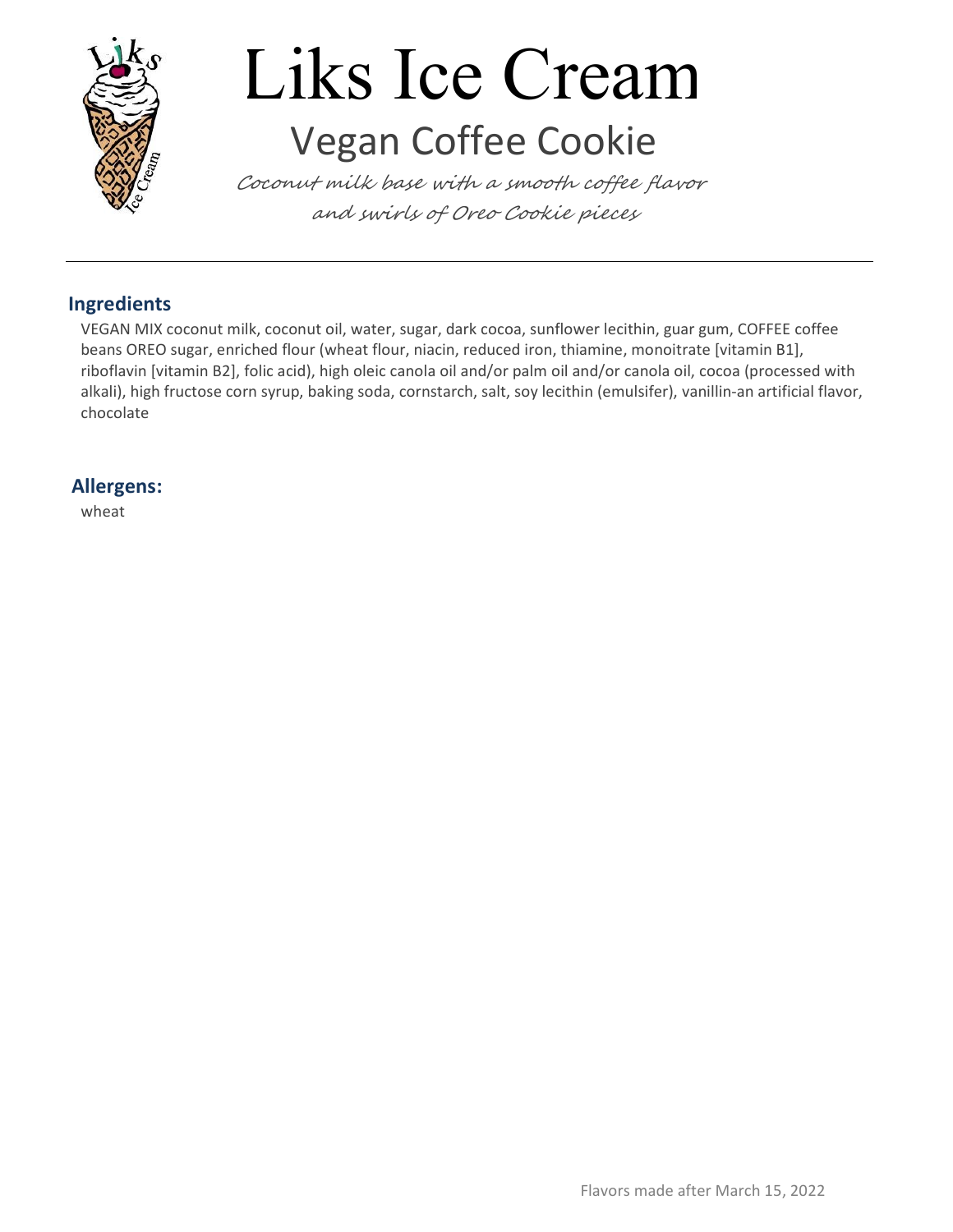

## Liks Ice Cream Vegan Salty Cookie

Coconut milk base with a hint of salty vanilla flavor and swirls of Oreo Cookie pieces

#### Ingredients

VEGAN MIX coconut milk, coconut oil, water, sugar, dark cocoa, sunflower lecithin, guar gum, salt OREO sugar, enriched flour (wheat flour, niacin, reduced iron, thiamine, monoitrate [vitamin B1], riboflavin [vitamin B2], folic acid), high oleic canola oil and/or palm oil and/or canola oil, cocoa (processed with alkali), high fructose corn syrup, baking soda, cornstarch, salt, soy lecithin (emulsifer), vanillin-an artificial flavor, chocolate VANILLA FLAVOR non-flavor ingredients: water, propylene glycol, alcohol, and caramel color

#### Allergens:

wheat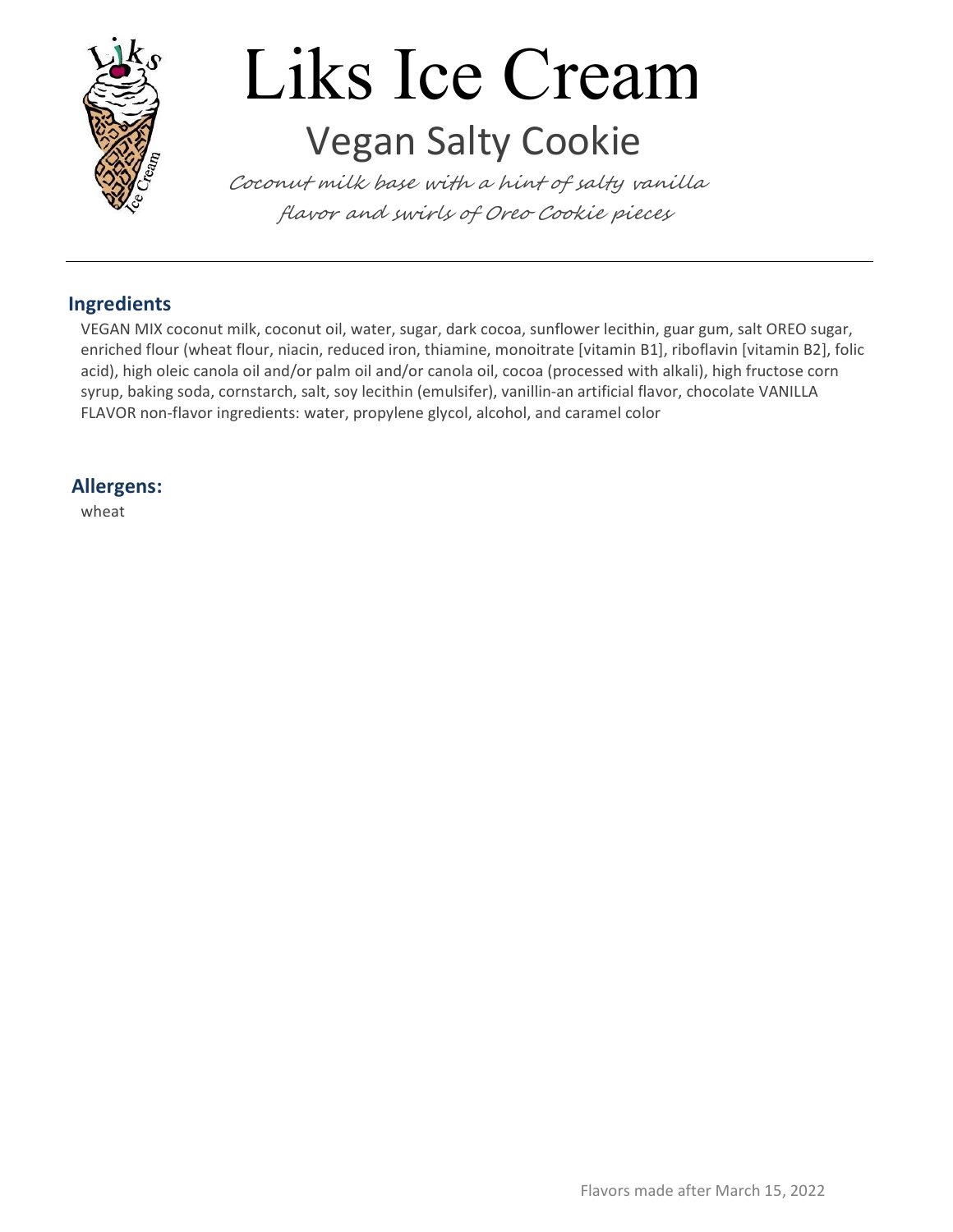

### Liks Ice Cream Vegan Vanilla

Coconut milk base with a smooth chocolate flavor

#### Ingredients

VEGAN MIX coconut milk, coconut oil, water, sugar, sunflower lecithin, guar gum, salt

#### Allergens:

sunflower seed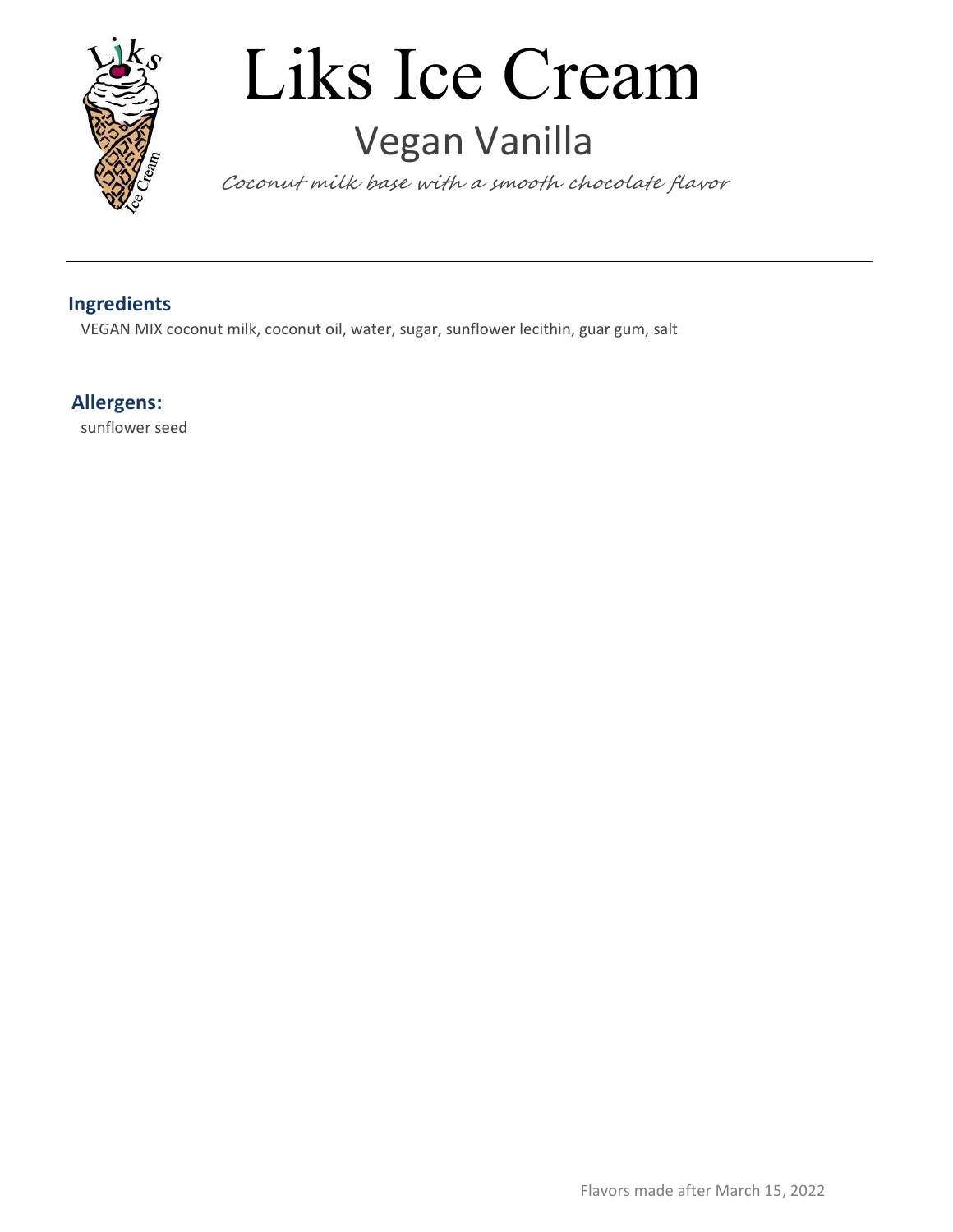

### Liks Ice Cream Watermelon Sherbet

Watermelon Sherbet

#### Ingredients

SHERBET water, sugar,milk and cream, sugar, corn syrup, nonfat milk powder, egg yolks, guar gum, carob bean gum, carrageenan, xanthan gum, citric acid, sodium benzoate as a preservative WATERMELON FLAVORINGnonflavor ingredients: water, propylene glycol, alcohol CITRIC ACID non-flavor ingredients: water, citric acid

#### Allergens:

alcohol, milk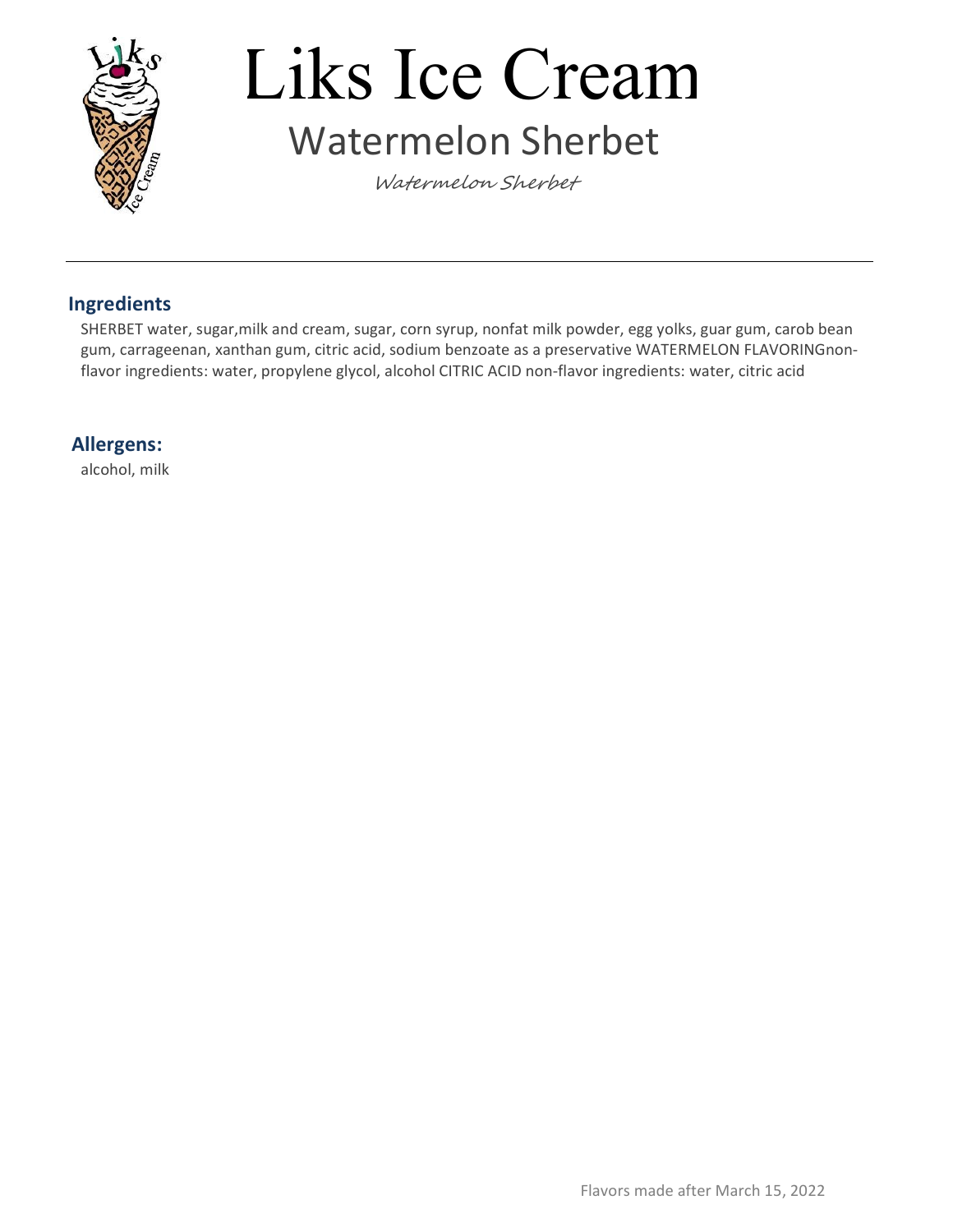

### Liks Ice Cream Wild Raspberry Cheesecake

Cheesecake Ice Cream with swirls of Graham Cracker and Raspberry Marbles

#### Ingredients

ICE CREAM milk, cream, cane sugar, guar gum, locust bean gum, carrageenan CHEESECAKE BASE corn syrup, water, high fructose corn syrup, cream cheese powder (cream cheese <milk,culture, salt, carob bean gum, enzyme> and nonfat milk), modified food starch (corn), citric acid,salt, sugar, xanthan gum, natural and artificial flavors and sodium benzoate GRAHAM MARBLE graham cracker crumb (unbleached unenriched wheat flour, whole wheat/graham flour, sugar, palm and palm kernel oil, molasses, honey, salt, sodium bicarbonate), soybean oil, powdered sugar (sugar, cornstarch), coconut oil, mono & diglycerides, soy lecithin and salt BLACK RASPBERRY MARBLE raspberry puree (seedless), corn syrup, sugar, high fructose corn syrup, water, tapioca starch, citric acid, salt, natural flavor, guar gum, xanthan gum, locust bean gum, red 40, blue 2, and sodium benzoate

#### Allergens:

milk, soy, wheat